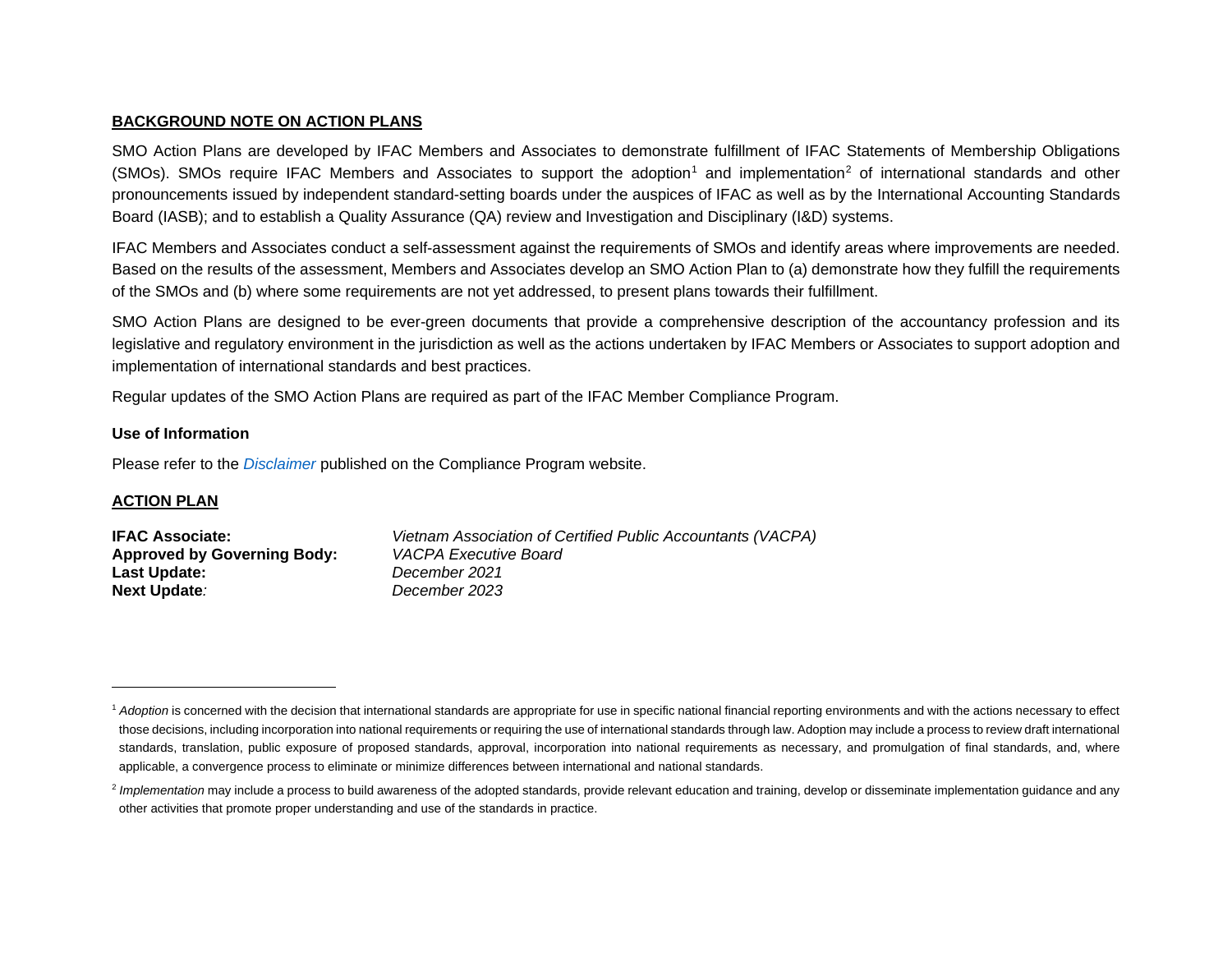**Glossary**

| <b>VACPA</b> | Vietnam Association of Certified Public Accountants  |
|--------------|------------------------------------------------------|
| <b>MOF</b>   | Ministry of Finance                                  |
| QA           | <b>Quality Assurance</b>                             |
| <b>ISAs</b>  | International Standards on Auditing                  |
| <b>VSQC</b>  | Vietnamese Standard on Quality Control               |
| <b>VSAs</b>  | Vietnamese Standards on Auditing                     |
| <b>VASs</b>  | Vietnamese Accounting Standards                      |
| <b>IAASB</b> | International Auditing and Assurance Standards Board |
| <b>IESBA</b> | International Ethics Standards Board for Accountants |
| <b>ISRES</b> | International Standards on Review Engagements        |
| <b>ISAEs</b> | International Standards on Assurance Engagements     |
| <b>ISRSs</b> | International Standards on Related Services          |
| <b>VSREs</b> | Vietnamese Standards on Review Engagements           |
| <b>VSAEs</b> | Vietnamese Standards on Assurance Engagements        |
| <b>VSRSs</b> | <b>Vietnamese Standards on Related Services</b>      |
| <b>IASB</b>  | International Accounting Standards Board             |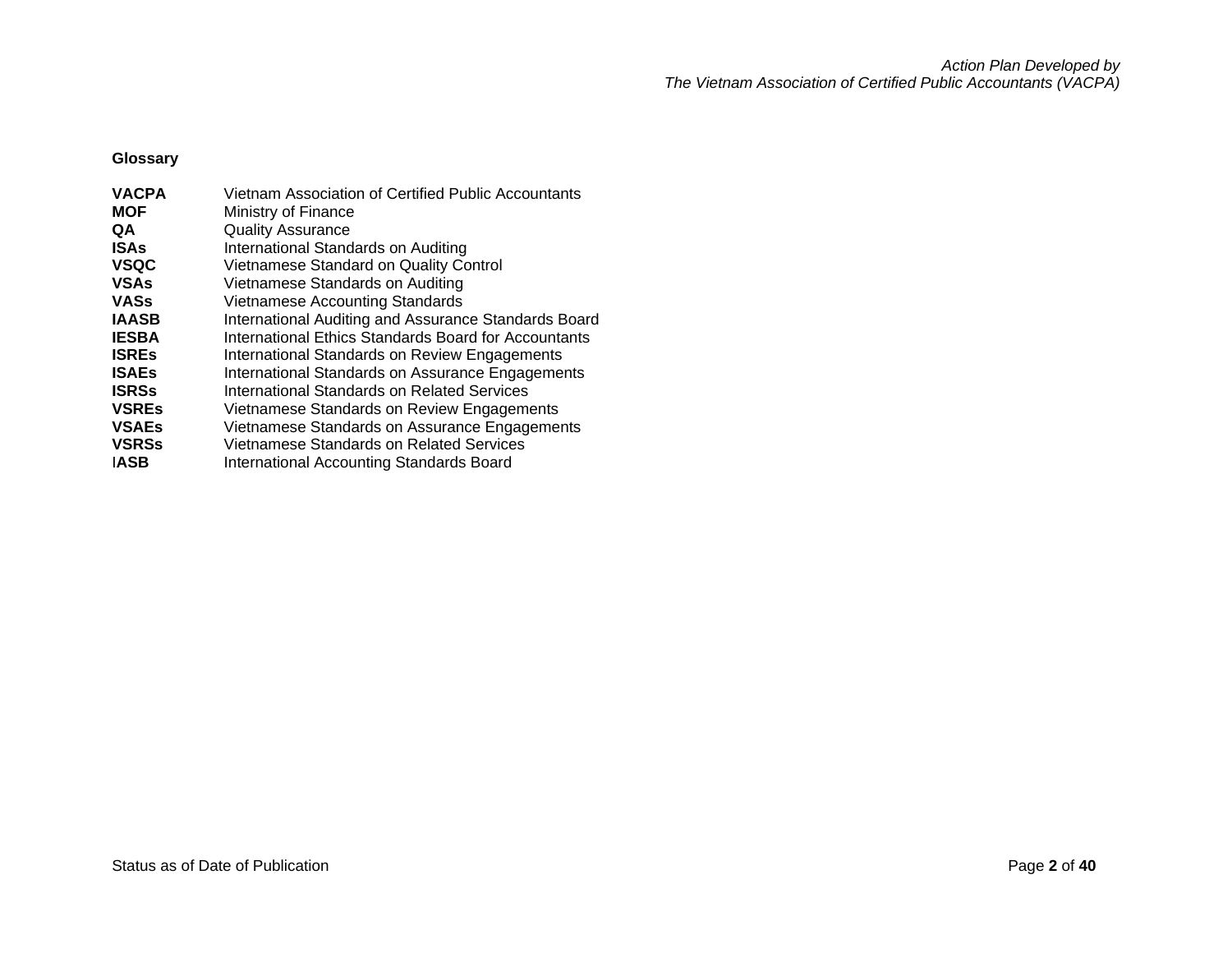**Action Plan Subject:** SMO 1 – Quality Assurance<br>**Action Plan Objective:** Ensure a quality assurance in **Action Plan Objective:** Ensure a quality assurance review system is in place for those members performing audits of financial statements

| # | <b>Start Date</b>                                                                                                                                                                             | <b>Actions</b>                                                                                                                                                                                                                                                   | <b>Completion</b><br>Date | <b>Responsibility</b> | <b>Resource</b> |  |  |
|---|-----------------------------------------------------------------------------------------------------------------------------------------------------------------------------------------------|------------------------------------------------------------------------------------------------------------------------------------------------------------------------------------------------------------------------------------------------------------------|---------------------------|-----------------------|-----------------|--|--|
|   | <b>Background</b>                                                                                                                                                                             |                                                                                                                                                                                                                                                                  |                           |                       |                 |  |  |
|   |                                                                                                                                                                                               | Under Article 11 of the Law on Independent Audit No. 67/2011/QH12, the Ministry of Finance (MOF) is responsible for establishing quality assurance<br>(QA) review systems for audit firms and auditors in Vietnam.                                               |                           |                       |                 |  |  |
|   |                                                                                                                                                                                               | Accordance with circular No. 157/2014/TT-BTC, The process for QA reviews includes:                                                                                                                                                                               |                           |                       |                 |  |  |
|   |                                                                                                                                                                                               | (1) Monitoring audit service quality and the compliance with the law on independent audits;                                                                                                                                                                      |                           |                       |                 |  |  |
|   | auditing enterprises                                                                                                                                                                          | a) Assessing annual report on self-inspection of audit service quality submitted to the Ministry of Finance and State Securities Commission by the                                                                                                               |                           |                       |                 |  |  |
|   |                                                                                                                                                                                               | b) Assessing quality of the auditing enterprises' audit report through financial reports of the entities being subject to audits submitted to the Ministry<br>of Finance and State Securities Commission and relevant agencies according to the regulation;      |                           |                       |                 |  |  |
|   |                                                                                                                                                                                               | c) Assessing compliance by certified auditors and the auditing enterprises with the regulations on registration and maintenance of audit practicing<br>conditions and auditing service business conditions respectively;                                         |                           |                       |                 |  |  |
|   |                                                                                                                                                                                               | d) Carrying out monitoring through reports annually submitted to the Ministry of Finance and State Securities Commission by the auditing<br>enterprises and other information collected during the management.                                                   |                           |                       |                 |  |  |
|   |                                                                                                                                                                                               | (2). Carrying out direct inspection of audit service quality                                                                                                                                                                                                     |                           |                       |                 |  |  |
|   | a) Competent agencies (the Ministry of Finance and State Securities Commission) shall establish an Inspectorate conducting regular or<br>unexpected Inspection into the auditing enterprises. |                                                                                                                                                                                                                                                                  |                           |                       |                 |  |  |
|   |                                                                                                                                                                                               | b) Inspecting signs of violation of audit service quality by the auditing enterprises and certified auditors;                                                                                                                                                    |                           |                       |                 |  |  |
|   | c) Inspecting and verifying complaints, accusations concerning independent audits.                                                                                                            |                                                                                                                                                                                                                                                                  |                           |                       |                 |  |  |
|   |                                                                                                                                                                                               |                                                                                                                                                                                                                                                                  |                           |                       |                 |  |  |
|   |                                                                                                                                                                                               | Audit firms in Vietnam that provide audit and assurance services to the public are to be reviewed every three years or whenever there are<br>instances of violations. ISQC 1 has been adopted in Vietnam as the Vietnamese Standard on Quality Control (VSQC 1). |                           |                       |                 |  |  |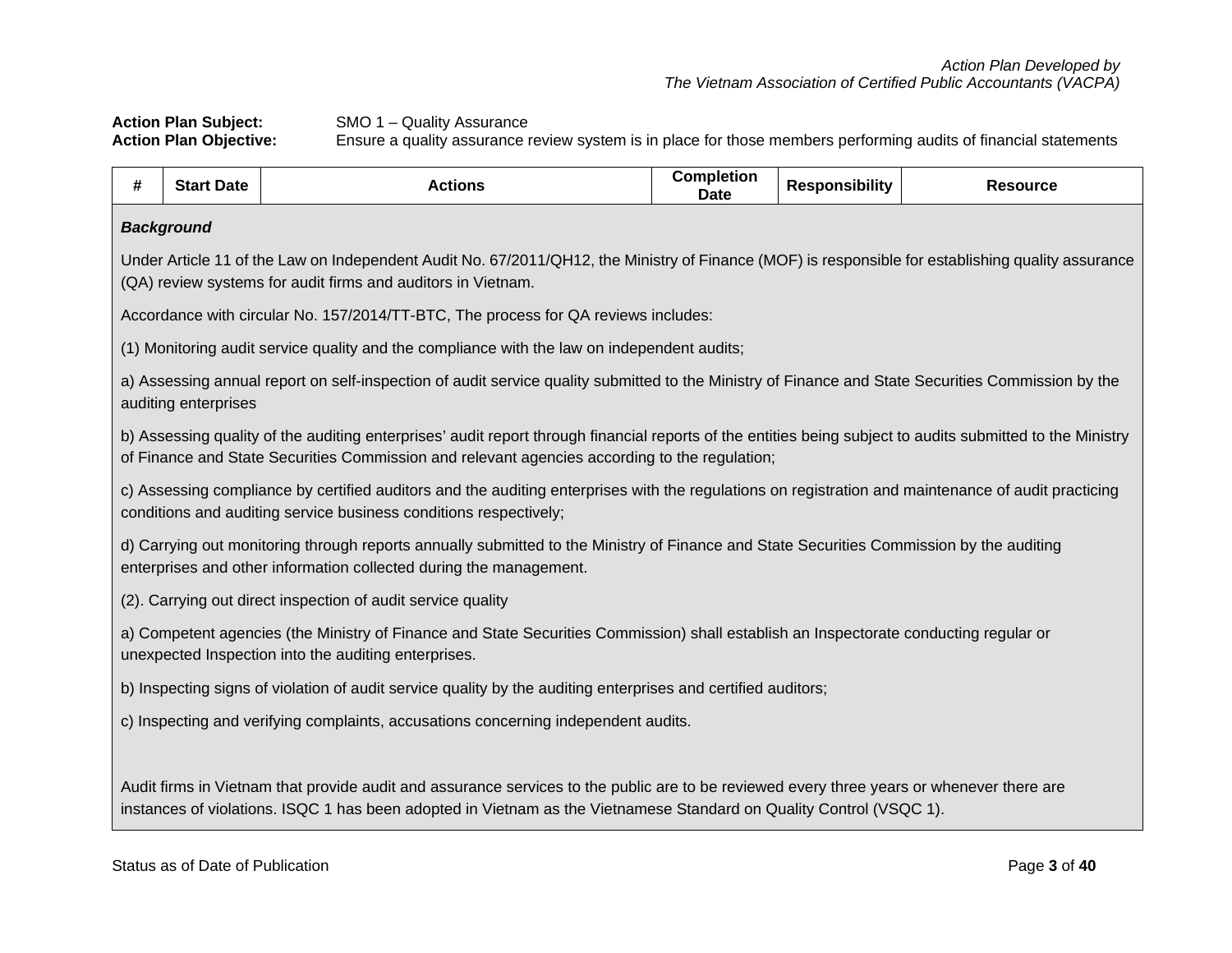| #                                                                                                                                                                                                                                                                                                                                                                                                                                                                                                                                                                                                                                                                                                                                                                                                                                                                                                                                                                                                                              | <b>Start Date</b>                                                                                                                                                                                                                                 | <b>Actions</b>                                                                                                                                                                                                                                                                                  | <b>Completion</b><br><b>Date</b> | <b>Responsibility</b> | <b>Resource</b> |  |
|--------------------------------------------------------------------------------------------------------------------------------------------------------------------------------------------------------------------------------------------------------------------------------------------------------------------------------------------------------------------------------------------------------------------------------------------------------------------------------------------------------------------------------------------------------------------------------------------------------------------------------------------------------------------------------------------------------------------------------------------------------------------------------------------------------------------------------------------------------------------------------------------------------------------------------------------------------------------------------------------------------------------------------|---------------------------------------------------------------------------------------------------------------------------------------------------------------------------------------------------------------------------------------------------|-------------------------------------------------------------------------------------------------------------------------------------------------------------------------------------------------------------------------------------------------------------------------------------------------|----------------------------------|-----------------------|-----------------|--|
|                                                                                                                                                                                                                                                                                                                                                                                                                                                                                                                                                                                                                                                                                                                                                                                                                                                                                                                                                                                                                                | the audit quality control.                                                                                                                                                                                                                        | From 23 October 2014 to now, VACPA is responsible for coordinating with the Ministry of Finance and the State Securities Commission to conduct                                                                                                                                                  |                                  |                       |                 |  |
| From 1999 to 2008, quality assurance review was conducted by the MOF. From 2009 to October 2014, VACPA was delegated by the MOF to<br>conduct this activity and from October 2014 onwards, this activity has once again resumed and conducted directly by the MOF and the State<br>Securities Commission. By QA Regulation No. 157/2014/TT-BTC issued by MOF on October 23th, 2014, all audit firm, auditor should be inspected<br>(audit firm providing service to listed companies should be inspected at least every 3 years/time, other audit firm should be inspected every 5<br>years/time). There is QA procedures, guideline and system in place for performing audit quality inspection in Vietnam at moment.<br>By nature, the QA review program of VACPA from 2009 to now has been conducted on behalf and under the direction of the MOF to monitor the<br>quality of practicing auditors. The QA questionnaires in the form scoring tables (one for the firm's internal control system and one for the quality of |                                                                                                                                                                                                                                                   |                                                                                                                                                                                                                                                                                                 |                                  |                       |                 |  |
|                                                                                                                                                                                                                                                                                                                                                                                                                                                                                                                                                                                                                                                                                                                                                                                                                                                                                                                                                                                                                                | during and after the inspections.                                                                                                                                                                                                                 | selected audit files with 100 question and quality audit steps) used in the Audit Quality Inspection was developed by VACPA; MOF and SEC mainly<br>mobilize human resources from VACPA to perform QA for both public, listed and non-listed audit firms; MOF and SEC also get advice from VACPA |                                  |                       |                 |  |
|                                                                                                                                                                                                                                                                                                                                                                                                                                                                                                                                                                                                                                                                                                                                                                                                                                                                                                                                                                                                                                |                                                                                                                                                                                                                                                   | In addition, every year, VACPA leads workshop (joint with MOF and SEC) to dialogue to audit firms and third parties (who use the audit services)<br>regarding audit quality and the result of Audit Quality Inspection.                                                                         |                                  |                       |                 |  |
| by VACPA.                                                                                                                                                                                                                                                                                                                                                                                                                                                                                                                                                                                                                                                                                                                                                                                                                                                                                                                                                                                                                      |                                                                                                                                                                                                                                                   | In regulation, an independent QA review program for VACPA members has not been in place but in fact, almost the QA review program performed                                                                                                                                                     |                                  |                       |                 |  |
|                                                                                                                                                                                                                                                                                                                                                                                                                                                                                                                                                                                                                                                                                                                                                                                                                                                                                                                                                                                                                                |                                                                                                                                                                                                                                                   | In 2017, VACPA developed and proposed to MOF the new QA review program which is aligned with international requirements (SMO 1). The new<br>program is on the evaluating process of MOF. It is unclear that when the new program will be approved.                                              |                                  |                       |                 |  |
|                                                                                                                                                                                                                                                                                                                                                                                                                                                                                                                                                                                                                                                                                                                                                                                                                                                                                                                                                                                                                                | In the objective of enhancing the management competence for audit firms, VACPA translated the book "Guide to Practice Management for Small-<br>and Medium-Sized Practices" into Vietnamese in 2020, and VACPA will make this book public in 2021. |                                                                                                                                                                                                                                                                                                 |                                  |                       |                 |  |
|                                                                                                                                                                                                                                                                                                                                                                                                                                                                                                                                                                                                                                                                                                                                                                                                                                                                                                                                                                                                                                |                                                                                                                                                                                                                                                   | Conducting the quality assurance review program on behalf of the MOF                                                                                                                                                                                                                            |                                  |                       |                 |  |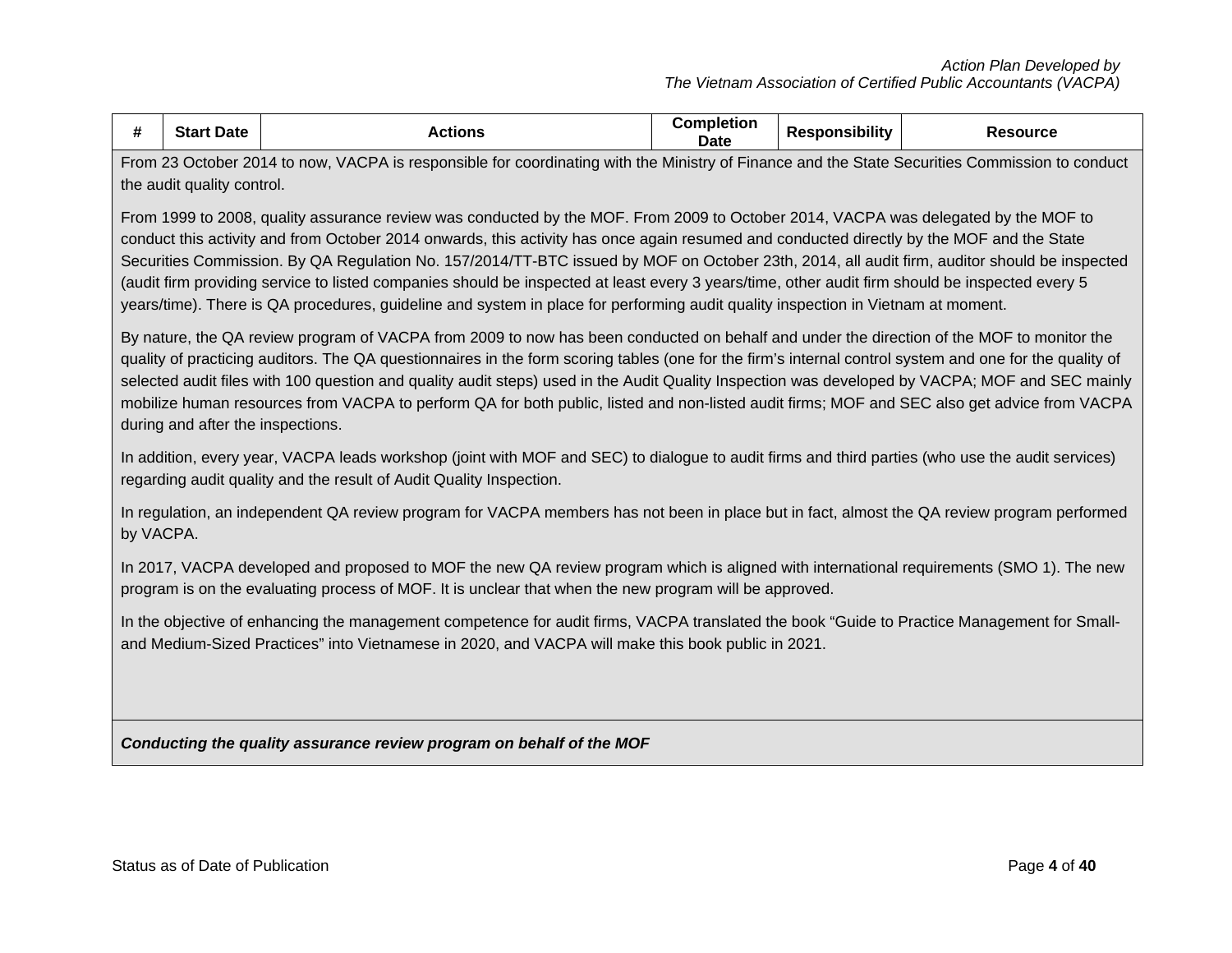| #  | <b>Start Date</b> | <b>Actions</b>                                                                                                                                                                                                                                                                                    | <b>Completion</b><br><b>Date</b> | <b>Responsibility</b>                                                                                       | <b>Resource</b>                                                      |
|----|-------------------|---------------------------------------------------------------------------------------------------------------------------------------------------------------------------------------------------------------------------------------------------------------------------------------------------|----------------------------------|-------------------------------------------------------------------------------------------------------------|----------------------------------------------------------------------|
| 1. | 2009              | Conduct 20, 30, 15, and 15 mandatory QA visits in<br>2010, 2011, 2012 and 2013 respectively.                                                                                                                                                                                                      | 2014                             | <b>VACPA Quality</b><br>Review<br>Committee                                                                 | VACPA QA staff, MOF staff,<br>auditors mobilized from audit<br>firms |
| 2. | 2010              | Completely developed QA questionnaires in the form<br>scoring tables (one for the firm's internal control<br>system and one for the quality of selected audit files<br>with 100 question and quality audit steps) and<br>continue to apply and improve these questionnaires<br>for the year 2016. | Ongoing                          | <b>VACPA Quality</b><br>Review<br>Committee;<br>and by VACPA<br>Technical<br>Committee<br>from June<br>2015 | VACPA QA staff, VACPA<br><b>Executive Board members</b>              |
| 3. | 2017              | In 2017, VACPA developed and proposed to MOF the<br>new QA review program which is aligned with<br>international requirements. The new program is on the<br>evaluating process of MOF. It is unclear that when the<br>new program will be approved.                                               | December<br>2017                 | <b>VACPA Quality</b><br>Review<br>Committee;<br><b>VACPA</b><br>Technical<br>Committee                      | VACPA QA staff, VACPA<br><b>Executive Board members</b>              |
| 4. | 2017              | Developed Quality review program - Audit<br>engagements questionnaire on Audit of Finalized<br><b>Report for Construction Completion</b>                                                                                                                                                          | December<br>2017                 | <b>VACPA Quality</b><br>Review<br>Committee;<br><b>VACPA</b><br>Technical<br>Committee                      | VACPA QA staff, VACPA<br><b>Executive Board members</b>              |
|    |                   | Implement ISQC 1 and Establish a Requirements for Firms to maintain an adequate QA review system                                                                                                                                                                                                  |                                  |                                                                                                             |                                                                      |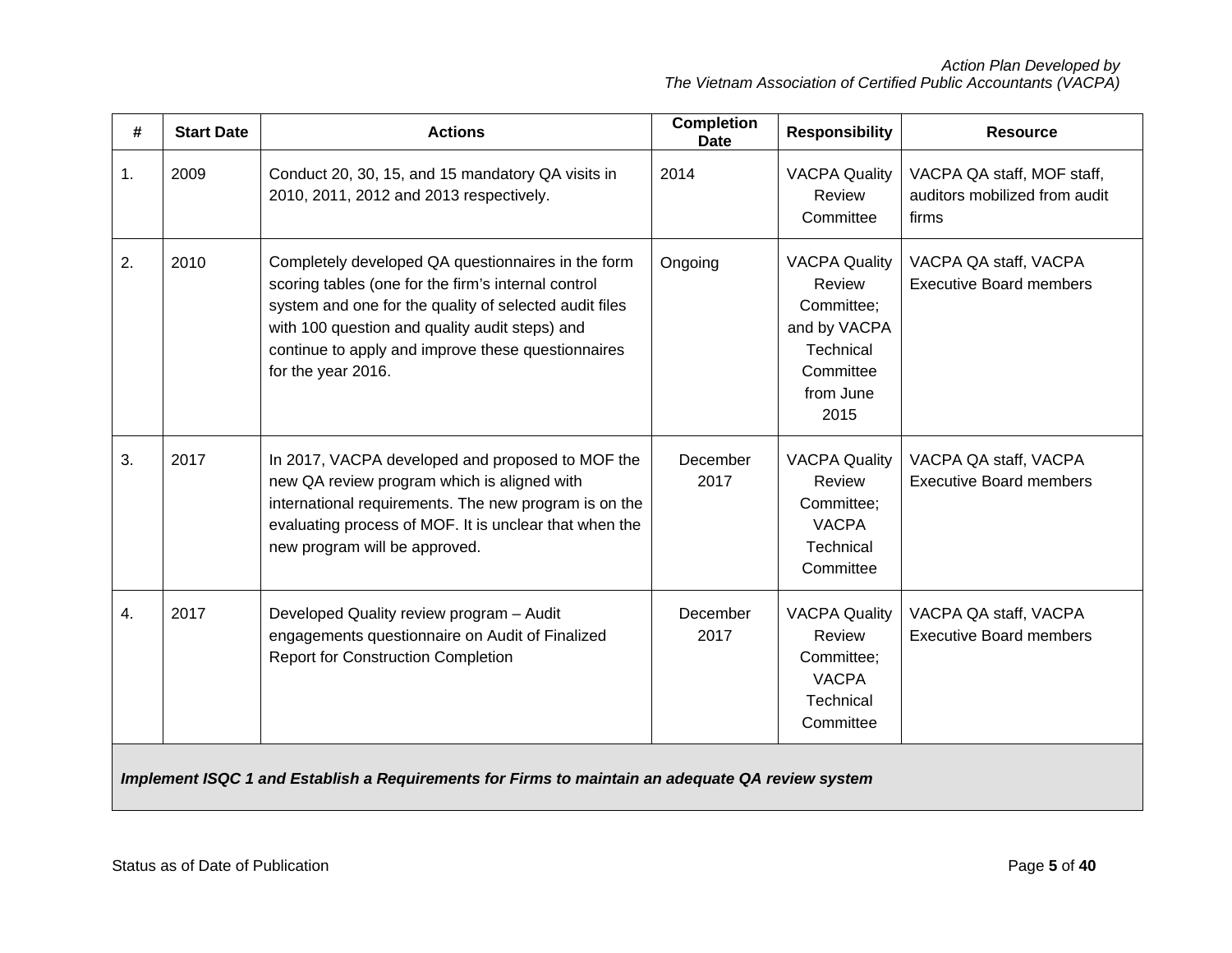| #                                             | <b>Start Date</b> | <b>Actions</b>                                                                                                                                                                      | <b>Completion</b><br><b>Date</b> | <b>Responsibility</b>                              | <b>Resource</b>                                                                          |  |
|-----------------------------------------------|-------------------|-------------------------------------------------------------------------------------------------------------------------------------------------------------------------------------|----------------------------------|----------------------------------------------------|------------------------------------------------------------------------------------------|--|
| 5.                                            | 2009              | Develop VSQC 1 based on ISQC 1 and submit to the<br>MOF for issuance. VSQC 1 was issued by the MOF,<br>along with other 36 VSAs developed in accordance<br>with the clarified ISAs. | December<br>2012                 | <b>VACPA</b><br>Auditing<br>Standards<br>Committee | VACPA staff, Experts from audit<br>firms, MOF staff                                      |  |
| 6.                                            | March<br>2013     | Publish and disseminate VSQC 1.                                                                                                                                                     | <b>March 2013</b><br>Ongoing     | <b>VACPA Quality</b><br>Review<br>Committee        | VACPA staff, Experts from audit<br><b>Firms</b>                                          |  |
| 7 <sub>1</sub>                                | January<br>2014   | QA manual for small and medium practices based on<br>IFAC publication. (by the Decision of VACPA<br>President No. 373-2015/VACPA dated December<br>$14th$ , 2015).                  | December<br>2015                 | <b>VACPA Quality</b><br>Review<br>Committee        | <b>VACPA</b> staff                                                                       |  |
| 8.                                            | 2016              | Issued Guiding Regulations on Quality Control for<br>SMPs (which is based on VSQC1).                                                                                                | December<br>2016                 | <b>VACPA</b><br><b>Technical</b><br>Committee      | VACPA staff, Experts from audit<br>Firms                                                 |  |
| Develop an independent QA program for members |                   |                                                                                                                                                                                     |                                  |                                                    |                                                                                          |  |
| 9.                                            | November<br>2014  | Start developing a QA program for members,<br>separate from the program of the MOF.                                                                                                 | <b>June 2015</b>                 | <b>VACPA Quality</b><br>Review<br>Committee        | VACPA staff, Experts from audit<br>Firms, VACPA QA committee,<br><b>VACPA EB members</b> |  |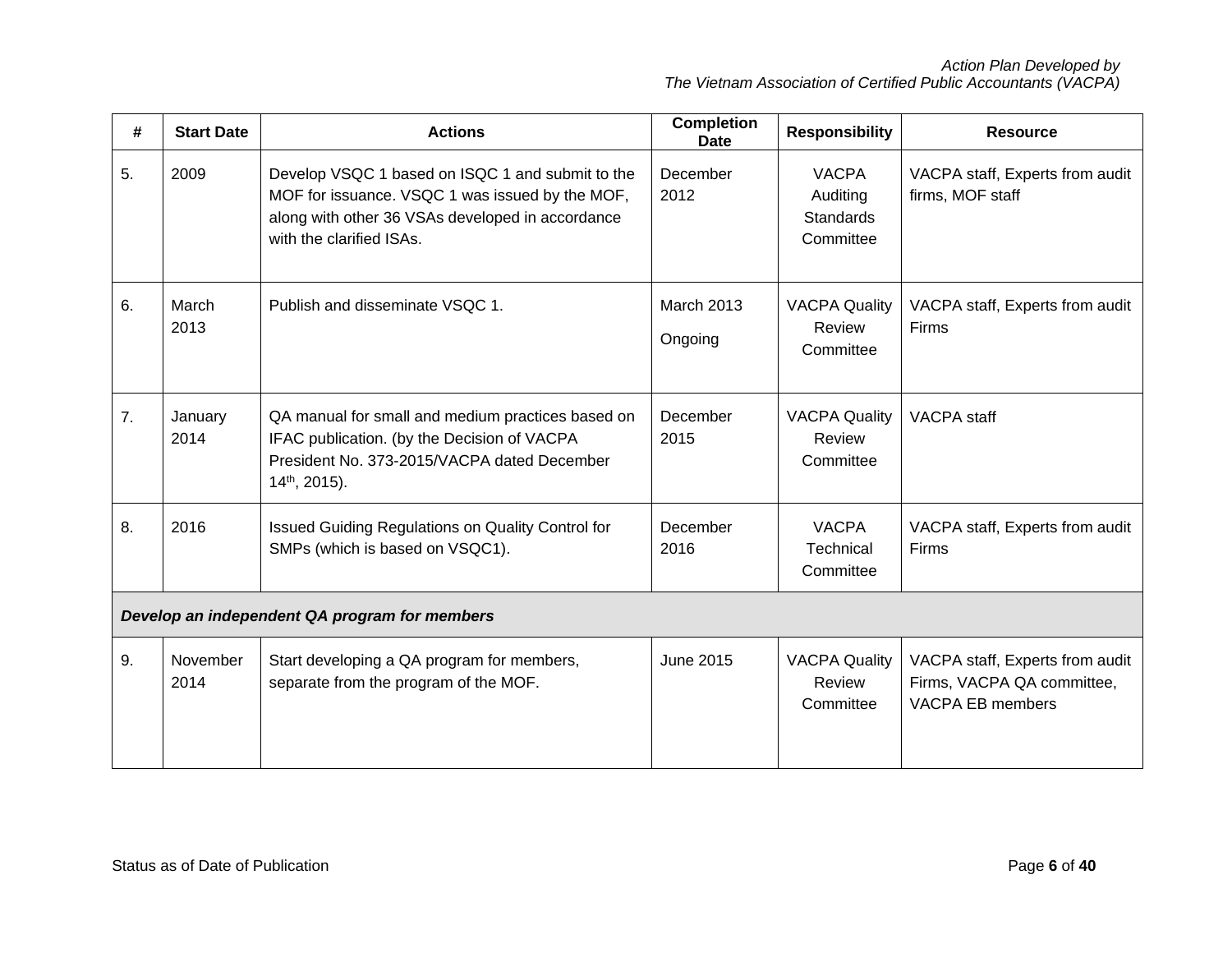| #   | <b>Start Date</b> | <b>Actions</b>                                                                                                                                                                                                                                                                                                                                                                                                                                 | <b>Completion</b><br><b>Date</b> | <b>Responsibility</b>                                                                                       | <b>Resource</b>                                                                          |
|-----|-------------------|------------------------------------------------------------------------------------------------------------------------------------------------------------------------------------------------------------------------------------------------------------------------------------------------------------------------------------------------------------------------------------------------------------------------------------------------|----------------------------------|-------------------------------------------------------------------------------------------------------------|------------------------------------------------------------------------------------------|
| 10. | <b>July 2015</b>  | Developing new QA program. It is required for all<br>VACPA members.                                                                                                                                                                                                                                                                                                                                                                            | December<br>2015                 | <b>VACPA Quality</b><br>Review<br>Committee;<br>and by VACPA<br>Technical<br>Committee<br>from June<br>2015 | VACPA staff, Experts from audit<br>Firms, VACPA QA committee,<br><b>VACPA EB members</b> |
| 11. | 2017              | Proposed the new QA program to MOF for approving.                                                                                                                                                                                                                                                                                                                                                                                              | Ongoing                          | <b>VACPA Quality</b><br>Review<br>Committee;<br>and by VACPA<br>Technical<br>Committee<br>from June<br>2015 | VACPA staff, Experts from audit<br>Firms, VACPA QA committee,<br><b>VACPA EB members</b> |
| 12. | 2017              | • In 2017, VACPA developed and proposed to MOF<br>the new QA review program for Financial statements<br>which<br>is<br>aligned<br>audit<br>with<br>international<br>requirements. The new program is on the evaluating<br>process of MOF. It is unclear that when the new<br>program will be approved;<br>· Developed Quality review program - Audit<br>engagements questionnaire on Audit of Finalized<br>Report for Construction Completion. | December<br>2017<br>Ongoing      | <b>VACPA Quality</b><br>Review<br>Committee;<br><b>VACPA</b><br>Technical<br>Committee                      | VACPA QA staff, VACPA<br><b>Executive Board members</b>                                  |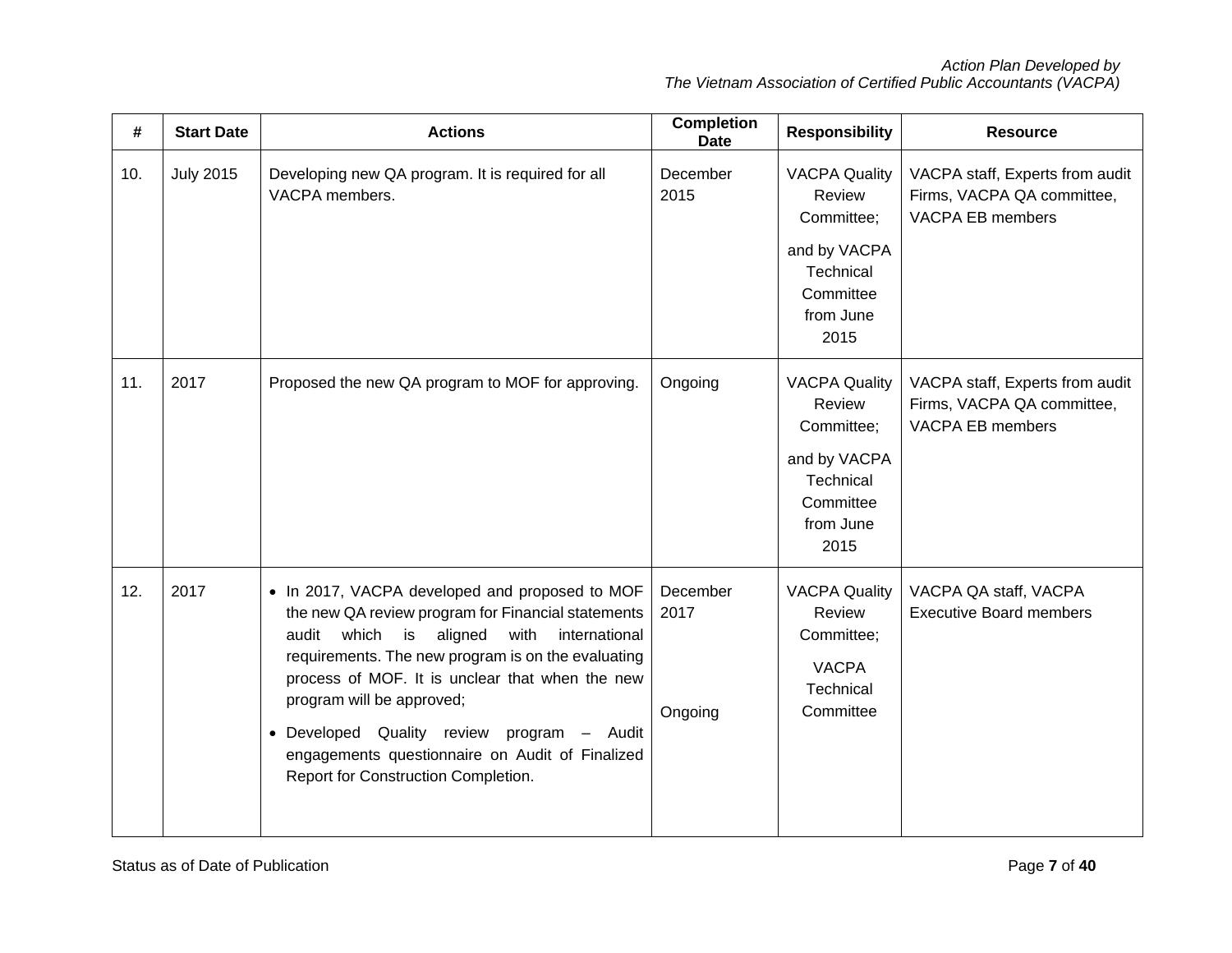| #   | <b>Start Date</b>                    | <b>Actions</b>                                                                                                                                                                                                                                                                                                                                   | <b>Completion</b><br><b>Date</b> | <b>Responsibility</b>                                                                                       | <b>Resource</b>                                                                                    |  |  |  |
|-----|--------------------------------------|--------------------------------------------------------------------------------------------------------------------------------------------------------------------------------------------------------------------------------------------------------------------------------------------------------------------------------------------------|----------------------------------|-------------------------------------------------------------------------------------------------------------|----------------------------------------------------------------------------------------------------|--|--|--|
|     | <b>Maintaining Ongoing Processes</b> |                                                                                                                                                                                                                                                                                                                                                  |                                  |                                                                                                             |                                                                                                    |  |  |  |
| 13. | Ongoing                              | Ensure that members are provided adequate level of<br>CPD courses on quality assurance.                                                                                                                                                                                                                                                          | Ongoing                          | <b>VACPA</b><br>Training<br>Committee                                                                       | <b>Training Committee, Quality</b><br>Review Committee, Research<br>and Consulting Center for CPAs |  |  |  |
| 14. | 2020                                 | VACPA also raises awareness of lessons learned<br>from the experiences of other countries: Writing a<br>article posted the newspaper on quality control<br>experiences of other countries (eg: "Quality control<br>audit activities of the United States and lessons for<br>Vietnam" on Proceedings of the 5 <sup>th</sup> VACPA's<br>Congress.) | 2020                             | <b>VACPA</b><br>Technical<br>Committee                                                                      | <b>VACPA Technical Committee</b>                                                                   |  |  |  |
| 15. | 2021                                 | VACPA is going to draft the VACPA' updated quality<br>control regulations.                                                                                                                                                                                                                                                                       | Ongoing                          | <b>VACPA</b><br><b>Technical</b><br>Committee                                                               | <b>VACPA Technical Committee</b>                                                                   |  |  |  |
|     |                                      | <b>Review of VACPA's Compliance Information</b>                                                                                                                                                                                                                                                                                                  |                                  |                                                                                                             |                                                                                                    |  |  |  |
| 16. | Ongoing                              | Perform periodic review of VACPA's SMO Action Plan<br>and update sections relevant to this SMO as<br>necessary and work with IFAC compliance staff to<br>publish updated information.                                                                                                                                                            | Ongoing                          | <b>VACPA Quality</b><br>Review<br>Committee;<br>and by VACPA<br>Technical<br>Committee<br>from June<br>2015 | <b>VACPA</b> staff                                                                                 |  |  |  |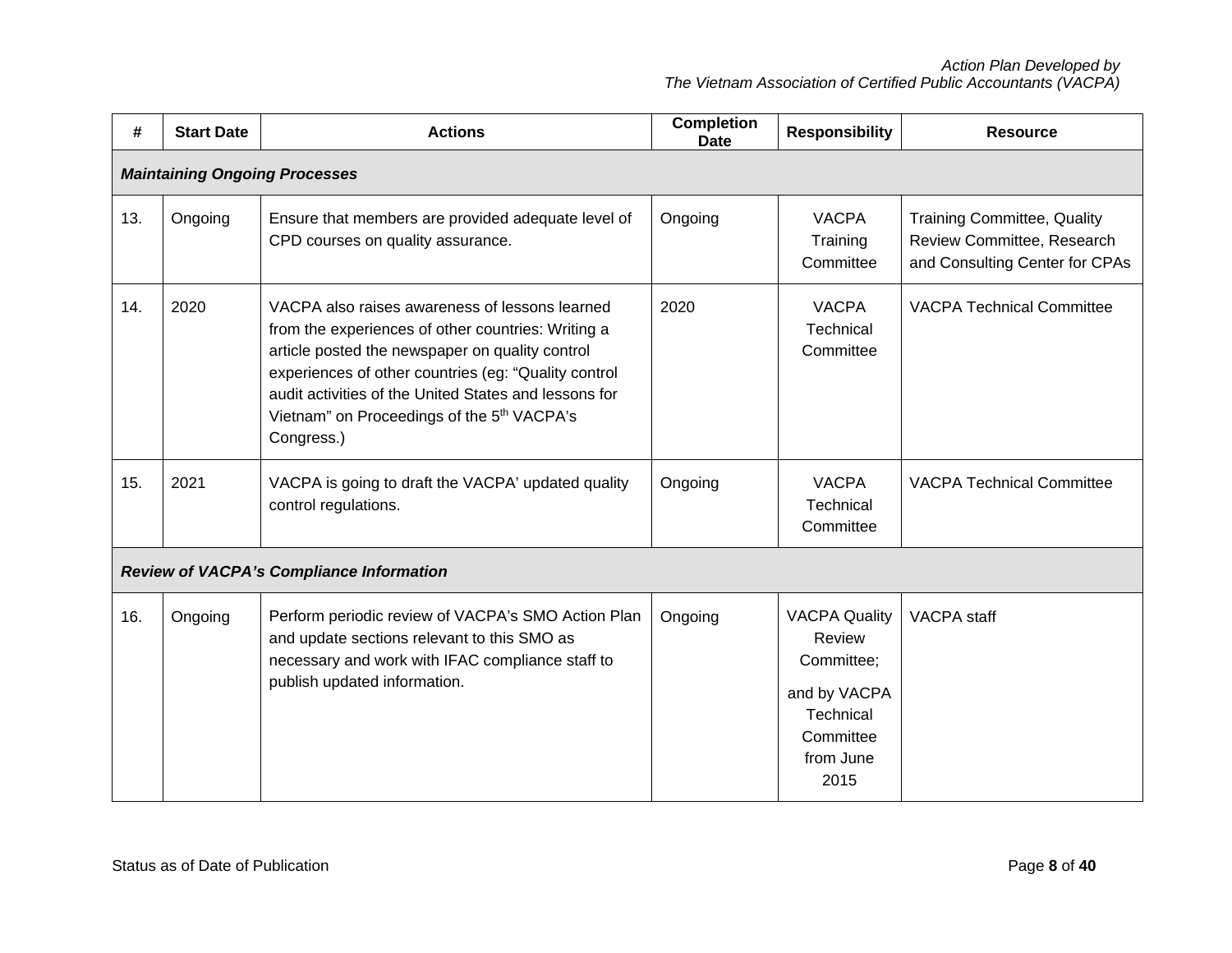| #   | <b>Start Date</b> | <b>Actions</b>                                                                                                                                                                                                                                                            | <b>Completion</b><br><b>Date</b> | <b>Responsibility</b>                                                                                              | <b>Resource</b>                           |
|-----|-------------------|---------------------------------------------------------------------------------------------------------------------------------------------------------------------------------------------------------------------------------------------------------------------------|----------------------------------|--------------------------------------------------------------------------------------------------------------------|-------------------------------------------|
| 17. | March<br>2014     | VACPA promulgated basic toolkits of quality<br>assurance review system applicable for auditing firms<br>to design its own quality assurance review system.<br>The major number of firm members of VACPA has<br>applied the toolkits to improve their quality of services. | December<br>2015                 | <b>VACPA Quality</b><br>Review<br>Committee;<br>and by VACPA<br><b>Technical</b><br>Committee<br>from June<br>2015 | Quality Review Committee,<br>VACPA staff. |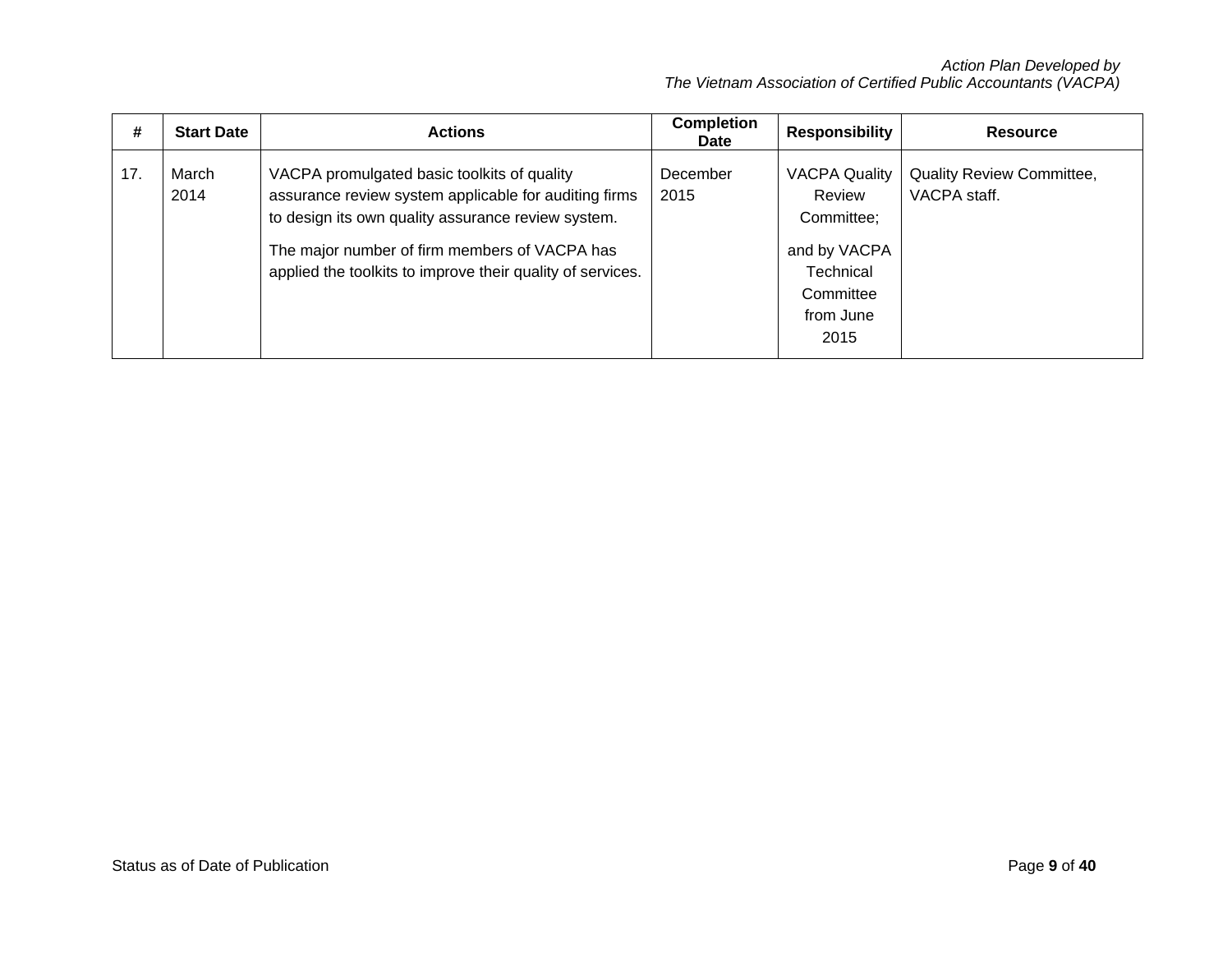# Table to conduct self-assessment against SMO 1 requirements

|                                                                                                                                                                                                       | <b>Requirements</b>                                                                                               | Y | N | <b>Partially</b> | <b>Comments</b>                                                                                                                                                                                                                                                                                                                                                                                                                                                                                         |
|-------------------------------------------------------------------------------------------------------------------------------------------------------------------------------------------------------|-------------------------------------------------------------------------------------------------------------------|---|---|------------------|---------------------------------------------------------------------------------------------------------------------------------------------------------------------------------------------------------------------------------------------------------------------------------------------------------------------------------------------------------------------------------------------------------------------------------------------------------------------------------------------------------|
| 1.                                                                                                                                                                                                    | Scope of the system<br>At a minimum, mandatory QA reviews are required<br>for all audits of financial statements. | Y |   |                  |                                                                                                                                                                                                                                                                                                                                                                                                                                                                                                         |
| Quality Control Standards and Other Quality Control  <br><b>Guidance</b><br>Firms are required to implement a system of quality<br>2.<br>control in accordance with the quality control<br>standards. |                                                                                                                   | Y |   |                  |                                                                                                                                                                                                                                                                                                                                                                                                                                                                                                         |
| 3.                                                                                                                                                                                                    | Most up to date versions of ISQC 1 and other<br>relevant ISA are adopted as the quality control<br>standards.     | Y |   |                  | VSQC 1 based on ISQC 1 (2009)<br>version);<br>VSAs based on ISAs version 2009.<br>VACPA is currently updating VSAs<br>based on the latest ISAs (32 ISAs).<br>We finished translating the lastest<br>version of ISAs into Vietnamese in<br>2019 (for reference and reporting the<br>MOF on the differences between<br>VSAs and ISAs) and has drafted 10<br>VSAs (VSA 570; VSA 700 series; VSA<br>800 series, including VSA 701 for first<br>issuing) to submit to MOF for<br>consideration and issuance. |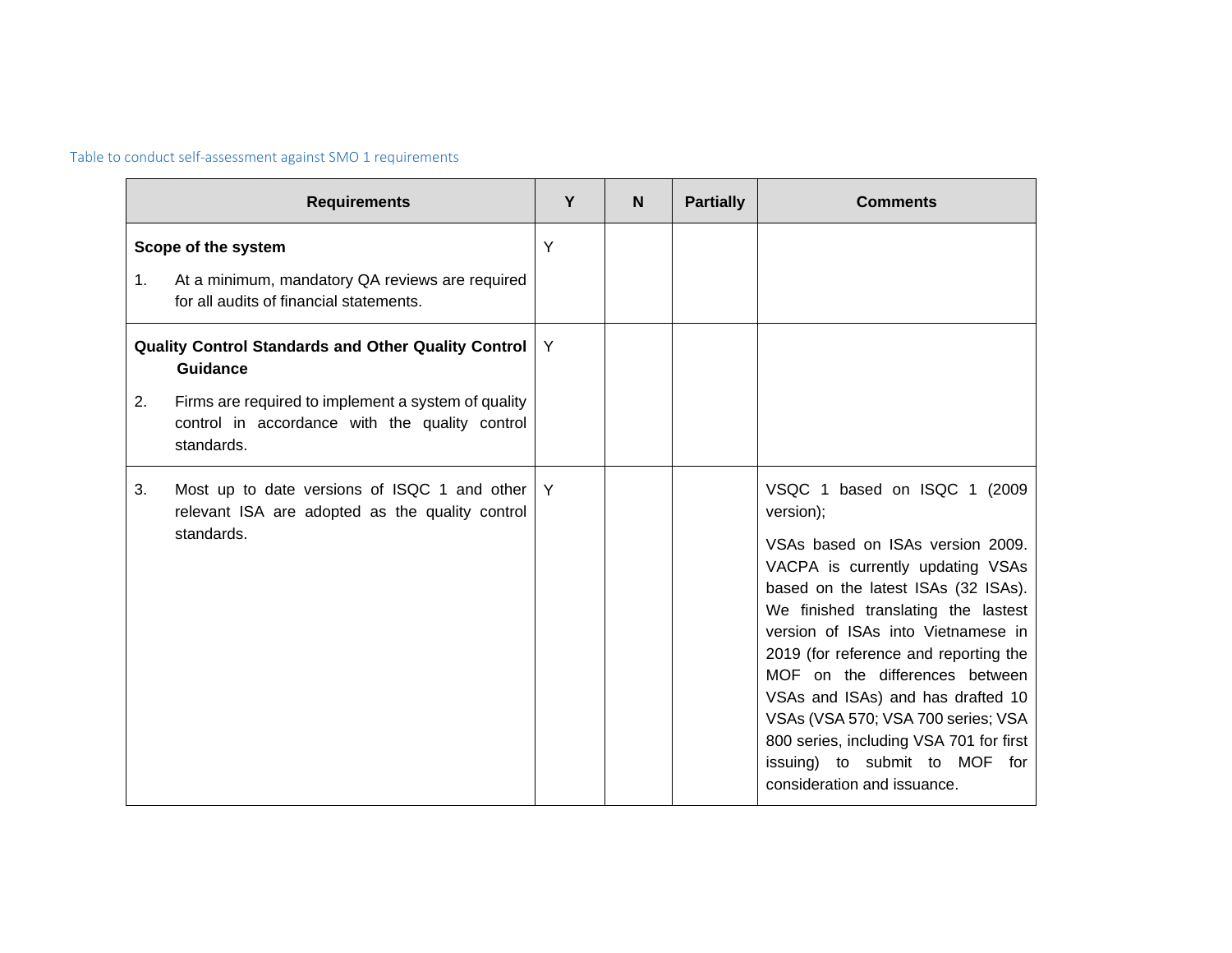|    | <b>Requirements</b>                                                                                                                                                            | Y | N | <b>Partially</b> | <b>Comments</b>                                                                                                                                                                                                                                                                                                                                                                                                                                                                                                                                                          |
|----|--------------------------------------------------------------------------------------------------------------------------------------------------------------------------------|---|---|------------------|--------------------------------------------------------------------------------------------------------------------------------------------------------------------------------------------------------------------------------------------------------------------------------------------------------------------------------------------------------------------------------------------------------------------------------------------------------------------------------------------------------------------------------------------------------------------------|
| 4. | Member Body assists firms in understanding the<br>objectives of quality control and in implementing<br>and maintaining appropriate systems of quality<br>control.              | Y |   |                  | VACPA coordinates with the MOF,<br>SSC and organizes workshops on<br>solving/ carring out remedies for<br>shortcomings and mistakes detected<br>during the QA review.                                                                                                                                                                                                                                                                                                                                                                                                    |
| 5. | <b>Review cycle</b><br>A cycle-based, risk-based, or a mixed approach for<br>selecting firms for QA review is used.                                                            | Y |   |                  | Mixed approach for selecting firms for<br>QA review: A cycle-based is used for<br>Regular QA review; risk-based is used<br>Unexpected QA<br>review<br>for<br>in.<br>accordance with Article 13 of Circular<br>No. 157/2014/TT-BTC dated October<br>23, 2014.                                                                                                                                                                                                                                                                                                             |
| 6. | For cycle-based approach, quality control reviews<br>are required to take place at least every six years<br>(and every three years for audits of public interest<br>entities). | Y |   |                  | For cycle-based approach, quality<br>control reviews are required to take<br>place as below:<br>a) At least every three years with<br>respect to auditing enterprises subject<br>to the list approved of performing<br>auditing for securities related public-<br>interest entities;<br>b) At least every four years with<br>respect to auditing enterprises subject<br>to the list approved of performing<br>auditing for other<br>public-interest<br>entities (excluding those approved of<br>performing auditing for securities<br>related public-interest entities); |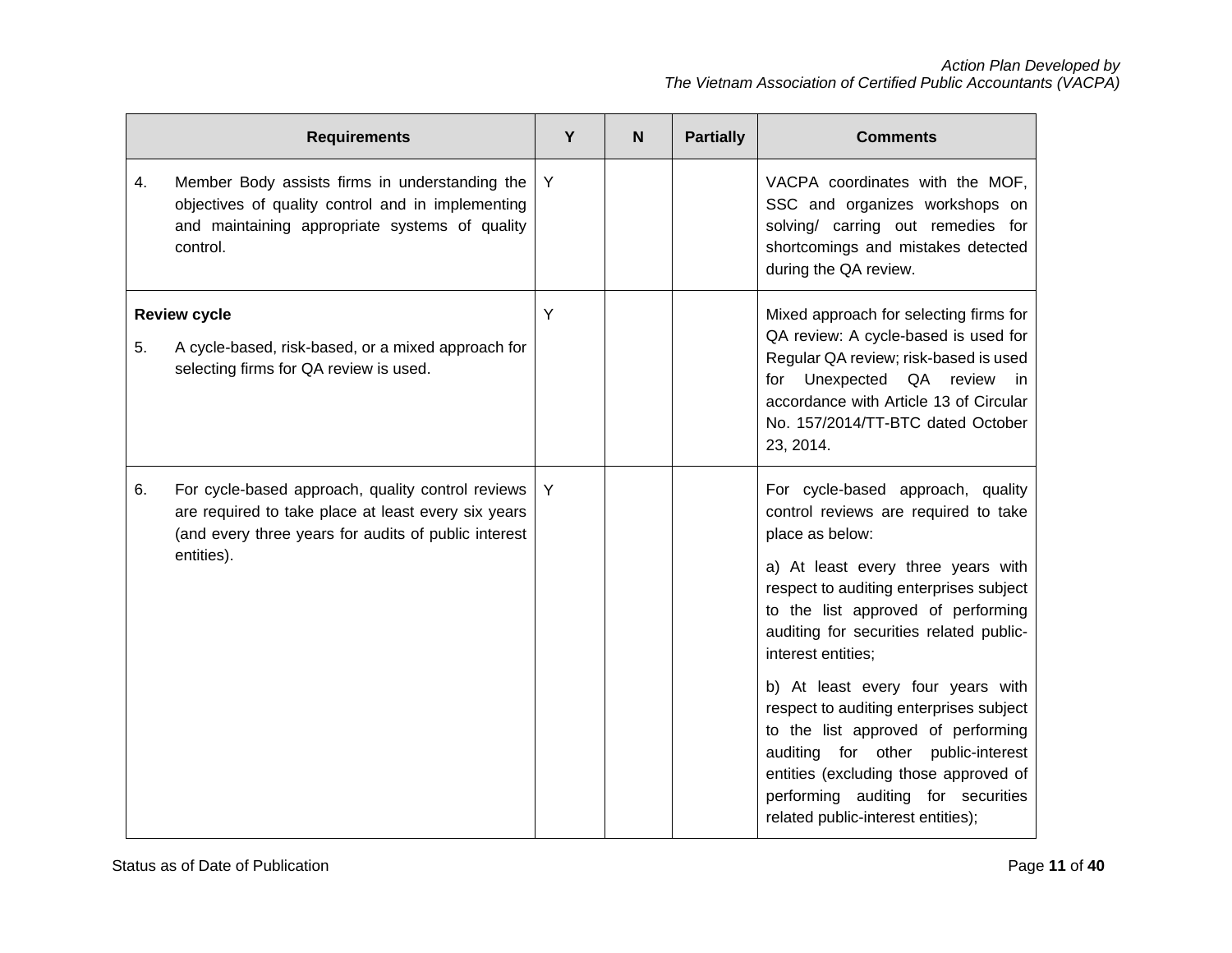| <b>Requirements</b>                                                                       | Υ | N | <b>Partially</b> | <b>Comments</b>                                                                                                                                                                                                                                                                                                                                                                                                                                                                                 |
|-------------------------------------------------------------------------------------------|---|---|------------------|-------------------------------------------------------------------------------------------------------------------------------------------------------------------------------------------------------------------------------------------------------------------------------------------------------------------------------------------------------------------------------------------------------------------------------------------------------------------------------------------------|
|                                                                                           |   |   |                  | c) At least every five years with<br>respect to auditing enterprises being<br>not subject to the list mentioned in<br>Point a, Point b of this Paragraph;<br>d) In case results from regular direct<br>inspection of audit service quality are<br>concluded<br>third<br>as<br>grade<br>"Unsatisfactory service quality" or<br>fourth grade "poor service quality or a<br>serious mistake committed", the<br>Auditing Enterprise shall be re-<br>inspected right from one to two years<br>later. |
| <b>QA Review Team</b><br>7.<br>Independence of the QA Team is assessed and<br>documented. | Y |   |                  | QA review team is officials from the<br>MOF, SSC, VACPA and partners and<br>aditorsauditors from audit firms. Every<br>member has to sign an independent<br>commitment before conducting the<br>review.                                                                                                                                                                                                                                                                                         |
| 8.<br>QA Team possesses appropriate levels of<br>expertise.                               | Y |   |                  | QA Team have to meet the Standards<br>of members and head of the QA Team<br>in accordance with Article 16 of<br>Circular No. 157/2014/TT-BTC dated<br>October 23, 2014.                                                                                                                                                                                                                                                                                                                         |
| <b>Reporting</b>                                                                          | Y |   |                  | In accordance with Article 25 of<br>Circular No. 157/2014/TT-BTC dated<br>October 23, 2014, the QA review must                                                                                                                                                                                                                                                                                                                                                                                  |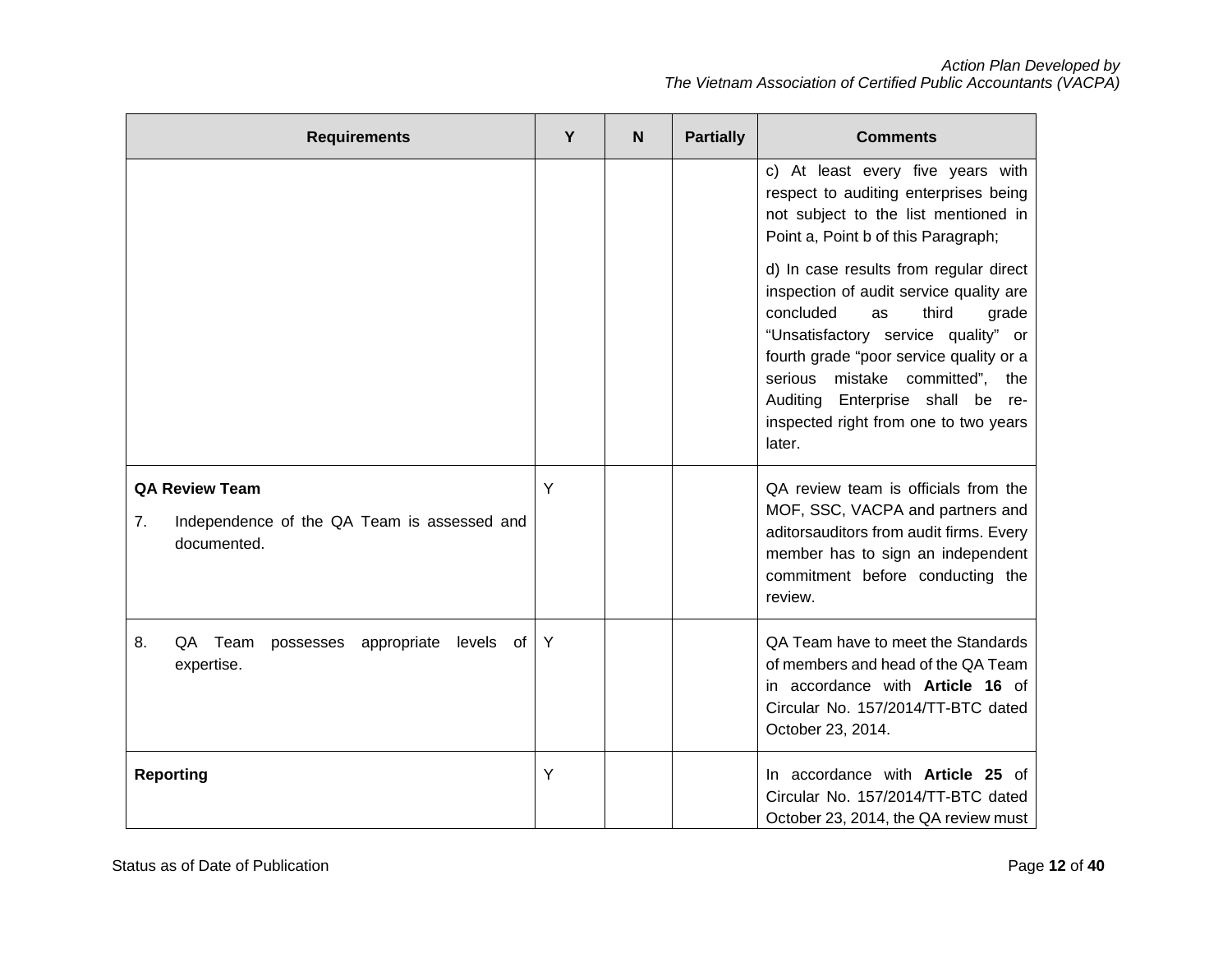|     | <b>Requirements</b>                                                                                       | Υ | N | <b>Partially</b> | <b>Comments</b>                                                                                                                                                                                                                                                                                                                                                                                                                                                                                                                                           |
|-----|-----------------------------------------------------------------------------------------------------------|---|---|------------------|-----------------------------------------------------------------------------------------------------------------------------------------------------------------------------------------------------------------------------------------------------------------------------------------------------------------------------------------------------------------------------------------------------------------------------------------------------------------------------------------------------------------------------------------------------------|
| 9.  | Documentation of evidence supporting the quality<br>control review report is required.                    |   |   |                  | input into its QA review dossier full<br>information and appropriate evidence<br>as foundations for the formation of QA<br>review conclusion for each firm<br>including the report of inspection<br>results, minutes of administrative<br>violations (if any), audit service quality<br>control system assessments, and<br>assessments of individual dossier of<br>contracts<br>chosen<br>service<br>for<br>reviewing, work documents prepared<br>by the QA review team, materials<br>provided by firm subject to review and<br>other relevant documents. |
| 10. | A written report is issued upon conclusion of the QA<br>review and provided to the firm/partner reviewed. | Y |   |                  | After<br>direct<br>QA review is<br>the<br>completed, the QA review team must<br>establish the Report of QA review,<br>discuss the draft report of QA review<br>with the legal representative, partner<br>and auditor of the firm. The firm, head<br>and members of the QA review team<br>is responsible for signing the Report of<br>inspection right after the QA review is<br>completed. In case there is any issue<br>being not unanimously agreed on, the<br>firm must specify it in the Report of QA<br>review.                                      |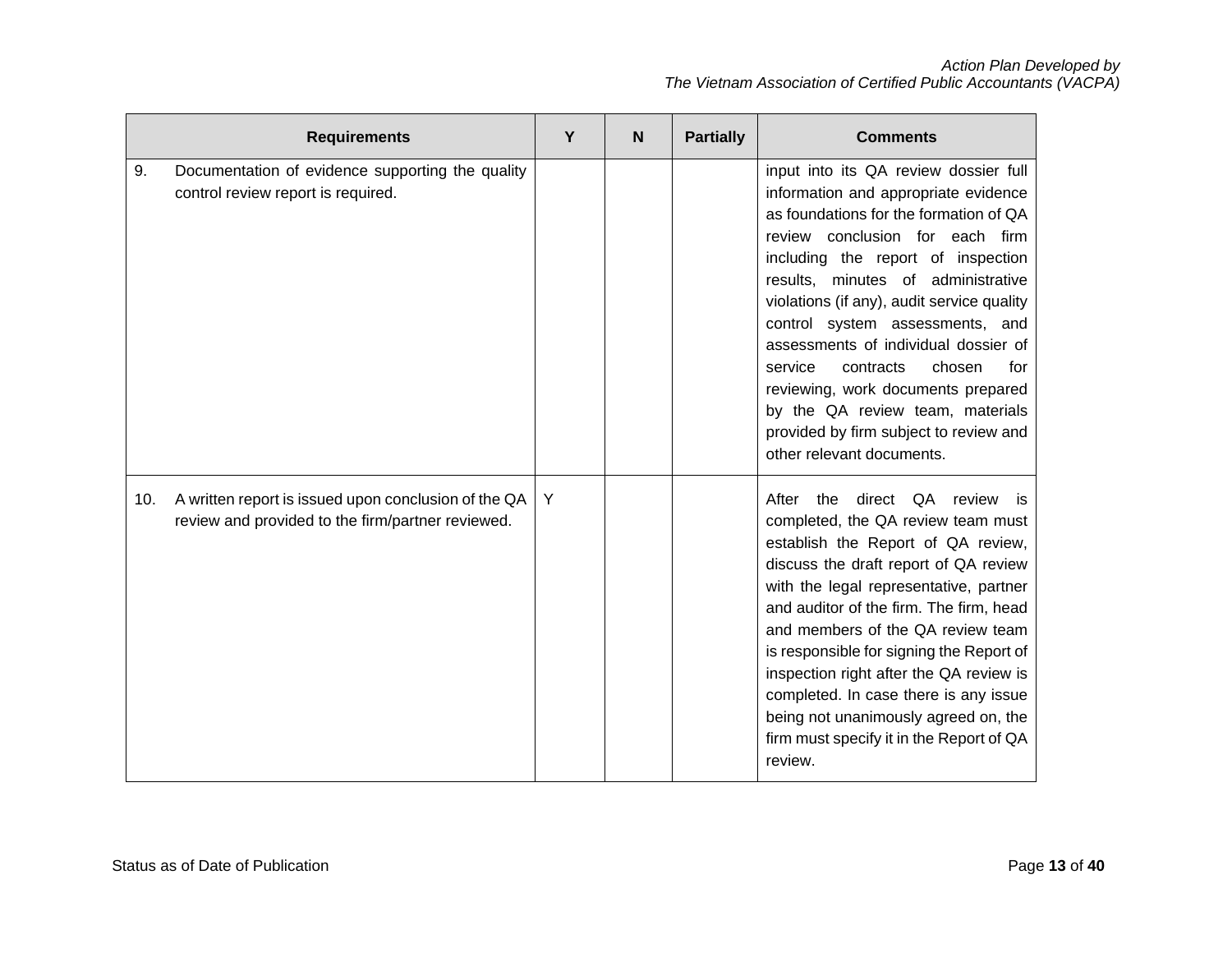|                                                    | <b>Requirements</b>                                                                                                                                        | Υ | N | <b>Partially</b> | <b>Comments</b> |
|----------------------------------------------------|------------------------------------------------------------------------------------------------------------------------------------------------------------|---|---|------------------|-----------------|
|                                                    | <b>Corrective and disciplinary actions</b>                                                                                                                 | Y |   |                  |                 |
| 11.                                                | Reviewed firms/partners are required to make<br>timely adjustments to meet recommendations from<br>the review report.                                      |   |   |                  |                 |
| 12.                                                | QA review system is linked to the Investigation and<br>Discipline system.                                                                                  |   |   | Y                |                 |
|                                                    | <b>Consideration of Public Oversight</b>                                                                                                                   | Υ |   |                  |                 |
| 13.                                                | The body responsible for QA reviews cooperates<br>with its oversight body and shares information on<br>the functioning of the QA review system, as needed. |   |   |                  |                 |
| Regular review of implementation and effectiveness |                                                                                                                                                            |   |   |                  |                 |
| 14.                                                | reviews of<br>Regular<br>implementation<br>and<br>effectiveness of the system are performed.                                                               |   |   |                  |                 |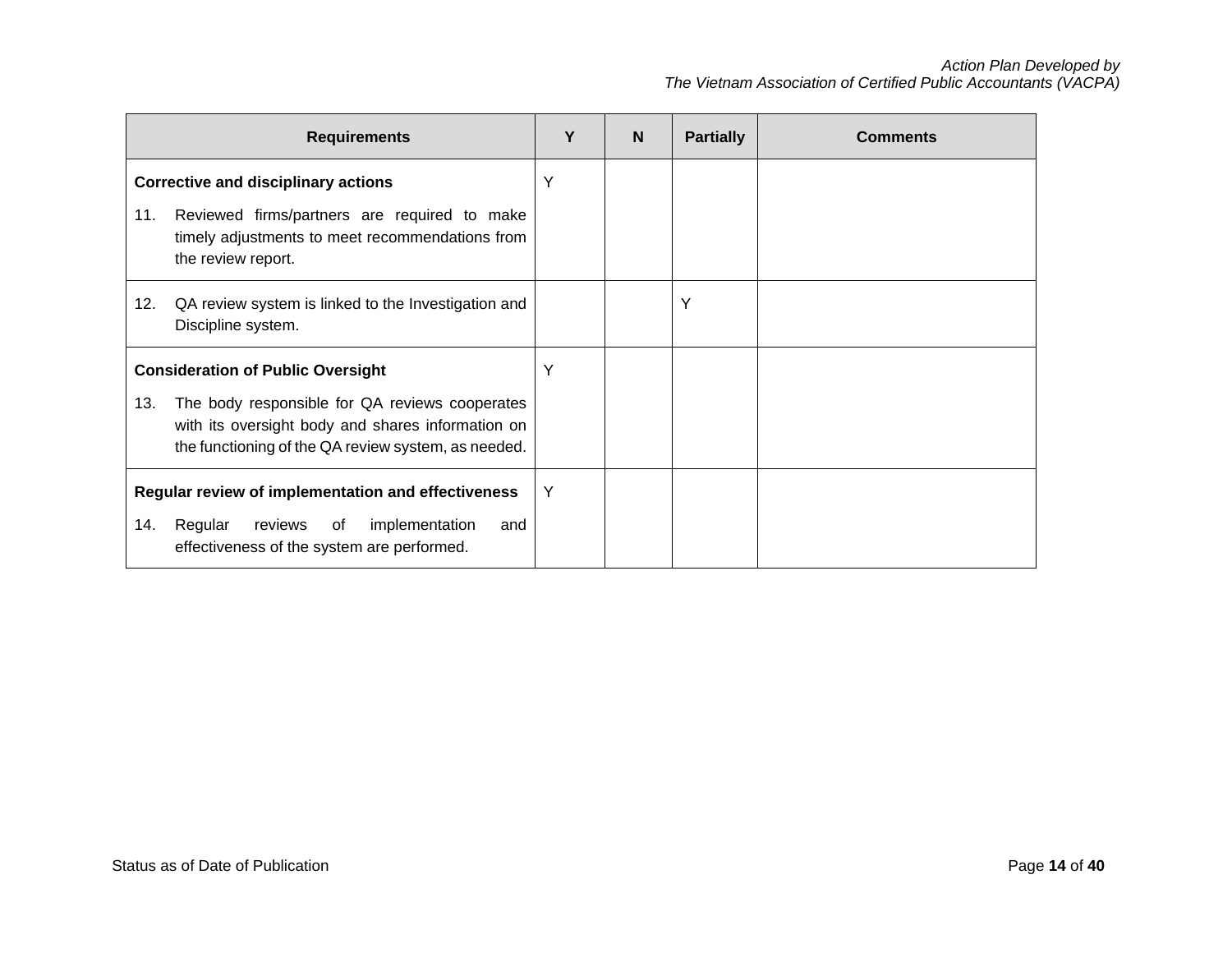### **Action Plan Subject:** SMO 2 – International Education Standards for Professional Accountants and Other Pronouncements issued by the IAESB **Action Plan Objective:** Ensure that all IES requirements are incorporated in an appropriate roadmap into the VACPA Professional Accountancy Education System

| <br><b>Start Date</b><br>π | Actions | <b>Completion</b><br>Date | <b>Responsibility</b> | <b>Resource</b> |
|----------------------------|---------|---------------------------|-----------------------|-----------------|
|----------------------------|---------|---------------------------|-----------------------|-----------------|

### *Background*

In Vietnam, the Law of Accounting 2015 establishes qualification requirements for chief accountants and other accountancy professionals; while the Law on Independent Audit sets out qualification requirements for auditors. Certificates to practice as both chief accountants and auditors are issued by the Ministry of Finance (MOF) who is responsible for implementing the requirements as prescribed in both laws indicated above.

In order for an individual to become an accountant or Chief Accountant, the person is required to hold a university degree in accounting and complete two years of work experience before being offered a license to practice or 3 years of work experience for people graduated from a college. Those who wish to become Chief Accountants are required to hold a Chief Accountant training certificate (Circular 199/2011/TT-BTC dated 30/12/2011).

The Law on Independent Audit sets out the qualification requirements for auditors. Individuals who choose to become auditors must also hold a university degree in accounting, be employed full-time by an audit practice, complete 36 months of work experience, and pass seven components of the Certified Public Accountant (CPA) examination, which is developed and administered by the MOF. Those who have completed a foreign qualification from a foreign professional accountancy organization (PAO) are required to complete a conversion examination offered by the MOF.

The Law on Independent Audit and Circular No. 150 of 2012, Circular No.56 of 2015 (revised Circular No. 150) establishes the obligations of Vietnamese practicing auditors in regard to continuing professional development (CPD), which the Vietnam Association of Certified Public Accountants (VACPA) indicates is fundamentally consistent with IES 7 but is not specifically referenced. The MOF accredits different providers to offer CPD courses in Vietnam. Both professional accountancy organizations (PAOs) in Vietnam, VACPA and the Vietnam Association of Accountants and Auditors (VAA) are accredited providers of CPD courses.

Based on information from the World Bank *[Report on the Observance of Standards and Codes \(ROSC\): Accounting and Auditing module](http://documents.worldbank.org/curated/en/220021512482581847/pdf/121901-ROSC-PUBLIC-FinalROSCEN.pdf) a*nd as reported by VACPA, the IES are not incorporated into accountancy education requirements in Vietnam, and it is unclear if the IES requirements are being considered for adoption.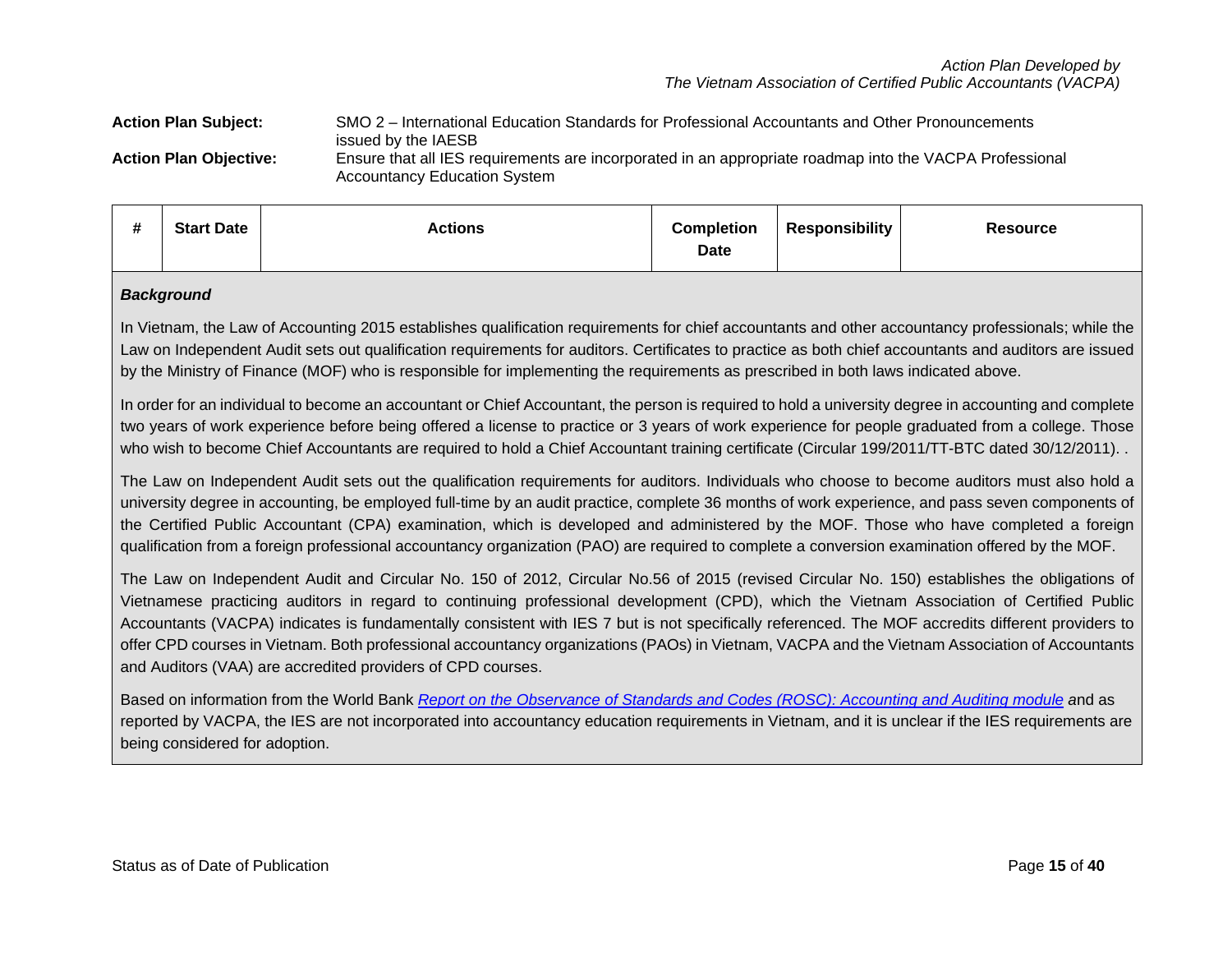| #              | <b>Start Date</b>                                                                                                                                                                                                                                                                                                                                                                                                                                                                                                                                                                                                                                                                                                                                                                                                                                                                                                                                                                                                                                                                                                                                              | <b>Actions</b>                                                                                                                                                                                                                                                                                                                                                               | <b>Completion</b><br><b>Date</b> | <b>Responsibility</b>                 | <b>Resource</b>                                                                                     |  |  |  |
|----------------|----------------------------------------------------------------------------------------------------------------------------------------------------------------------------------------------------------------------------------------------------------------------------------------------------------------------------------------------------------------------------------------------------------------------------------------------------------------------------------------------------------------------------------------------------------------------------------------------------------------------------------------------------------------------------------------------------------------------------------------------------------------------------------------------------------------------------------------------------------------------------------------------------------------------------------------------------------------------------------------------------------------------------------------------------------------------------------------------------------------------------------------------------------------|------------------------------------------------------------------------------------------------------------------------------------------------------------------------------------------------------------------------------------------------------------------------------------------------------------------------------------------------------------------------------|----------------------------------|---------------------------------------|-----------------------------------------------------------------------------------------------------|--|--|--|
|                | Persons who have passed the Vietnamese CPA examination held by the MOF and whose membership application has been approved shall<br>become individual members of VACPA. Individual members include practicing members and non-practicing members. Practicing members account<br>for 80% of all members and are those who have obtained audit practicing certificates in accordance with the Independent Audit Law.<br>The Independent Audit Law and Circular No. 150/2012/TT-BTC prescribe the rights and obligations of Vietnamese practicing auditors in terms of<br>CPD, the organizing, form, credit hours requirements, confirmation and evaluation of CPD, and other detailed contents. The CPD system is<br>fundamentally consistent partially with IESs and SMO 2, aims to maintain and improve the profession quality, the practice ability and the ethics of<br>CPAs, and enhance the competence of the accountancy professionals.<br>VACPA plans to co-working with universities to translate fully IES into Vietnamese. The translation will be the good reference for MOF, universities<br>and VACPA in improving training quality and follow IES. |                                                                                                                                                                                                                                                                                                                                                                              |                                  |                                       |                                                                                                     |  |  |  |
|                |                                                                                                                                                                                                                                                                                                                                                                                                                                                                                                                                                                                                                                                                                                                                                                                                                                                                                                                                                                                                                                                                                                                                                                | Organize annual CPD courses for members, auditors and interested people                                                                                                                                                                                                                                                                                                      |                                  |                                       |                                                                                                     |  |  |  |
| $\mathbf{1}$ . | 2005                                                                                                                                                                                                                                                                                                                                                                                                                                                                                                                                                                                                                                                                                                                                                                                                                                                                                                                                                                                                                                                                                                                                                           | VACPA was the sole provider of CPD courses and<br>organized annually 35-40 classroom-based CPD<br>courses for more than 2000 Vietnamese CPAs and<br>interested people.<br>The CPD courses mainly are organized in 2 biggest<br>cites of Vietnam (Hanoi City in the north and Ho chi<br>minh City in the south) and a few courses in Danang<br>City (the central of Vietnam). | 2013                             | <b>VACPA</b><br>Training<br>Committee | <b>Experts from Firms, Training</b><br>Committee, Research and<br><b>Consulting Center for CPAs</b> |  |  |  |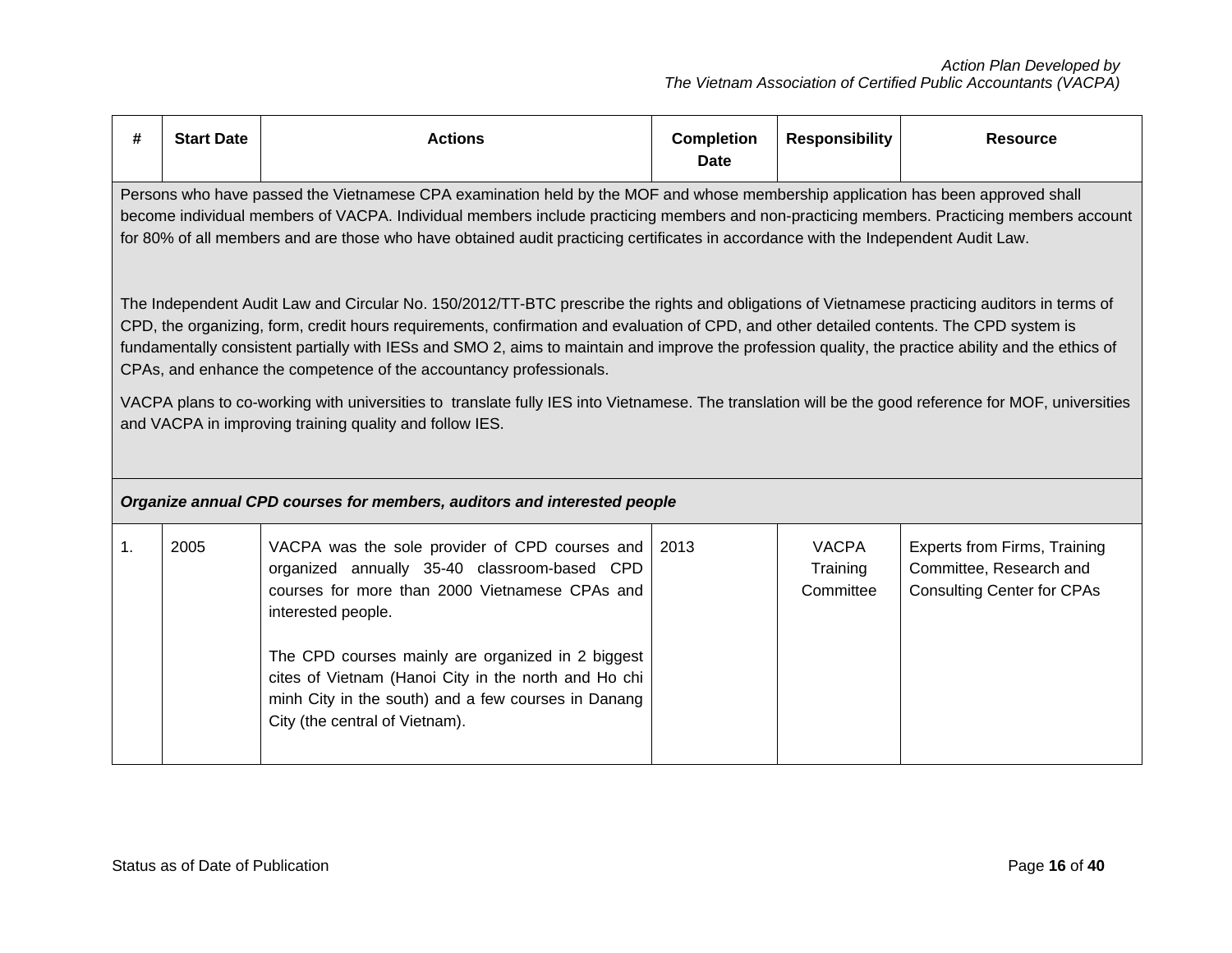| #  | <b>Start Date</b> | <b>Actions</b>                                                                                                                                                                                                                                                                                                                                                                                                                                                                                                                                                                                                                                                                                                                                                                                                                                                                                                                                                                      | <b>Completion</b><br><b>Date</b> | <b>Responsibility</b>                   | <b>Resource</b>                                                                                     |
|----|-------------------|-------------------------------------------------------------------------------------------------------------------------------------------------------------------------------------------------------------------------------------------------------------------------------------------------------------------------------------------------------------------------------------------------------------------------------------------------------------------------------------------------------------------------------------------------------------------------------------------------------------------------------------------------------------------------------------------------------------------------------------------------------------------------------------------------------------------------------------------------------------------------------------------------------------------------------------------------------------------------------------|----------------------------------|-----------------------------------------|-----------------------------------------------------------------------------------------------------|
| 2. | 2013              | VACPA is one of the accredited providers of CPD<br>courses, along with a few other accredited CPD<br>providers including the Big 4 firms (who are eligible to<br>run courses for auditors working at their own firms).<br>Every year, the Training Committee and the Technical<br>Committee work together to make a CPD training<br>program for the whole year with range of topic (from<br>accounting, to auditing, tax, finance, banking,<br>securities, valuation etc.,) based on the survey to<br>VACPA's member. The official program (with the<br>approved by MOF) for next year should be launched on<br>July every year to all members.<br>The Research and Consulting Center for CPAs (under<br>VACPA) is the sole provider for the CPD program.<br>VACPA invites Big 4 partners and managers as<br>lecturers. In addition, VACPA work closely with ACCA,<br>CPAA, CIMA, ICAEW in joint conducting training (2-3<br>courses every year per the professional Organisation). | Ongoing                          | <b>VACPA</b><br>Training<br>Committee   | <b>Experts from Firms, Training</b><br>Committee, Research and<br><b>Consulting Center for CPAs</b> |
| 3. | 2016              | VACPA developed training on financial statement audit<br>materials and providing training practicing courses for<br>audit assistant in order to improve audit quality for audit<br>SMPs.                                                                                                                                                                                                                                                                                                                                                                                                                                                                                                                                                                                                                                                                                                                                                                                            | 2017                             | <b>VACPA</b><br>Technical<br>Committee; | <b>VACPA Technical Committee</b>                                                                    |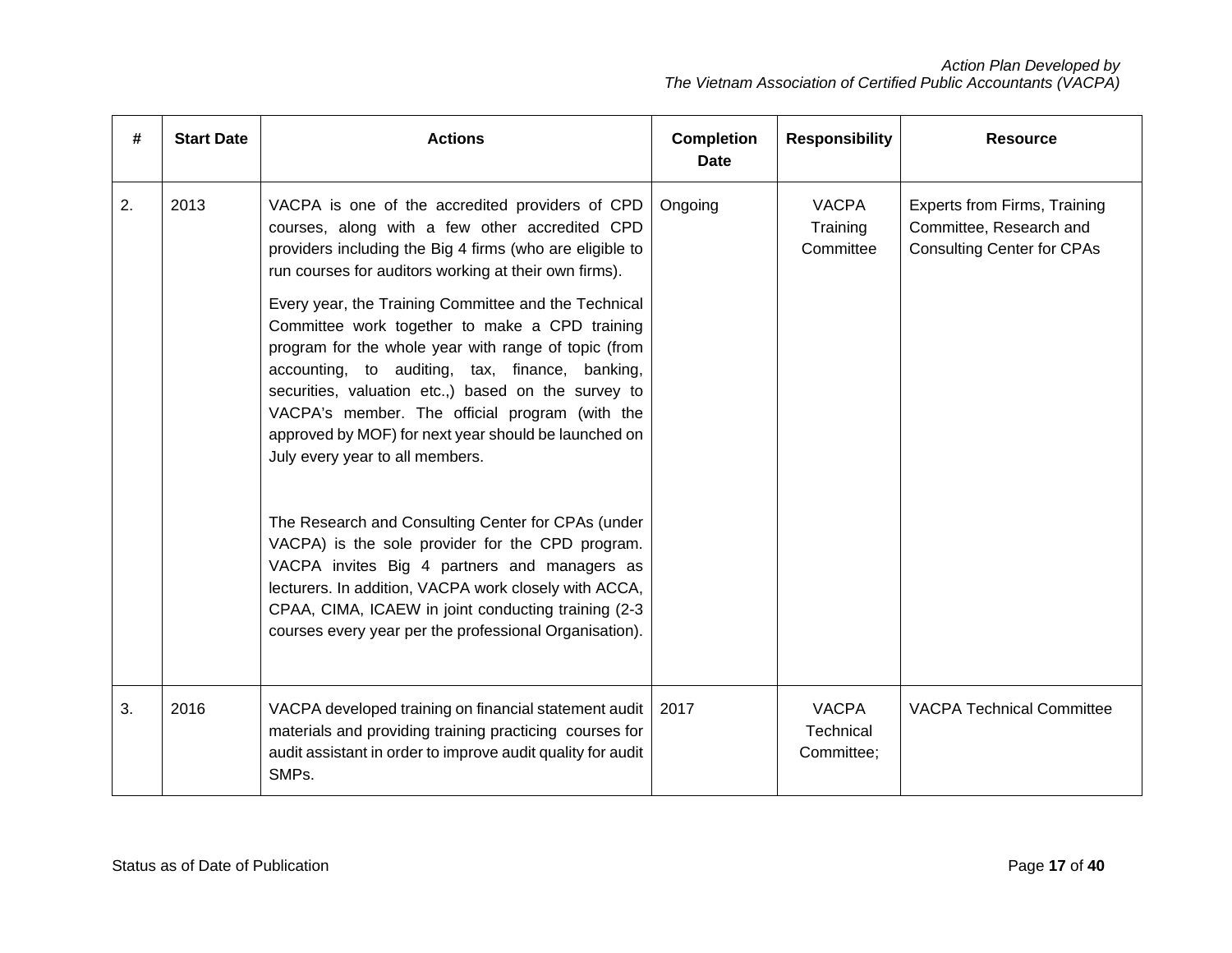| #                | <b>Start Date</b>                    | <b>Actions</b>                                                                                                                                                                                                                                                                                                                                                                                                             | <b>Completion</b><br><b>Date</b> | <b>Responsibility</b>                 | <b>Resource</b>                                                                                     |  |  |  |
|------------------|--------------------------------------|----------------------------------------------------------------------------------------------------------------------------------------------------------------------------------------------------------------------------------------------------------------------------------------------------------------------------------------------------------------------------------------------------------------------------|----------------------------------|---------------------------------------|-----------------------------------------------------------------------------------------------------|--|--|--|
|                  |                                      |                                                                                                                                                                                                                                                                                                                                                                                                                            |                                  | <b>VACPA</b><br>Training<br>Committee |                                                                                                     |  |  |  |
| $\overline{4}$ . | 2017                                 | Besides the traditional training types, VACPA<br>coordinates ICAEW to organize CPD courses throught<br>video conference that accepted by the MOF.                                                                                                                                                                                                                                                                          | Ongoing                          | <b>VACPA</b><br>Training<br>Committee | <b>Experts from ICAEW</b>                                                                           |  |  |  |
|                  | <b>Maintaining Ongoing Processes</b> |                                                                                                                                                                                                                                                                                                                                                                                                                            |                                  |                                       |                                                                                                     |  |  |  |
| 5.               | Ongoing                              | Maintain an ongoing process to monitor new and<br>revised regulations and standards and incorporate<br>them into education and examination requirements.                                                                                                                                                                                                                                                                   | Ongoing                          | <b>VACPA</b><br>Training<br>Committee | <b>Experts from Firms, Training</b><br>Committee, Research and<br><b>Consulting Center for CPAs</b> |  |  |  |
| 6.               | Ongoing                              | VACPA worked with ACCA and ICAEW to have the<br>right study their syllabus and translating into<br>Vietnamese.<br>VACPA also worked with CPAA to exempt the Tax<br>paper for VACPA members. After the review of training<br>materials, by June 2016, CPAA has accepted that who<br>pass the CPA Vietnam Examination since 2015 will be<br>exempted the Tax Paper of CPAA.<br>VACPA has been working with CPAA in exempting | Ongoing                          | <b>VACPA</b><br>Training<br>Committee | Training Committee, Research<br>and Consulting Center for CPAs                                      |  |  |  |
|                  |                                      | another Paper (Auditing in Advance). VACPA<br>translated the Audit paper into English and this<br>translation has been reviewed by the CPAA.                                                                                                                                                                                                                                                                               |                                  |                                       |                                                                                                     |  |  |  |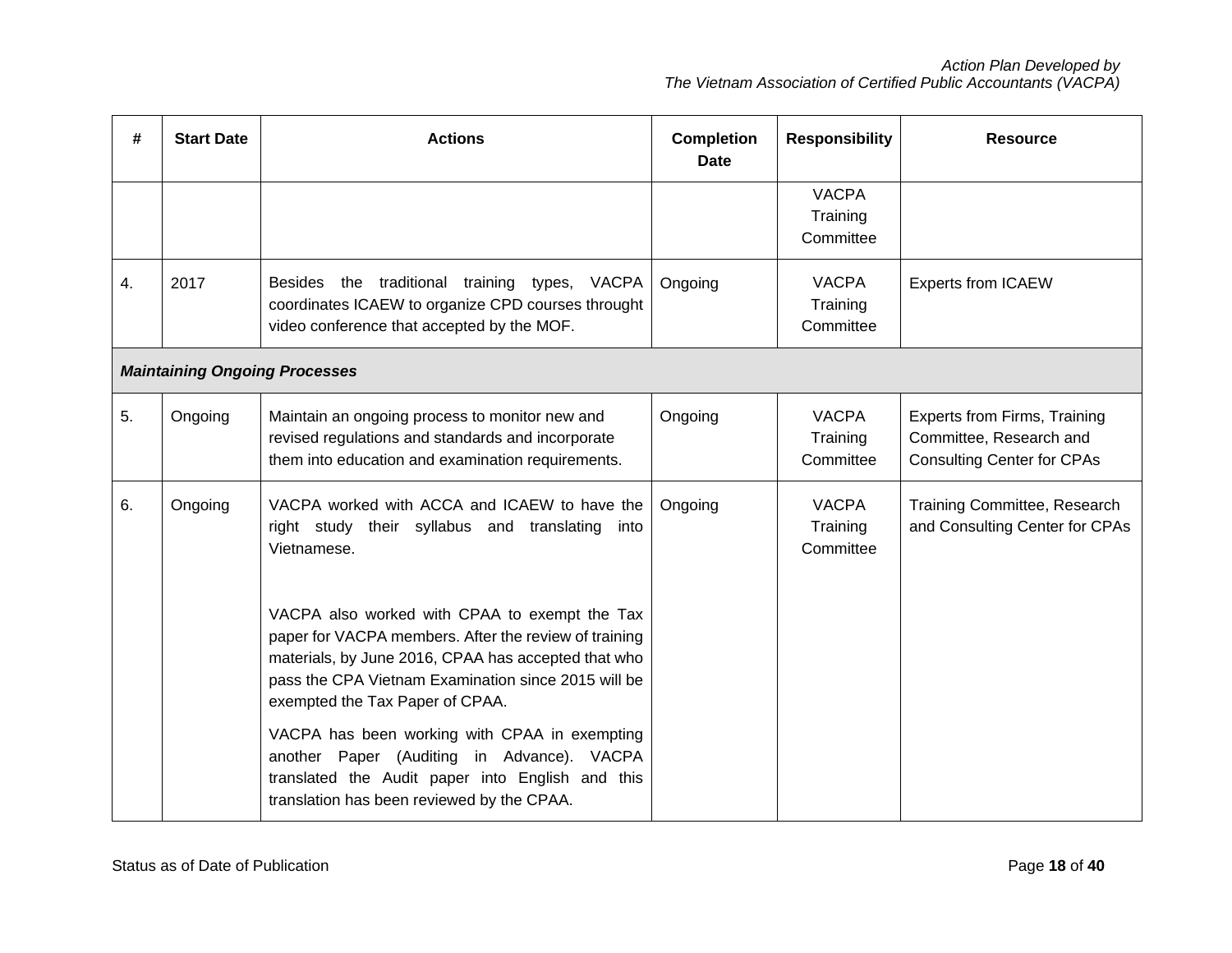| #  | <b>Start Date</b>                               | <b>Actions</b>                                                                                                                                                                                                                                                                                                                                                                                                                                                                                                                                                                                                                                                                                                                                                                                                                                                                                                                                                  | <b>Completion</b><br>Date | <b>Responsibility</b>                 | <b>Resource</b>    |  |  |
|----|-------------------------------------------------|-----------------------------------------------------------------------------------------------------------------------------------------------------------------------------------------------------------------------------------------------------------------------------------------------------------------------------------------------------------------------------------------------------------------------------------------------------------------------------------------------------------------------------------------------------------------------------------------------------------------------------------------------------------------------------------------------------------------------------------------------------------------------------------------------------------------------------------------------------------------------------------------------------------------------------------------------------------------|---------------------------|---------------------------------------|--------------------|--|--|
|    |                                                 | VACPA co-organizes with CPAA, ACCA, ICAEW the<br>workshops on IFRS, the 4.0 Revolution.<br>VACPA co-organizes with ACCA to provide training<br>IFRS for their members and students.<br>VACPA continues to use best endeavors to ensure<br>VACPA<br>education<br>requirements<br>continue<br>to<br>incorporate International Education Standards (IES)<br>requirements. This includes review of the existing<br>requirements and preparation of the Action Plan for the<br>future activities where necessary. Such as, due to<br>impact of Covid-19, in 2020, VACPA has successfully<br>organized many online CPD courses for membership<br>and concered parties. Method of online CPD has not<br>been applied before by VACPA.<br>Participated in doing survey and organised the online<br>seminar "The Impact of Covid 19 & Solutions:<br>Changing the Game of Vietnamese Enterprises"<br>organized by ACCA in partnership with CFO Vietnam<br>club and VACPA. |                           |                                       |                    |  |  |
|    | <b>Review of VACPA's Compliance Information</b> |                                                                                                                                                                                                                                                                                                                                                                                                                                                                                                                                                                                                                                                                                                                                                                                                                                                                                                                                                                 |                           |                                       |                    |  |  |
| 7. | Ongoing                                         | Perform periodic review of VACPA's SMO Action Plan<br>and update sections relevant to this SMO as<br>necessary and work with IFAC compliance staff to<br>publish updated information.                                                                                                                                                                                                                                                                                                                                                                                                                                                                                                                                                                                                                                                                                                                                                                           | Ongoing                   | <b>VACPA</b><br>Training<br>Committee | <b>VACPA</b> staff |  |  |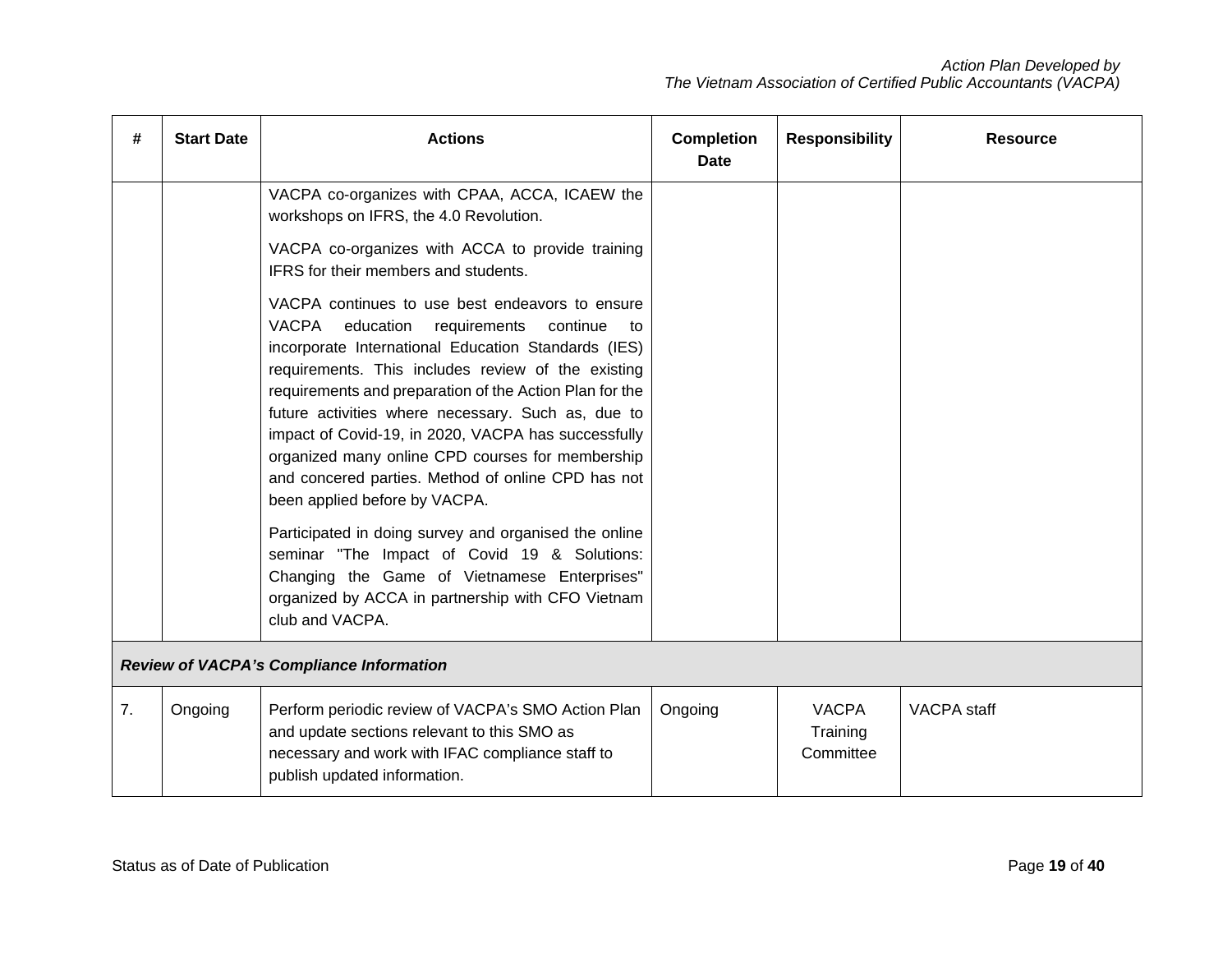| #  | <b>Start Date</b> | <b>Actions</b>                                                       | <b>Completion</b><br><b>Date</b> | <b>Responsibility</b>                 | <b>Resource</b> |
|----|-------------------|----------------------------------------------------------------------|----------------------------------|---------------------------------------|-----------------|
| 8. | Ongoing           | VACPA continues to coordinate with the MOF to<br>organize CPA exams. | Ongoing                          | <b>VACPA</b><br>Training<br>Committee | VACPA staff     |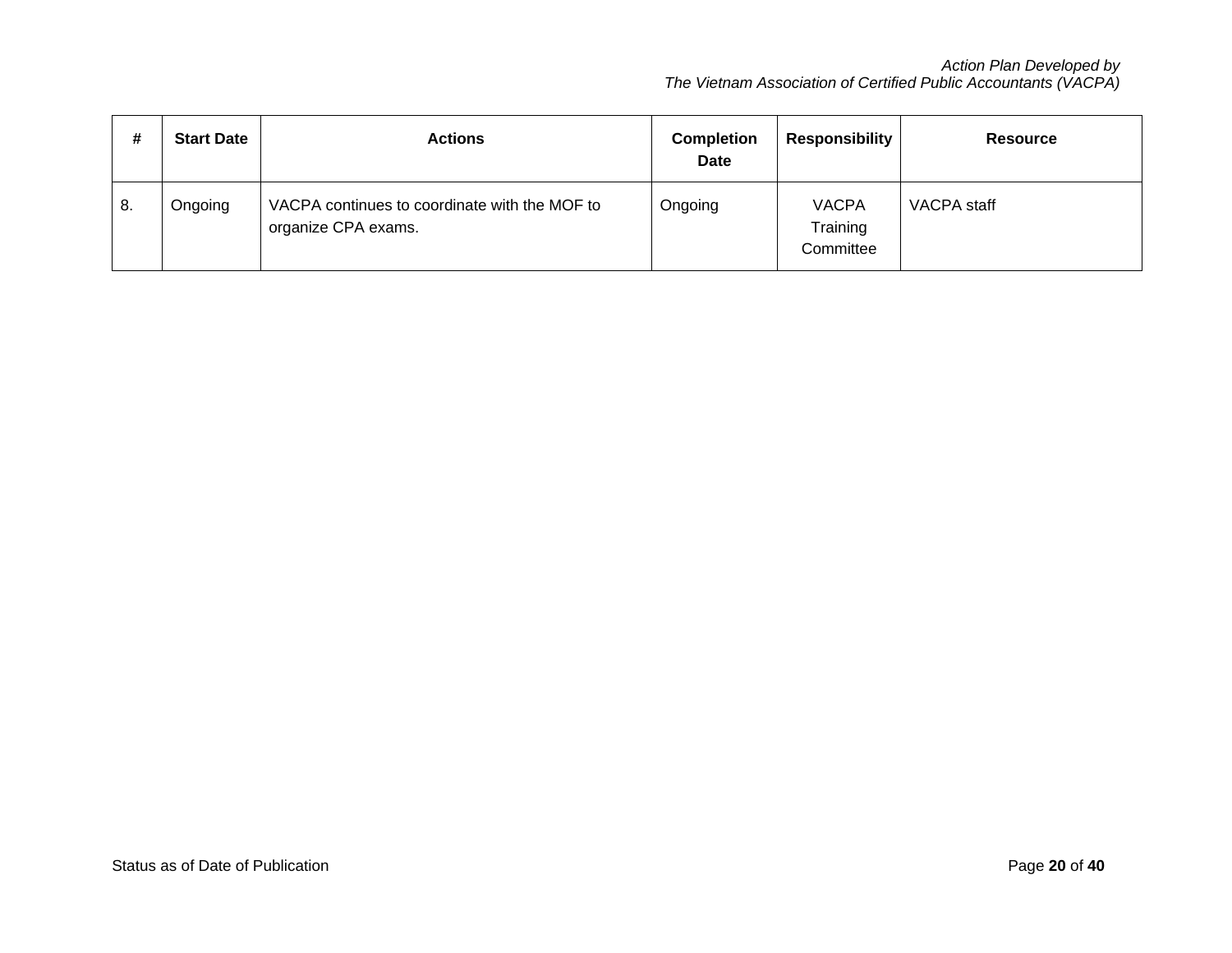Action Plan Subject: SMO 3 – International Standards and Other Pronouncements Issued by the IAASB<br>Action Plan Objective: Continue to use our best endeavors to ensure the International Standards on Auditional Continue to use our best endeavors to ensure the International Standards on Auditing (ISAs) continue to be adopted and assist in the implementation of the adopted standards in Vietnam

| #                                                                                                                                                                                                                                                                                                                                                                                                                                                  | <b>Start Date</b>                                                                                                                                                                                                                                                                                                                                                                                                                                                    | <b>Actions</b>                                                                                                                                                                                                                                                                                 | <b>Completion</b><br><b>Date</b> | <b>Responsibility</b> | <b>Resource</b> |  |  |  |  |
|----------------------------------------------------------------------------------------------------------------------------------------------------------------------------------------------------------------------------------------------------------------------------------------------------------------------------------------------------------------------------------------------------------------------------------------------------|----------------------------------------------------------------------------------------------------------------------------------------------------------------------------------------------------------------------------------------------------------------------------------------------------------------------------------------------------------------------------------------------------------------------------------------------------------------------|------------------------------------------------------------------------------------------------------------------------------------------------------------------------------------------------------------------------------------------------------------------------------------------------|----------------------------------|-----------------------|-----------------|--|--|--|--|
|                                                                                                                                                                                                                                                                                                                                                                                                                                                    | <b>Background</b>                                                                                                                                                                                                                                                                                                                                                                                                                                                    |                                                                                                                                                                                                                                                                                                |                                  |                       |                 |  |  |  |  |
| Under Article 6 of the Law on Independent Audit, the Ministry of Finance (MOF) is responsible for setting auditing standards in Vietnam.                                                                                                                                                                                                                                                                                                           |                                                                                                                                                                                                                                                                                                                                                                                                                                                                      |                                                                                                                                                                                                                                                                                                |                                  |                       |                 |  |  |  |  |
| On developing VSAs, Decree No. 17/2012/NĐ-CP dated March 13, 2012 of the Government, in which Audit professional organizations (VACPA) are<br>entitled to research, draft, update the system of Vietnam auditing standards on basic of the standard system of international auditing in compliance<br>with the process of building up, promulgating and publishing the Vietnam audit standards, to submit to the Minister of Finance for issuance. |                                                                                                                                                                                                                                                                                                                                                                                                                                                                      |                                                                                                                                                                                                                                                                                                |                                  |                       |                 |  |  |  |  |
| the VSA.                                                                                                                                                                                                                                                                                                                                                                                                                                           |                                                                                                                                                                                                                                                                                                                                                                                                                                                                      | Prior to 2008, the MOF issued 37 Vietnam Standards on Auditing (VSA), which were developed in line with standards issued by the IAASB. In 2012,<br>under Circular No. 214 issued by the MOF, the Vietnam Association of Certified Public Accountants (VACPA) was directed by the MOF to update |                                  |                       |                 |  |  |  |  |
|                                                                                                                                                                                                                                                                                                                                                                                                                                                    | include the new auditor's report.                                                                                                                                                                                                                                                                                                                                                                                                                                    | As of June 2018, there are 47 VSA in Vietnam, these standards have been developed in line with the 2009 ISA but with modifications. The<br>modifications are not much, basically the VAS are in line with ISA. It is also unclear if there are plans to review and adopt the latest ISA, which |                                  |                       |                 |  |  |  |  |
|                                                                                                                                                                                                                                                                                                                                                                                                                                                    |                                                                                                                                                                                                                                                                                                                                                                                                                                                                      | VACPA has been translated into Vietnamese IAASB Handbook-2012. The translation is the good reference for VACPA's members.                                                                                                                                                                      |                                  |                       |                 |  |  |  |  |
|                                                                                                                                                                                                                                                                                                                                                                                                                                                    | standards issued by IFAC.                                                                                                                                                                                                                                                                                                                                                                                                                                            | From 1999 to 2005, the MOF issued 37 VSAs and Code of Ethics for Professional Accountants based on the previous system of international                                                                                                                                                        |                                  |                       |                 |  |  |  |  |
|                                                                                                                                                                                                                                                                                                                                                                                                                                                    | With the IAASB's Clarity Project, the higher requirements for audit services and responsibilities of auditors, and the need to update the current VSAs<br>in accordance with the clarified ISAs of IAASB, on 13 May 2008, the Minister of Finance signed the Decision No. 1053/QD-BTC authorizing VACPA<br>to develop the clarified VSAs in line with the clarified ISAs and relevant to the conditions of Vietnam and submit the standards to the MOF for issuance. |                                                                                                                                                                                                                                                                                                |                                  |                       |                 |  |  |  |  |
|                                                                                                                                                                                                                                                                                                                                                                                                                                                    | The development and revision of VSAs was carried out from 2009 to 2012 and the Circular No. 214/2012/TT-BTC was signed by the Minister of<br>Finance on 6 <sup>th</sup> December 2012 issuing 37 new VSAs (including VSQC 1) and authorizing VACPA to disseminate and facilitate the enforcement of<br>the new VSAs.                                                                                                                                                 |                                                                                                                                                                                                                                                                                                |                                  |                       |                 |  |  |  |  |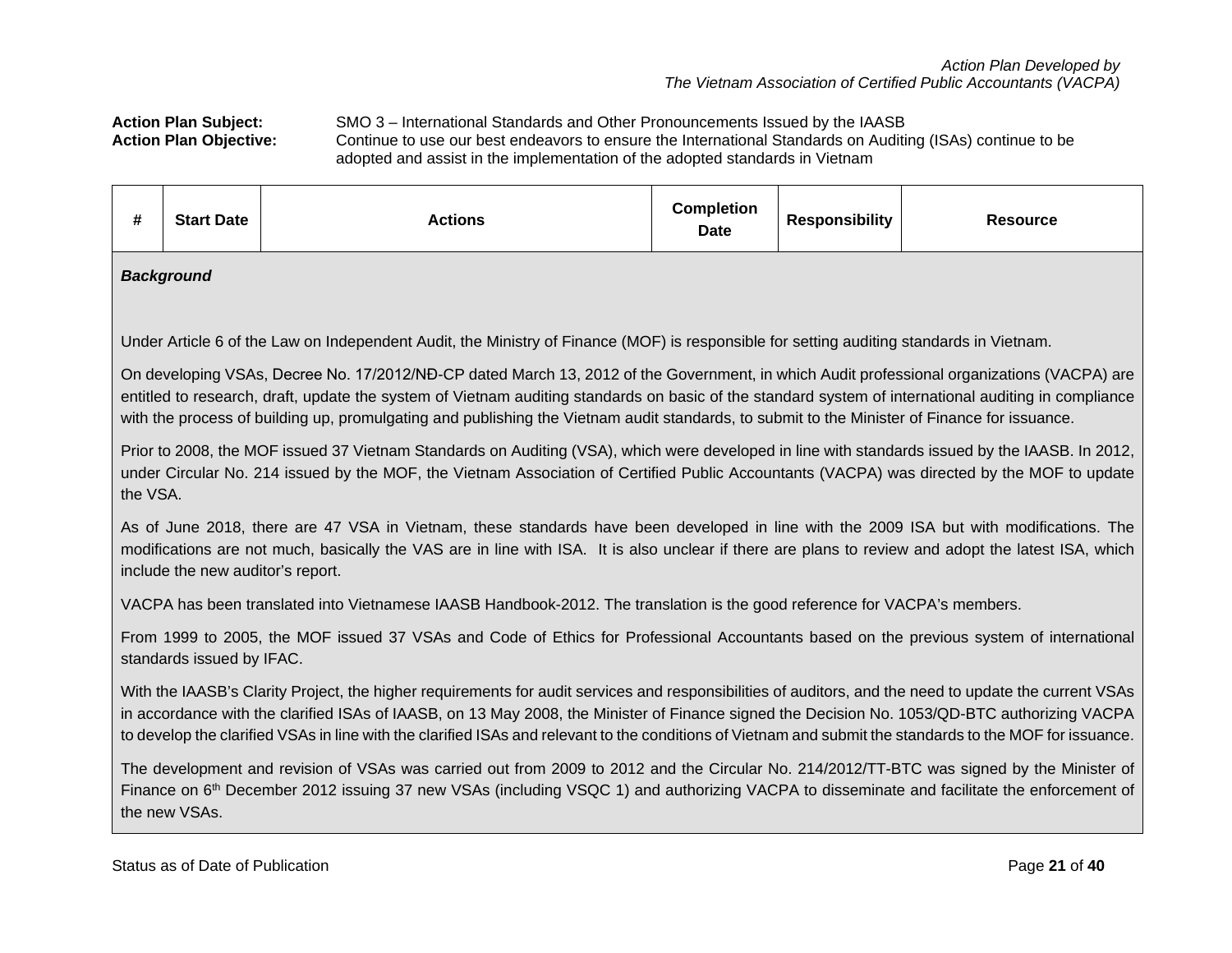| #  | <b>Start Date</b>                                                                                                                                                                                     | <b>Actions</b>                                                                                                                                                                                                                    | <b>Completion</b><br><b>Date</b> | <b>Responsibility</b>                                     | <b>Resource</b>                                                                     |  |  |
|----|-------------------------------------------------------------------------------------------------------------------------------------------------------------------------------------------------------|-----------------------------------------------------------------------------------------------------------------------------------------------------------------------------------------------------------------------------------|----------------------------------|-----------------------------------------------------------|-------------------------------------------------------------------------------------|--|--|
|    |                                                                                                                                                                                                       | As of June 2018, there are 47 standards (VSA, VSRE, VSAE, VSRS, VSQC1) in Vietnam, which VACPA reports have been developed in line with<br>the 2009 ISA with minor modifications.                                                 |                                  |                                                           |                                                                                     |  |  |
|    | VACPA has been translated into Vietnamese the Guide to Practice Management for Small-and Medium-Sized Practices(the 4th Edition) and will<br>public for its member and universities in December 2018. |                                                                                                                                                                                                                                   |                                  |                                                           |                                                                                     |  |  |
|    | based on risk in 2019.                                                                                                                                                                                | VACPA promulgated audit manual program (the third edition 2019) on guidance the auditing practitioners and auditing firms to apply the audit method                                                                               |                                  |                                                           |                                                                                     |  |  |
|    |                                                                                                                                                                                                       | VACPA has drafted 10 VSAs (VSA 570; VSA 700 series; VSA 800 series, including VSA 701 for first issuing) accordance with the lastest version of<br>ISAs and Vietnam's conditions to submit to MOF for consideration and issuance. |                                  |                                                           |                                                                                     |  |  |
|    |                                                                                                                                                                                                       | <b>Ongoing adoption of IAASB Pronouncements</b>                                                                                                                                                                                   |                                  |                                                           |                                                                                     |  |  |
| 1. | May 2008                                                                                                                                                                                              | Establish a task force. Translate International<br>Standards on Auditing from English to Vietnamese.                                                                                                                              | 2009                             | <b>VACPA</b><br>Auditing<br><b>Standards</b><br>Committee | Experts from audit firms,<br><b>VACPA</b> staff                                     |  |  |
| 2. | 2009                                                                                                                                                                                                  | Conduct a series of group meetings to discuss and<br>refer the translated standards to the original ISAs to<br>standardize the meaning and wording of each<br>standard or each group of standards                                 | 2012                             | <b>VACPA</b><br>Auditing<br><b>Standards</b><br>Committee | Experts from audit firms,<br>VACPA staff, MOF staff,<br>lecturers from universities |  |  |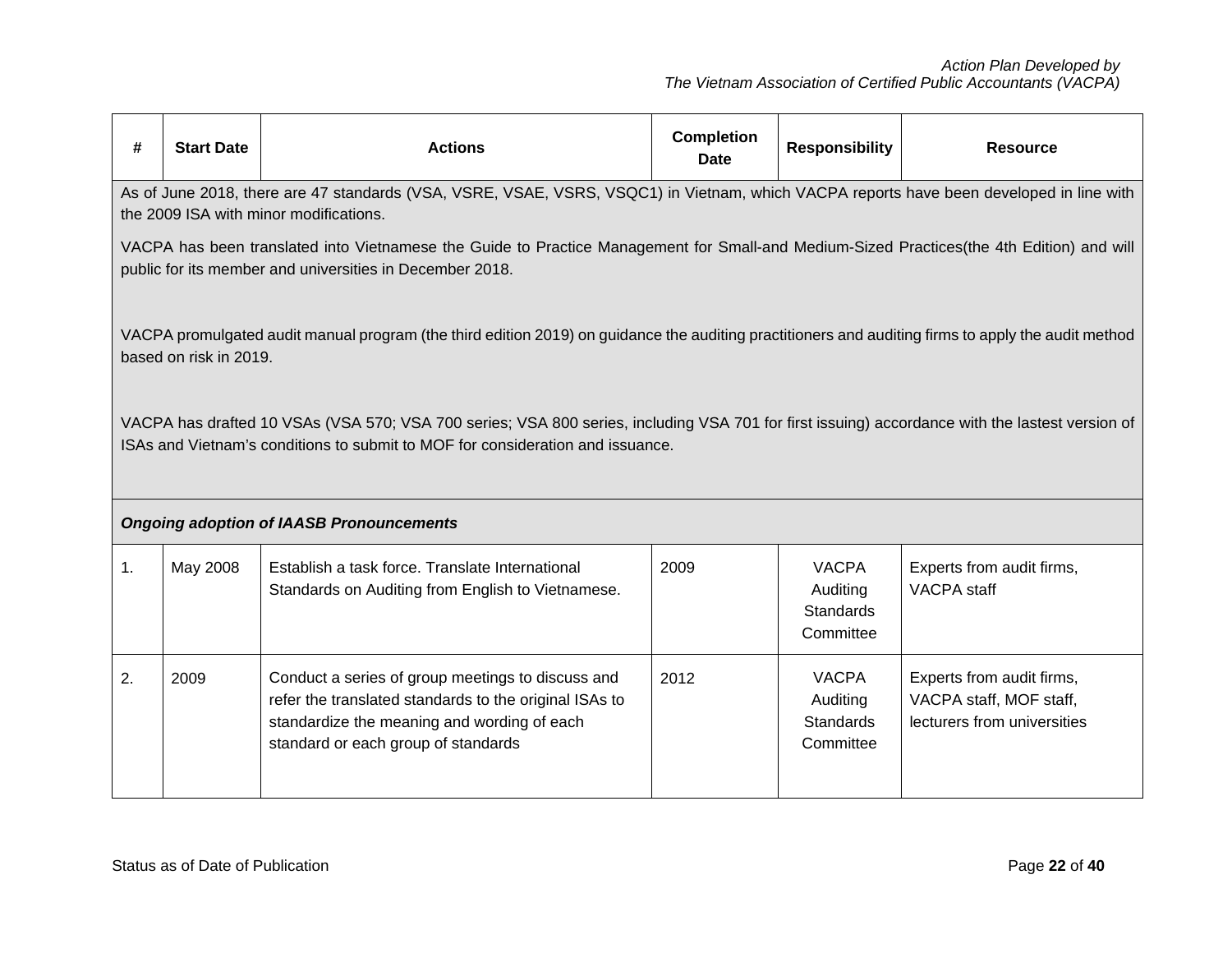| #  | <b>Start Date</b> | <b>Actions</b>                                                                                                                                                                                                                                                                           | <b>Completion</b><br><b>Date</b> | <b>Responsibility</b>                                                    | <b>Resource</b>                                                                                                           |
|----|-------------------|------------------------------------------------------------------------------------------------------------------------------------------------------------------------------------------------------------------------------------------------------------------------------------------|----------------------------------|--------------------------------------------------------------------------|---------------------------------------------------------------------------------------------------------------------------|
| 3. | 2010              | Submit the standards completed by VACPA to the<br>MOF in 3 batches: the 1 <sup>st</sup> batch of 9 standards on 26<br>February 2010, the 2 <sup>nd</sup> batch of 13 standards on 20<br>November 2011 and the 3rd batch of 15 standards on<br>26 April 2012                              | April 2012                       | <b>VACPA</b><br>Auditing<br><b>Standards</b><br>Committee                | <b>VACPA</b> staff                                                                                                        |
| 4. | April 2012        | The MOF reviewed and assessed 37 standards<br>submitted by VACPA. The Minister of Finance signed<br>the decision for issuance of 37 VSAs as legal<br>documents.                                                                                                                          | December<br>2012                 | <b>MOF</b>                                                               | Experts from audit firms,<br><b>Accounting&amp; Auditing Policies</b><br>Department and concerned<br>departments of MOF   |
| 5. | <b>July 2013</b>  | Establish a task force. Translate the ISREs, ISAEs<br>and ISRSs in the IAASB's Handbook of International<br>Quality Control, Auditing Review, Other Assurance,<br>and Related Services Pronouncement (2012 Edition<br>Volume II) from English to Vietnamese                              | December<br>2013                 | <b>VACPA</b><br>Auditing<br><b>Standards</b><br>Committee                | Experts from audit firms,<br>VACPA staff, MOF staff,<br>lecturers from universities                                       |
| 6. | October<br>2013   | Conduct a series of group meetings to discuss and<br>refer the translated standards to the original standards<br>of IAASB to standardize the meaning and wording of<br>each standard                                                                                                     | <b>July 2014</b>                 | <b>VACPA</b><br>Auditing<br><b>Standards</b><br>Committee                | Experts from audit Firms,<br>VACPA staff, MOF staff,<br>universities                                                      |
| 7. | August<br>2014    | VACPA submitted the final proposal to MOF. And in<br>May 2015, the Minister of Finance signed the decision<br>for issuance of 10 related professional standards<br>(review standards, assurance standards and other<br>related standards). (10 Standards are gradually being<br>issued). | May 2015                         | <b>VACPA</b><br>Auditing<br><b>Standards</b><br>Committee,<br><b>MOF</b> | VACPA staff, Experts from audit<br>firms, Accounting& Auditing<br>Policies Department and<br>concerned departments of MOF |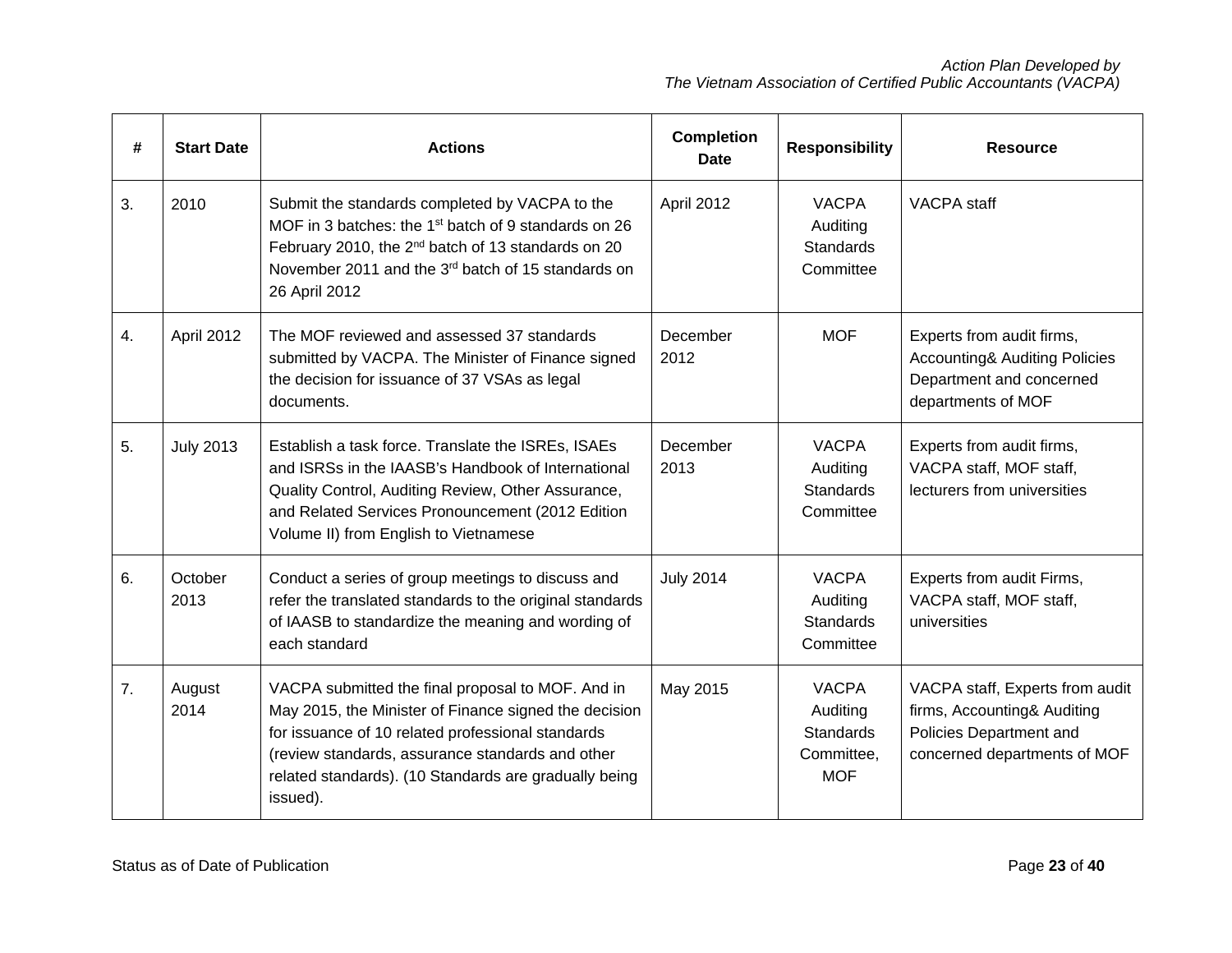| #   | <b>Start Date</b> | <b>Actions</b>                                                                                                                                                                                    | <b>Completion</b><br>Date | <b>Responsibility</b>                         | <b>Resource</b>                                                                                                                    |
|-----|-------------------|---------------------------------------------------------------------------------------------------------------------------------------------------------------------------------------------------|---------------------------|-----------------------------------------------|------------------------------------------------------------------------------------------------------------------------------------|
| 8.  | May 2016          | With the permission of MOF, VACPA printed and<br>public issued the book of 10 Vietnamese Standards<br>(1,000 copies). These books are mainly distributed for<br>VACPA's members and universities. | June 2016                 | <b>VACPA</b><br>Technical<br>Committee        |                                                                                                                                    |
| 9.  | 2016              | VACPA revised the guidance for financial statement<br>audit program.                                                                                                                              | December<br>2016          | <b>VACPA</b><br>Technical<br>Committee        | <b>VACPA Technical Committee;</b><br><b>VACPA</b> members                                                                          |
| 10. | 2016              | VACPA developed the guidance for audit program for<br>audit on Finalized Report of Construction Completion.                                                                                       | December<br>2016          | <b>VACPA</b><br><b>Technical</b><br>Committee | <b>VACPA Technical Committee;</b><br><b>VACPA</b> members                                                                          |
| 11. | 2017-2018         | VACPA translated the volume 1 and volume 2 of the<br>book "Guide to Using ISAs in the Audits of Small and<br>Medium-Sized Entities" of IFAC from English to<br>Vietnamese (the third edition).    | September<br>2018         |                                               | ACCA and VACPA Technical<br>Committee<br>ACCA supported to translate for<br>VACPA;<br><b>VACPA Technical Committee</b><br>reviewed |
| 12. | 2018              | VACPA translated the reports of IFAC about "Agreed<br>- upon procedures engagements: Growth and value<br>opportunities" to Vietnamese.                                                            | March 2018                | <b>VACPA</b><br>Technical<br>Committee        | <b>VACPA Technical Committee</b>                                                                                                   |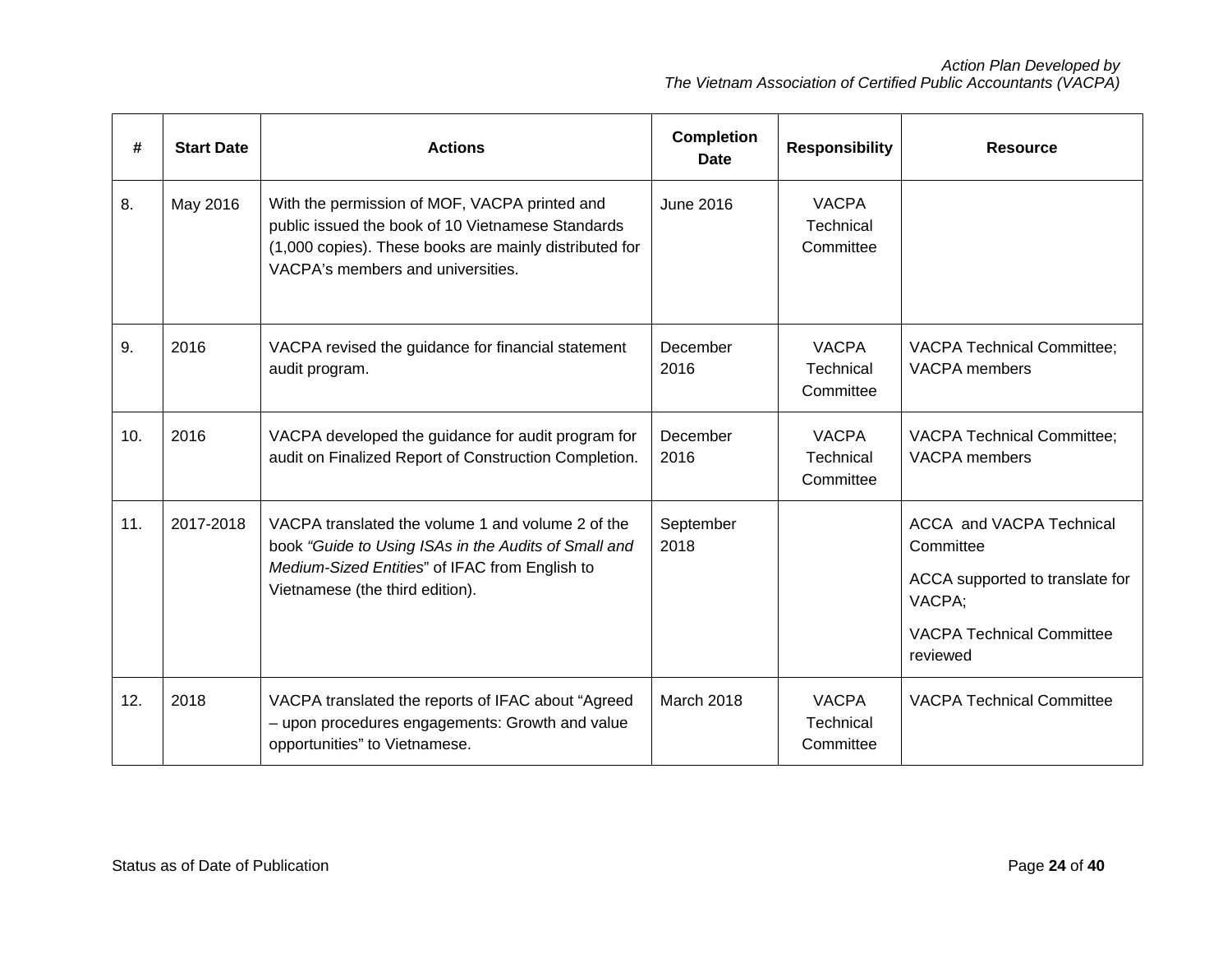| #   | <b>Start Date</b> | <b>Actions</b>                                                                                                                                                                                                                  | <b>Completion</b><br><b>Date</b> | <b>Responsibility</b>                                      | <b>Resource</b>                                                                                                    |
|-----|-------------------|---------------------------------------------------------------------------------------------------------------------------------------------------------------------------------------------------------------------------------|----------------------------------|------------------------------------------------------------|--------------------------------------------------------------------------------------------------------------------|
| 13. | 2019              | VACPA translated, promulgated the ISCA Audit<br>Manual For Standalone Entities (ISCA AMSE) for<br>reference and organized a workshop for VACPA<br>members.                                                                      | October 2019                     | <b>VACPA</b><br>Technical<br>Committee                     | <b>VACPA Technical Committee</b>                                                                                   |
| 14. | 2019              | VACPA promulgated audit manual program (the third<br>edition 2019) on guidance the auditing practitioners<br>and auditing firms to apply the audit method based on<br>risk in 2019.                                             | December<br>2019                 | <b>VACPA</b><br><b>Technical</b><br>Committee              | <b>VACPA Technical Committee</b>                                                                                   |
| 15. | 2020              | VACPA has drafted 10 VSAs (VSA 570; VSA 700<br>series; VSA 800 series, including VSA 701 for first<br>issuing) accordance with the lastest ISAs and<br>Vietnam's conditions to submit to MOF for<br>consideration and issuance. | December<br>2020                 | <b>VACPA</b><br>Auditing<br><b>Standards</b><br>Committee: | <b>VACPA Technical Committee</b>                                                                                   |
|     |                   | <b>Maintaining Ongoing Processes</b>                                                                                                                                                                                            |                                  |                                                            |                                                                                                                    |
| 16. | 2021              | Include the new VSAs into the annual training<br>program. VACPA will invite lecturers from PAOs<br>(ACCA, CPA and ICAEW) and also from Big 4.                                                                                   | Ongoing                          | <b>VACPA</b><br>Training<br>Committee                      | Training Committee, Research<br>and Consulting Center for<br>CPAs, Experts from audit Firms,<br><b>VACPA</b> staff |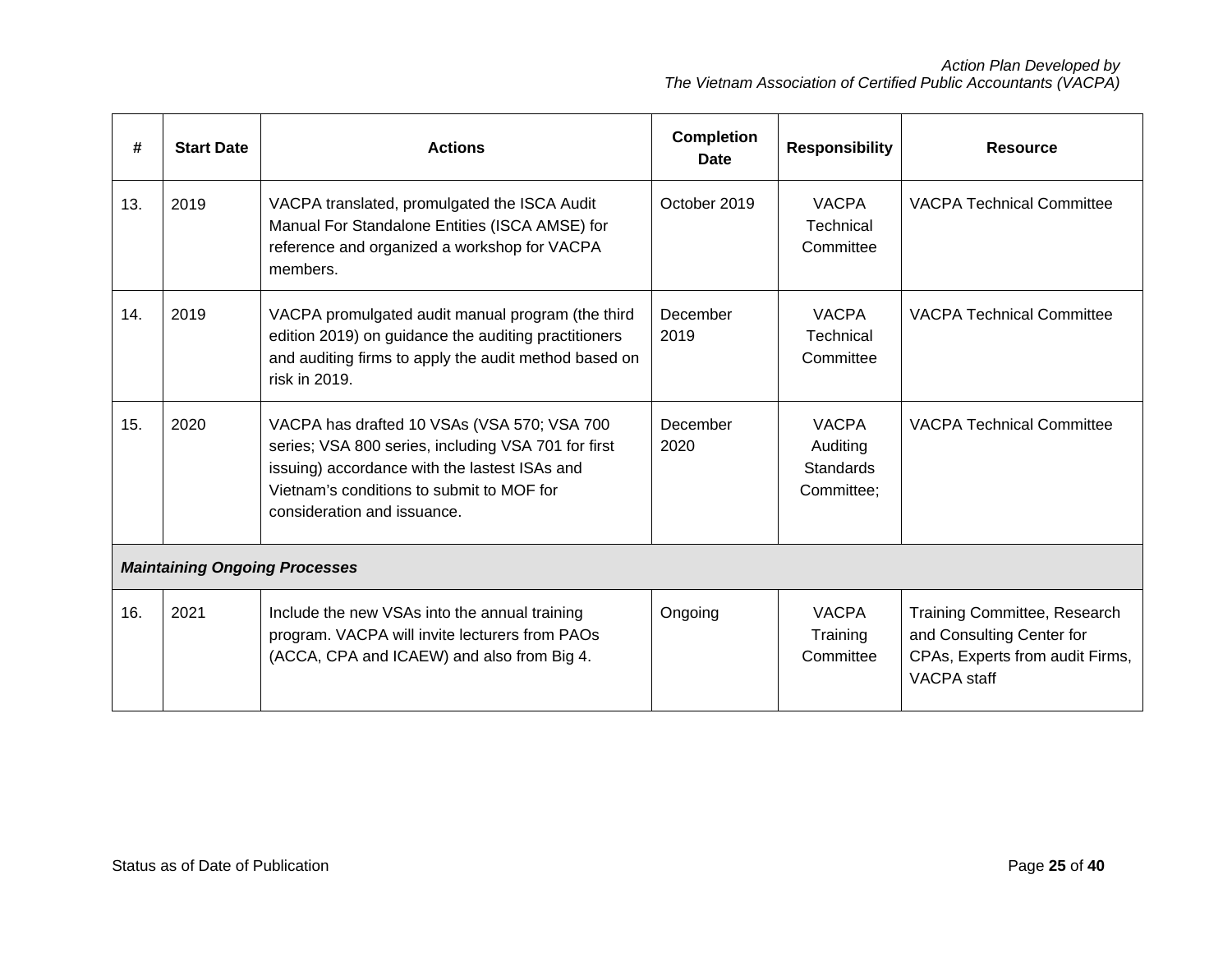| #   | <b>Start Date</b> | <b>Actions</b>                                                                                                                                                                        | <b>Completion</b><br><b>Date</b> | <b>Responsibility</b>                                              | <b>Resource</b>                                                       |
|-----|-------------------|---------------------------------------------------------------------------------------------------------------------------------------------------------------------------------------|----------------------------------|--------------------------------------------------------------------|-----------------------------------------------------------------------|
| 17. | Ongoing           | Develop guidance documents on comparing VSAs<br>and ISAs.                                                                                                                             | Ongoing                          | <b>VACPA</b><br>Auditing<br><b>Standards</b><br>Committee;         | VACPA staff, Experts from audit<br>Firms, lecturers from universities |
|     |                   |                                                                                                                                                                                       |                                  | And by VACPA<br><b>Technical</b><br>Committee<br>from June<br>2015 |                                                                       |
| 18. | 2021              | VACPA is currently updating VSAs based on the<br>lastest version of ISAs and Vietnam's conditions to<br>submit to MOF.                                                                | Ongoing                          | <b>VACPA</b><br>Auditing<br><b>Standards</b><br>Committee;         | <b>VACPA Technical Committee</b>                                      |
|     |                   | Review of VACPA's Compliance Information                                                                                                                                              |                                  |                                                                    |                                                                       |
| 19. | Ongoing           | Perform periodic review of VACPA's SMO Action Plan<br>and update sections relevant to this SMO as<br>necessary and work with IFAC compliance staff to<br>publish updated information. | Ongoing                          | <b>VACPA</b><br>Auditing<br><b>Standards</b><br>Committee;         | <b>VACPA</b> staff                                                    |
|     |                   |                                                                                                                                                                                       |                                  | And by VACPA<br>Technical<br>Committee<br>from June<br>2015        |                                                                       |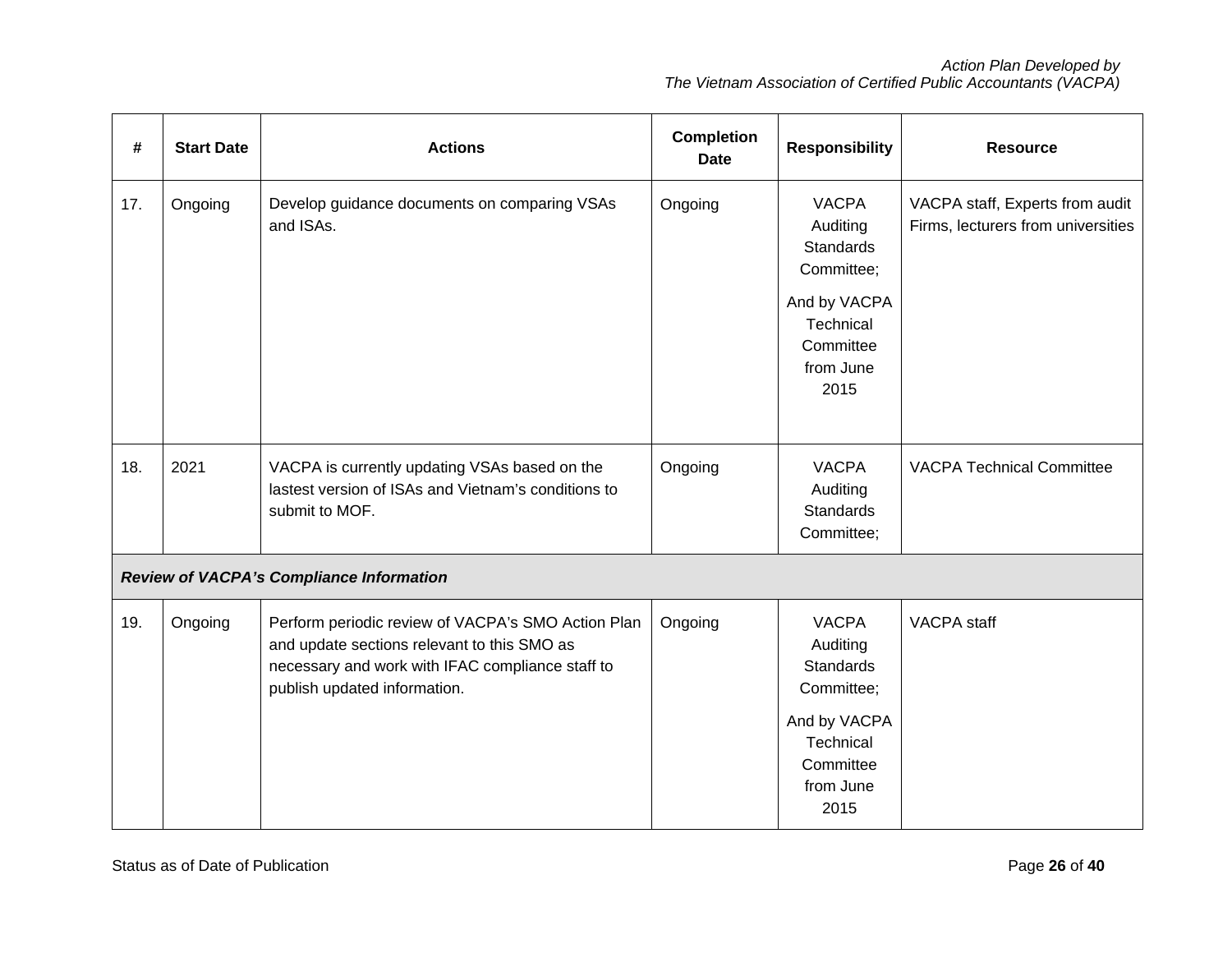# A**ction Plan Subject:** SMO 4 – IESBA Code of Ethics for Professional Accountants **Action Plan Objective:** Continue to use our best endeavors to ensure the IESBA Code of Ethics for Professional Accountants continues to be adopted and assist in its implementation in Vietnam

| #  | <b>Start Date</b>                                                                                                                                                                                                                                                                                                                | <b>Actions</b>                                                                                                                                                                            | <b>Completion</b><br>Date | <b>Responsibility</b>                              | <b>Resource</b>                                             |  |  |  |  |
|----|----------------------------------------------------------------------------------------------------------------------------------------------------------------------------------------------------------------------------------------------------------------------------------------------------------------------------------|-------------------------------------------------------------------------------------------------------------------------------------------------------------------------------------------|---------------------------|----------------------------------------------------|-------------------------------------------------------------|--|--|--|--|
|    | <b>Background</b>                                                                                                                                                                                                                                                                                                                |                                                                                                                                                                                           |                           |                                                    |                                                             |  |  |  |  |
|    | Under the Law on Accounting 2015 the Ministry of Finance (MOF) is responsible for establishing ethical requirements for all professional accountants<br>in Vietnam. Professional accountancy organizations (PAOs) in Vietnam are not required and have not established their own separate ethical codes.                         |                                                                                                                                                                                           |                           |                                                    |                                                             |  |  |  |  |
|    | The MOF has adopted the 2014 IESBA Code of Ethics which is applicable to all professional accountants in the jurisdiction. Members of both the<br>Vietnam Association of Accountants and Auditors (VAA) and Vietnam Association of Certified Public Accountants (VACPA) are required to adhere<br>to the Code as set by the MOF. |                                                                                                                                                                                           |                           |                                                    |                                                             |  |  |  |  |
|    |                                                                                                                                                                                                                                                                                                                                  | It is unclear if there are plans by the MOF to review and adopt the latest IESBA Code of Ethics.                                                                                          |                           |                                                    |                                                             |  |  |  |  |
|    |                                                                                                                                                                                                                                                                                                                                  | VACPA translated the "Handbook of the International Code of Ethics for Professional Accountants, including international Independence Standards<br>2018 Edition" into Vietnamese in 2020. |                           |                                                    |                                                             |  |  |  |  |
|    | <b>Updating the Code of Ethics</b>                                                                                                                                                                                                                                                                                               |                                                                                                                                                                                           |                           |                                                    |                                                             |  |  |  |  |
| 1. | <b>July 2013</b>                                                                                                                                                                                                                                                                                                                 | task force. Translate the IESBA's<br>Establish a<br>Handbook of the Code of Ethics for Professional<br>2013) from<br>(Edition<br>English<br>Accountants<br>to<br>Vietnamese               | December<br>2013          | <b>VACPA</b><br>Auditing<br>Standards<br>Committee | Experts from firms, VACPA staff,<br>MOF staff, universities |  |  |  |  |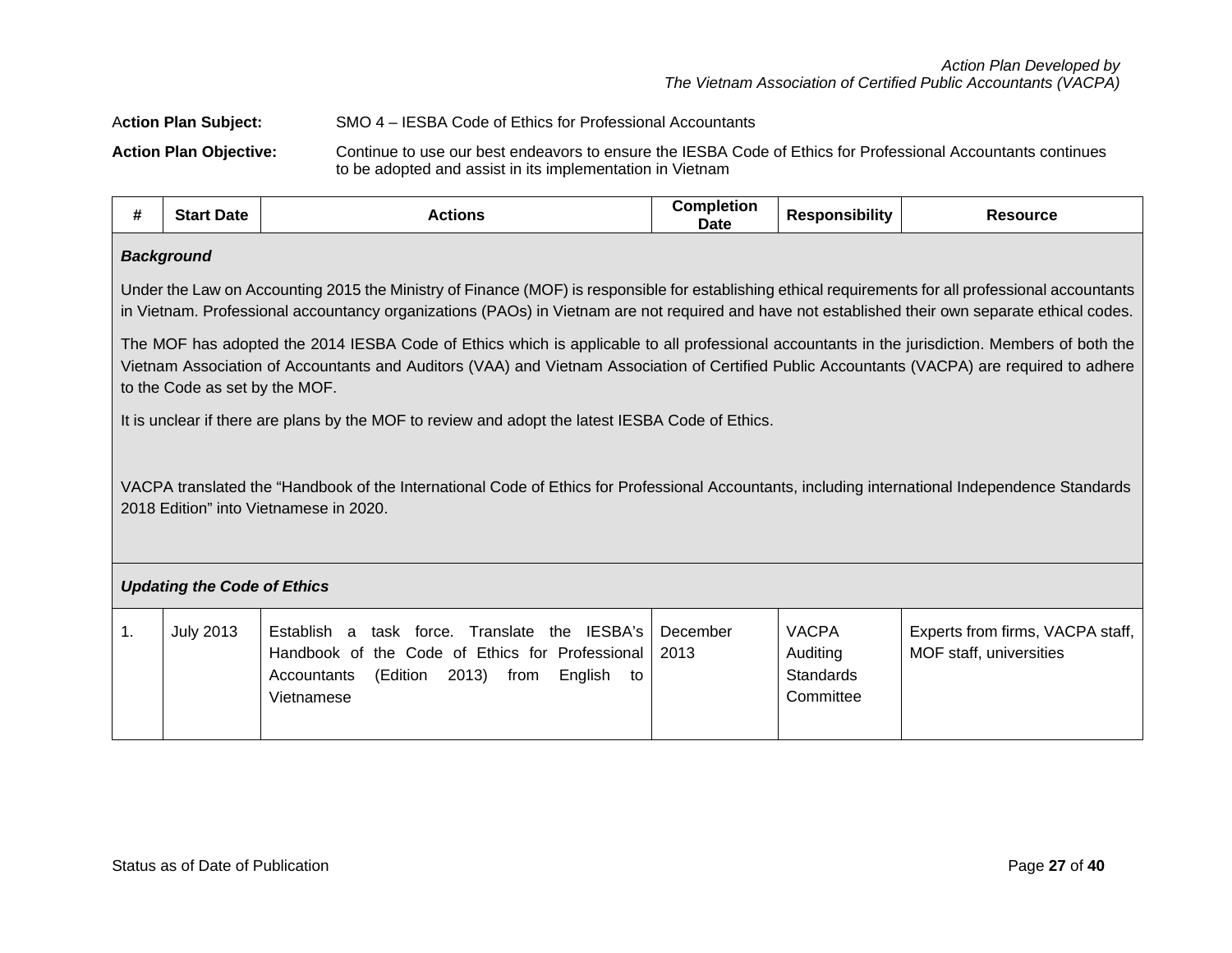| #  | <b>Start Date</b> | <b>Actions</b>                                                                                                                                                           | <b>Completion</b><br><b>Date</b>                                                   | <b>Responsibility</b>                                       | <b>Resource</b>                                                                                                           |
|----|-------------------|--------------------------------------------------------------------------------------------------------------------------------------------------------------------------|------------------------------------------------------------------------------------|-------------------------------------------------------------|---------------------------------------------------------------------------------------------------------------------------|
| 2. | October<br>2013   | Conduct a series of group meetings to discuss and<br>refer the translated standards to the original Code of<br>Ethics of IESBA to standardize the meaning and<br>wording | April 2014<br><b>VACPA</b><br>Auditing<br><b>Standards</b><br>Committee            |                                                             | Experts from firms, VACPA staff,<br>MOF staff, universities                                                               |
| 3. | August<br>2014    | Submited the Code of Ethics completed by VACPA to<br>the MOF. The MOF has been reviewing and assessing                                                                   | <b>VACPA</b><br>January 2015<br>Auditing<br><b>Standards</b><br>Committee,<br>MOF; |                                                             | VACPA staff, Experts from firms,<br>Accounting& Auditing Policies<br>Department<br>and<br>concerned<br>departments of MOF |
|    |                   |                                                                                                                                                                          |                                                                                    | And by VACPA<br>Technical<br>Committee<br>from June<br>2015 |                                                                                                                           |
| 4. | May 2015          | The Code of Ethics was issued by the Circular No.<br>70/2015/TT-BTC dated May 8th, 2015 by MOF.                                                                          | Completed                                                                          | <b>MOF</b>                                                  |                                                                                                                           |
|    |                   | <b>Maintaining Ongoing Processes</b>                                                                                                                                     |                                                                                    |                                                             |                                                                                                                           |
| 5. | 2013              | Include the Code of Ethics into the mandatory annual<br>CPD program for practicing auditors                                                                              | <b>VACPA</b><br>Ongoing<br>Training<br>Committee                                   |                                                             | Training Committee, Research<br>and Consulting Center for<br>CPAs, Experts from Firms,<br>VACPA staff                     |
| 6. | August<br>2014    | The Minister of Finance signed the decision for<br>issuance of Code of Ethics for Professional<br>Accountants.                                                           | May 2015                                                                           | <b>VACPA</b><br>Training<br>Committee                       | <b>VACPA</b> staff                                                                                                        |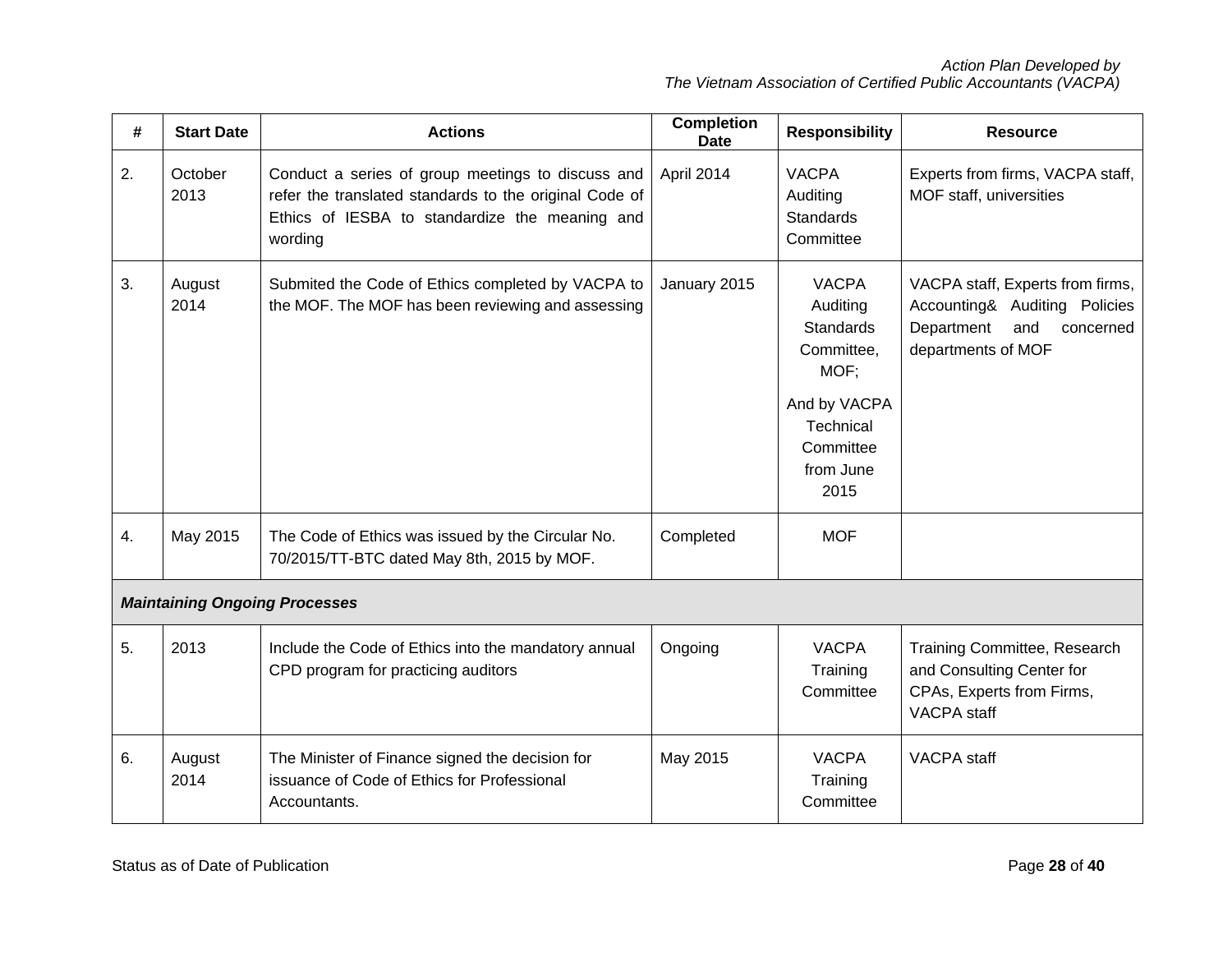| #   | <b>Start Date</b> | <b>Actions</b>                                                                                                                                                                                                                                        | <b>Completion</b><br><b>Date</b> | <b>Responsibility</b>                                                                                                     | <b>Resource</b>                  |
|-----|-------------------|-------------------------------------------------------------------------------------------------------------------------------------------------------------------------------------------------------------------------------------------------------|----------------------------------|---------------------------------------------------------------------------------------------------------------------------|----------------------------------|
| 7.  | 2018              | VACPA cooperation with ICAEW in translating and<br>introducing the film 'Audit Failure" made by ICAEW<br>about ethics.                                                                                                                                |                                  |                                                                                                                           |                                  |
| 8.  | 2019-2020         | "Handbook<br><b>VACPA</b><br>translated<br>the<br>of<br>the<br>Ethics<br>Code<br>International<br>of<br>Professional<br>including<br>Accountants<br>for<br>International Independence Standards 2018 Edition"<br>into Vietnamese.                     | December<br>2020                 | <b>VACPA</b><br>Technical<br>Committee<br>cooperating<br>with<br>universities                                             | <b>VACPA Technical Committee</b> |
| 9.  | 2021              | VACPA<br>will<br>publish The<br>"Handbook<br>of the<br>Code<br>International<br><b>of</b><br>Ethics<br>Professional<br>including<br>for<br>Accountants<br>International Independence Standards 2018 Edition" in<br>Vietnamese for member's reference. | Ongoing                          | <b>VACPA</b><br>Technical<br>Committee<br>cooperating<br>with<br>universities                                             | <b>VACPA Technical Committee</b> |
|     |                   | <b>Review of VACPA's Compliance Information</b>                                                                                                                                                                                                       |                                  |                                                                                                                           |                                  |
| 10. | Ongoing           | Perform periodic review of VACPA's SMO Action Plan<br>and update sections relevant to this SMO as necessary<br>and work with IFAC compliance staff to publish<br>updated information.                                                                 | Ongoing                          | <b>VACPA</b><br>Auditing<br><b>Standards</b><br>Committee;<br>And by VACPA<br>Technical<br>Committee<br>from June<br>2015 | <b>VACPA</b> staff               |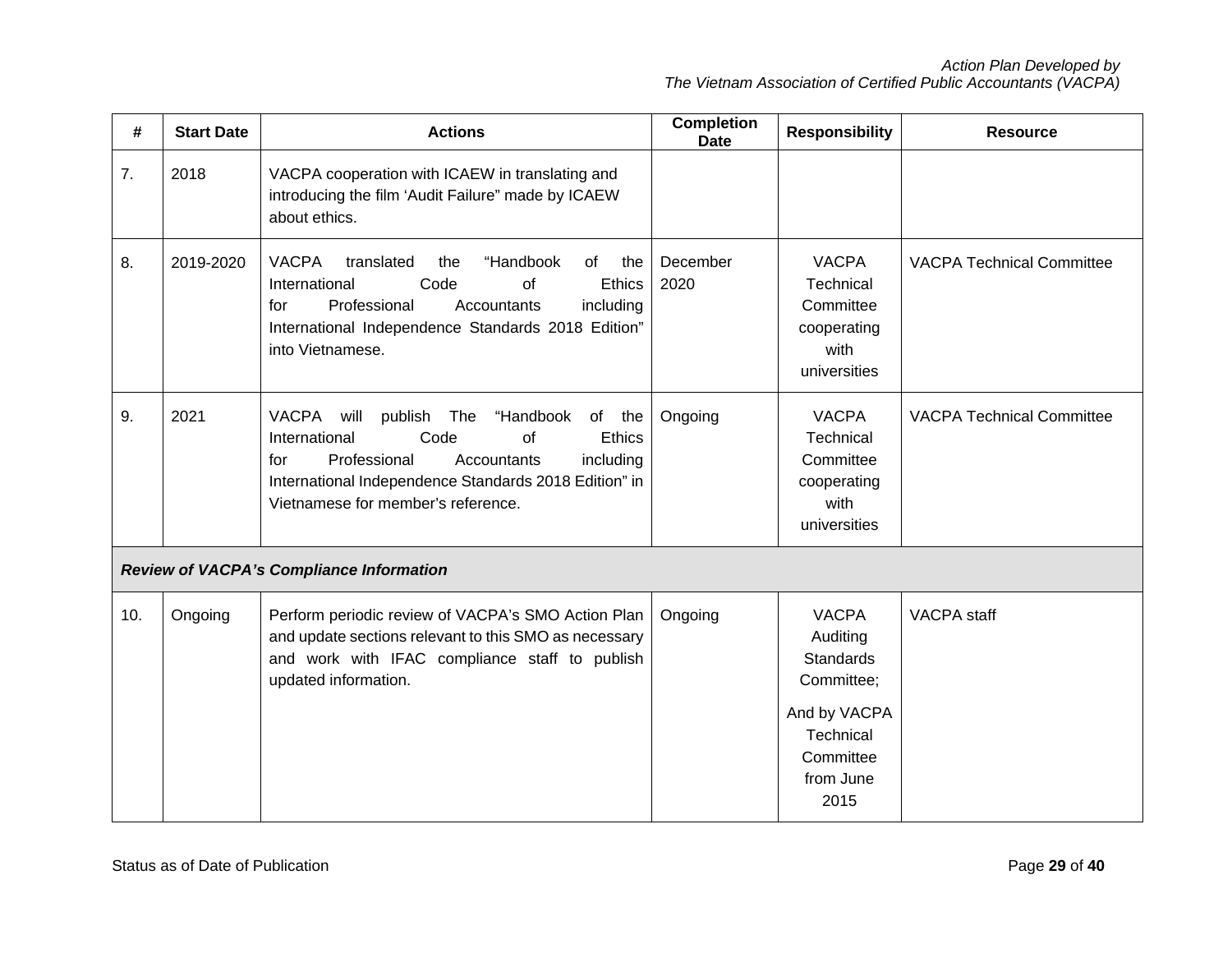Action Plan Subject: SMO 5 – International Public Sector Accounting Standards and Other Pronouncements Issued by the IPSASB<br>Action Plan Objective: Continue to use our best endeavors to promote the use of IPSASs in Vietnam Continue to use our best endeavors to promote the use of IPSASs in Vietnam

| #              | <b>Start Date</b>                                                                                                                                                                                                                                                                                                                                                                                                                                                                                         | <b>Actions</b>                                                                                                                                                                                                                                                                                                    | <b>Completion</b><br><b>Date</b> | <b>Responsibility</b>                        | <b>Resource</b> |  |  |  |  |
|----------------|-----------------------------------------------------------------------------------------------------------------------------------------------------------------------------------------------------------------------------------------------------------------------------------------------------------------------------------------------------------------------------------------------------------------------------------------------------------------------------------------------------------|-------------------------------------------------------------------------------------------------------------------------------------------------------------------------------------------------------------------------------------------------------------------------------------------------------------------|----------------------------------|----------------------------------------------|-----------------|--|--|--|--|
|                | <b>Background</b>                                                                                                                                                                                                                                                                                                                                                                                                                                                                                         |                                                                                                                                                                                                                                                                                                                   |                                  |                                              |                 |  |  |  |  |
|                |                                                                                                                                                                                                                                                                                                                                                                                                                                                                                                           | The Ministry of Finance (MOF) is responsible for setting public sector accounting standards.                                                                                                                                                                                                                      |                                  |                                              |                 |  |  |  |  |
|                | Under MOF Circular No.107/2017/TT-BTC, public sector entities follow a specialized Accounting Regime designed for the public sector but it is<br>unclear what standards were referenced during its development. There have been efforts by local and international stakeholders to promote the<br>adoption of IPSAS to the MOF; however, it is unclear if there are plans for the MOF to do so.                                                                                                           |                                                                                                                                                                                                                                                                                                                   |                                  |                                              |                 |  |  |  |  |
|                | The Law on Accounting, revised in 2015, also provides regulations on government financial reporting. The MOF has indicated that as part of the<br>National Accounting General Project, in 2020, a government financial reporting template will be completed by the Vietnam State Treasury (VST). It<br>is envisioned that the VST, as a part of this project template will develop a Treasury and Budget Management Information System (TABMIS) to<br>serve the needs of accounting in the public sector. |                                                                                                                                                                                                                                                                                                                   |                                  |                                              |                 |  |  |  |  |
|                |                                                                                                                                                                                                                                                                                                                                                                                                                                                                                                           | Vietnam is ongoing process to develop the Vietnam Public Sector Accounting Standards (VPSAS) based on IPSAS and Vietnam's condition,<br>accordance with Decision No 1299/QD-BTC dated on July 31, 2019 on "approving the scheme for announcement of Vietnam's public sector<br>accounting standards " by the MOF. |                                  |                                              |                 |  |  |  |  |
|                | Adoption of accounting standards for Government is beyond the VACPA's mandate. As such activities revolve around promotion and<br>encouragement of IPSAS adoption.                                                                                                                                                                                                                                                                                                                                        |                                                                                                                                                                                                                                                                                                                   |                                  |                                              |                 |  |  |  |  |
|                | <b>Promote the use of IPSASs</b>                                                                                                                                                                                                                                                                                                                                                                                                                                                                          |                                                                                                                                                                                                                                                                                                                   |                                  |                                              |                 |  |  |  |  |
| $\mathbf{1}$ . | Ongoing                                                                                                                                                                                                                                                                                                                                                                                                                                                                                                   | Continue to support the research on and reference to<br>IPSASs through the MOF's participation in the<br>IPSASB work program.                                                                                                                                                                                     | Ongoing                          | <b>VACPA Quality</b><br>Review<br>Committee; | VACPA staff     |  |  |  |  |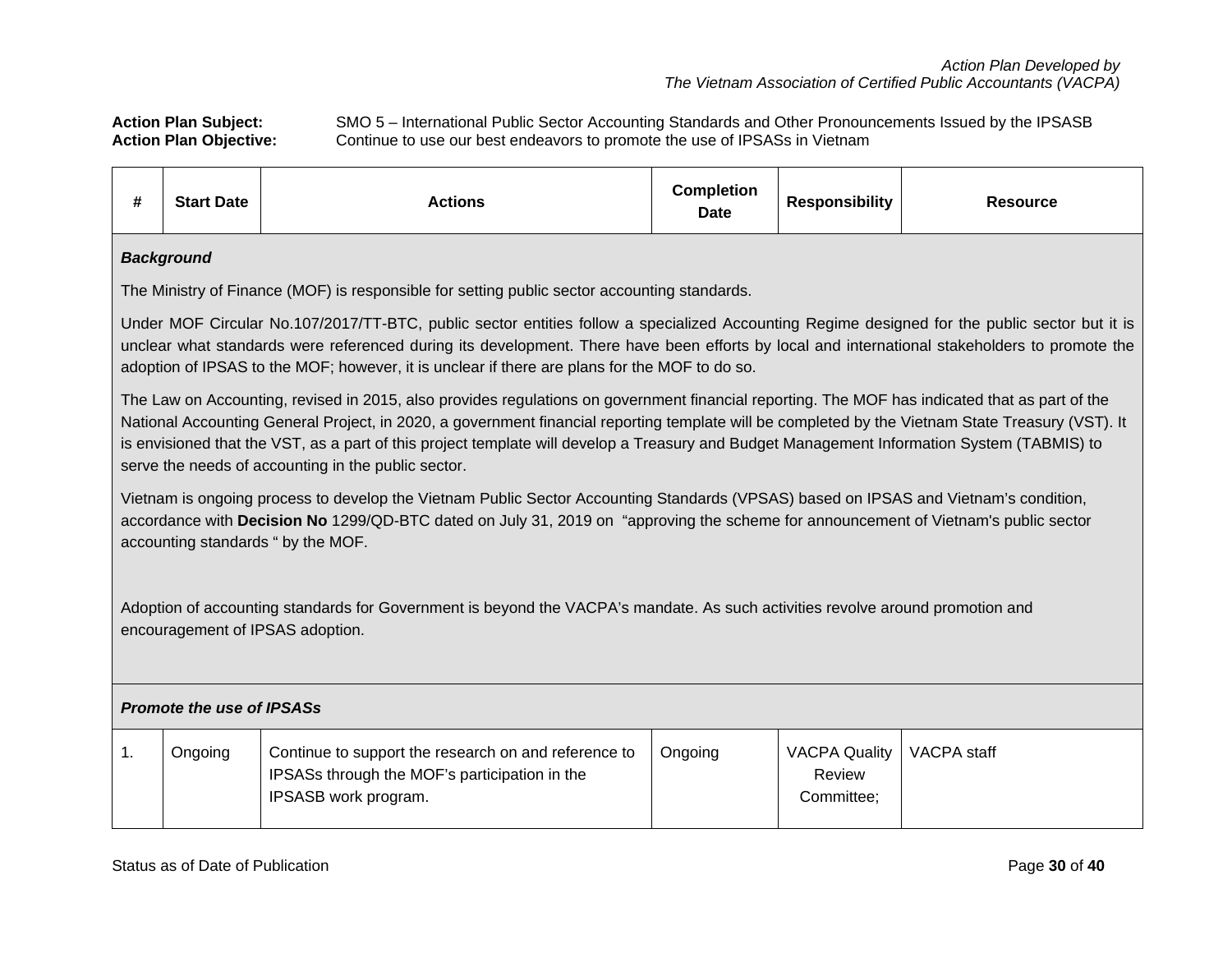| #  | <b>Start Date</b> | <b>Actions</b>                                                                                                                                                                                                                                                        | <b>Completion</b><br><b>Date</b> | <b>Responsibility</b>                                                                                              | <b>Resource</b>                              |
|----|-------------------|-----------------------------------------------------------------------------------------------------------------------------------------------------------------------------------------------------------------------------------------------------------------------|----------------------------------|--------------------------------------------------------------------------------------------------------------------|----------------------------------------------|
|    |                   | VACPA attended workshops, conferences organized<br>by MOF and submitted comments to MOF.<br>VACPA will continue to use best endeavors when<br>required by the MOF to participate in related activities.                                                               |                                  | And by VACPA<br><b>Technical</b><br>Committee<br>from June<br>2015                                                 |                                              |
| 2. | 2018              | VACPA co-works with CAPA to organize Roundtable<br>on Public Sector in Hanoi on August 2018. And VACPA<br>also translated into Vietnamese and distributed<br>"Improving Financial Management in the Public sector-<br>The Eight Key Elements of PFM Success" of CAPA. | August 2018                      | <b>VACPA Quality</b><br>Review<br>Committee;                                                                       | State agencies, audit firms,<br><b>VACPA</b> |
| 3. | 2020              | VACPA Drafted official Letter No. 433-2020/VACPA<br>dated 05/11/2020 on replying to the MOF on<br>commenting on draft Vietnamese public accounting<br>standards                                                                                                       | November<br>2020                 | <b>VACPA</b><br><b>Technical</b><br>Committee                                                                      | <b>VACPA Technical Committee</b>             |
|    |                   | <b>Review of VACPA's Compliance Information</b>                                                                                                                                                                                                                       |                                  |                                                                                                                    |                                              |
| 4. | Ongoing           | Perform periodic review of VACPA's SMO Action Plan<br>and update sections relevant to this SMO as<br>necessary and work with IFAC compliance staff to<br>publish updated information.                                                                                 | Ongoing                          | <b>VACPA</b><br><b>Quality Review</b><br>Committee;<br>And by VACPA<br>Technical<br>Committee<br>from June<br>2015 | <b>VACPA</b> staff                           |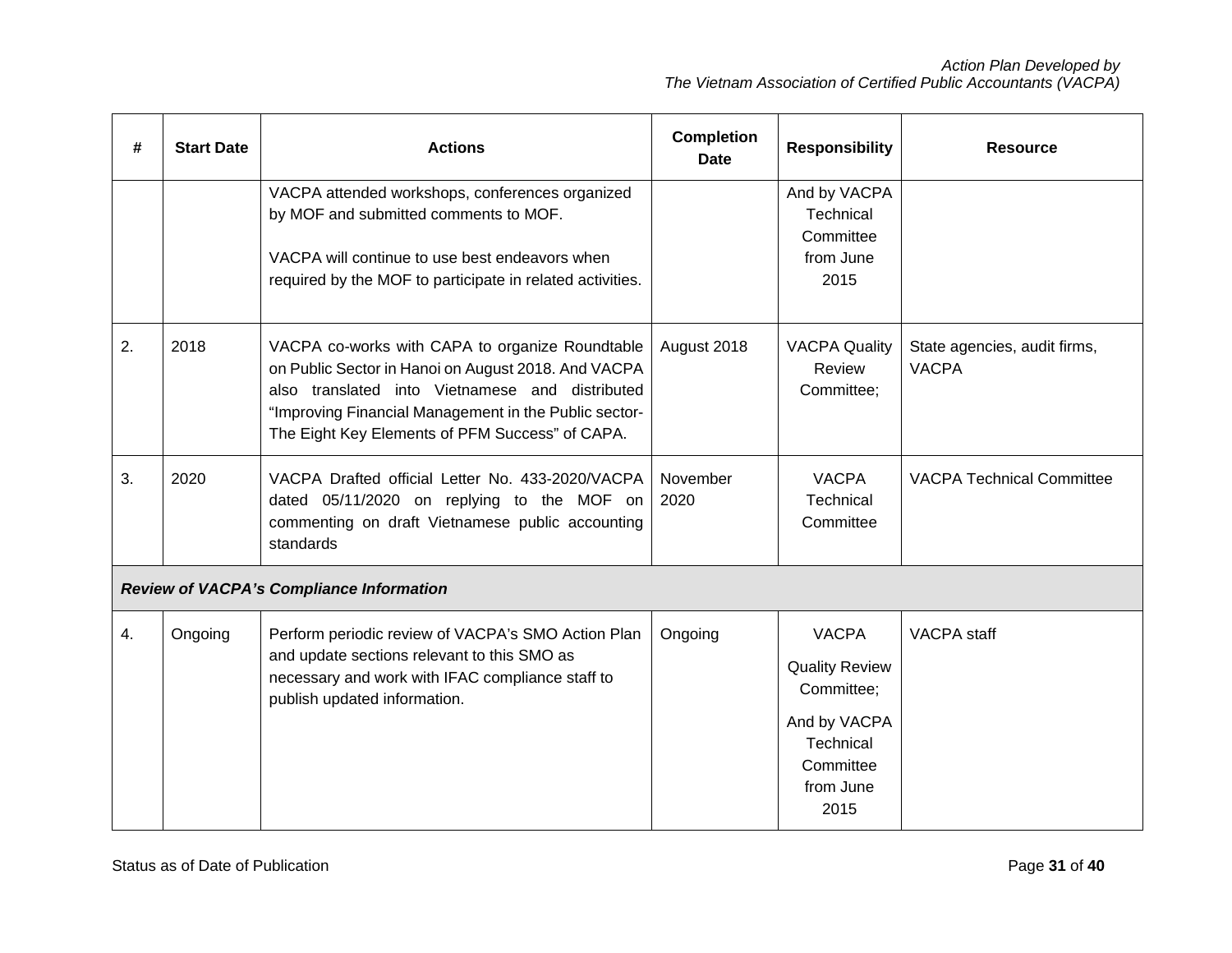| #  | <b>Start Date</b> | <b>Actions</b>                                                                                                                                            | <b>Completion</b><br><b>Date</b> | <b>Responsibility</b>                  | <b>Resource</b> |
|----|-------------------|-----------------------------------------------------------------------------------------------------------------------------------------------------------|----------------------------------|----------------------------------------|-----------------|
| 5. | 2017              | VACPA co-worked with IFAC to organize a workshop<br>on Realizing the Power of PAOs: Credibility,<br>Competency, and Collaboration (IFAC SMO<br>workshop). | <b>July 2017</b>                 | <b>VACPA</b><br>Technical<br>Committee | VACPA staff     |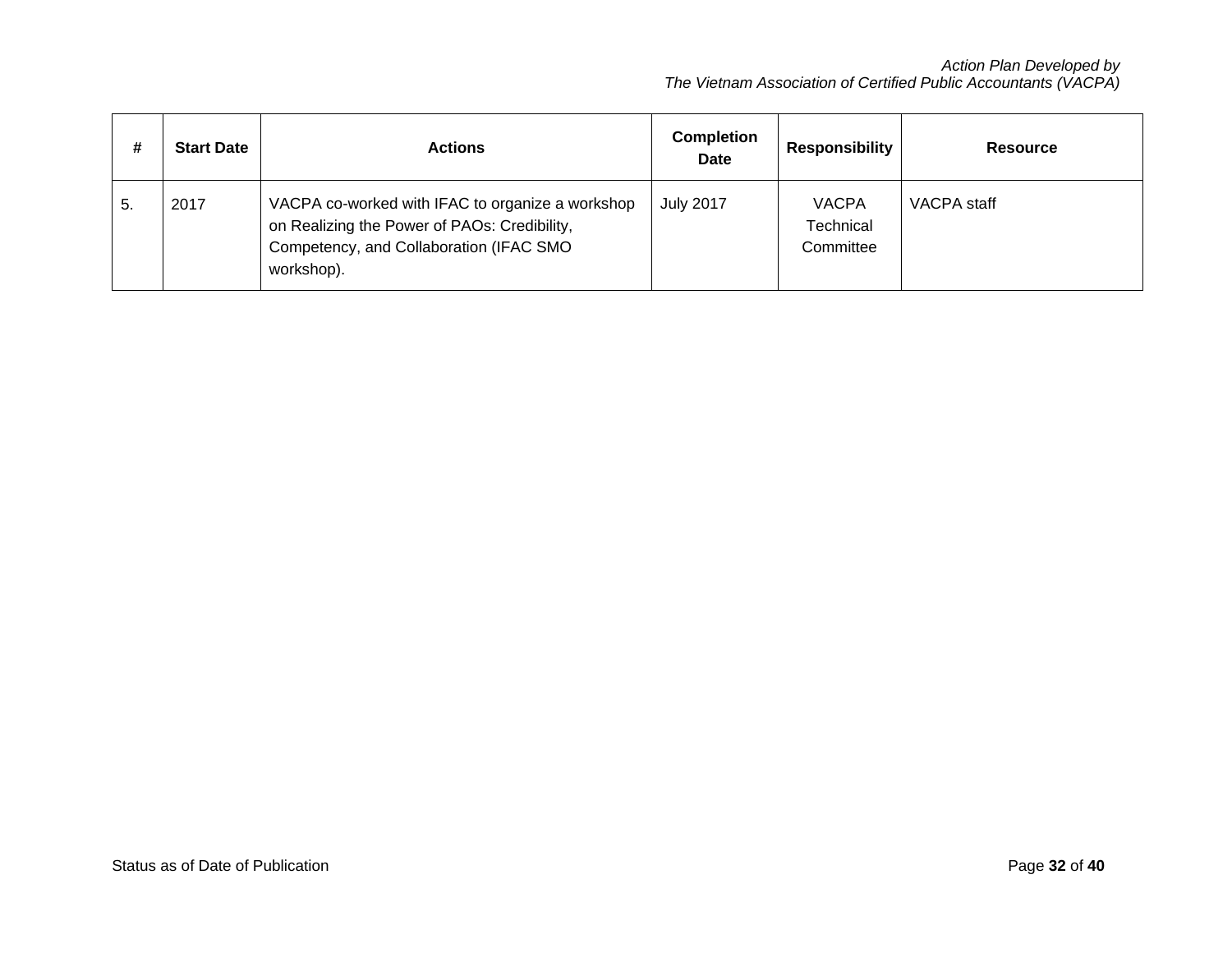# **Action Plan Subject:** SMO 6 – Investigation and Discipline<br>**Action Plan Objective:** Align VACPA Investigation and Discip Align VACPA Investigation and Discipline System with SMO 6

| #<br>π | <b>Start Date</b> | Actions | Completion<br><b>Date</b> | Responsibility | <b>Resource</b> |
|--------|-------------------|---------|---------------------------|----------------|-----------------|
|        |                   |         |                           |                |                 |

### *Background*

Under Decree No. 41 of 2018 (replaces the Government's Decree No.105/2013/ND-CP dated September 16, 2013 on penalties for administrative violations in the fields of accounting and independent audit), the Ministry of Finance (MOF) is responsible for establishing and administering an investigation and disciplinary (I&D) mechanism, that is mainly linked to the quality assurance (QA) review system in Vietnam for all professional accountants.

The Law on Independent Audit sets out the types of violations that would warrant an investigation, and lists the sanctions that would be imposed on individuals guilty of misconduct. The Vietnamese Association of Certified Public Accountants (VACPA) indicates that the I&D mechanism implemented by the MOF is not aligned with the requirements of SMO 6.

The provisions on member discipline are available in Article 9 of the Association's Charter and the Reward and Discipline No. 330-2013/VACPA. The guidance for dealing with complaints is not in place. VACPA has revised Decision No.330 of 2013 and will issue a new decision on the Reward and Discipline in September, 2018.

VACPA states that our membership regulations stipulate certain criteria and conditions for engaging in practice—for example, adhering to continuing professional development (CPD) requirements and ethical requirements of the MOF. VACPA also reports that it has developed and published guidance that deals with complaints about its members, but it is not clear if its own I&D mechanism exists to investigate and discipline members who violate any of the regulations. On an annual basis, VACPA submits reports of CPD hours completed by all of its members to the MOF, who utilizes the data to issue or withdraw practicing certificates to auditors.

*VACPA is strongly encouraged to develop and execute specific plans to promote the requirements of SMO 6 to the MOF so that the existing I&D system in Vietnam can be aligned with international best practices. Similar to SMO 1, VACPA is encouraged to consider how it can reflect on findings from the MOF, I&D mechanism to develop and tailor specific training for members.*

*Improve the investigation and disciplinary mechanism*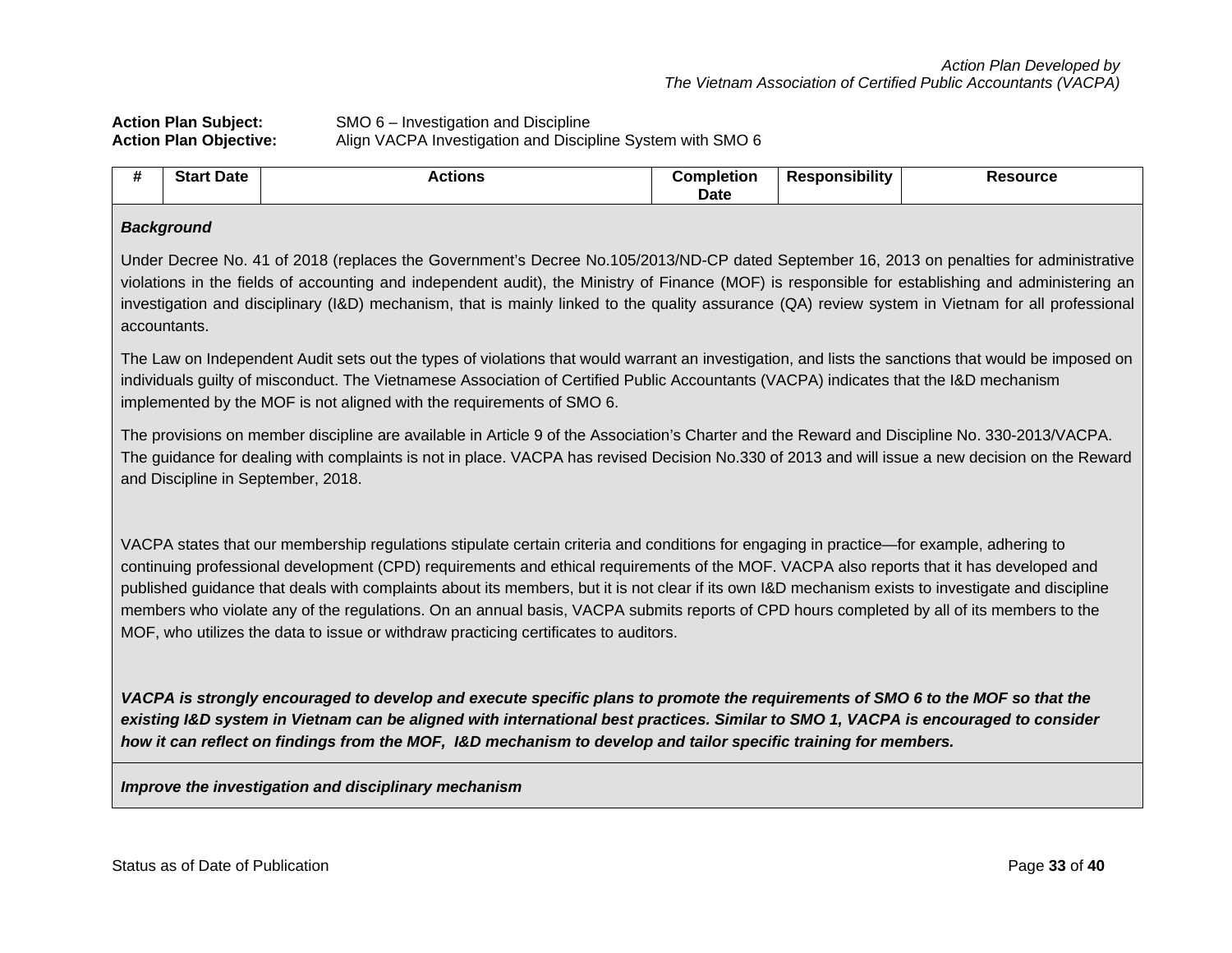| #  | <b>Start Date</b> | <b>Actions</b>                                                                                                                                                                                                                                                        | <b>Completion</b><br><b>Date</b> | <b>Responsibility</b>                                                                                              | <b>Resource</b>                 |
|----|-------------------|-----------------------------------------------------------------------------------------------------------------------------------------------------------------------------------------------------------------------------------------------------------------------|----------------------------------|--------------------------------------------------------------------------------------------------------------------|---------------------------------|
| 1. | Ongoing           | Develop and publish guidance for dealing with<br>complaints of members                                                                                                                                                                                                | Ongoing                          | <b>VACPA Quality</b><br>Review<br>Committee;<br>And by VACPA<br>Technical<br>Committee<br>from June<br>2015        | VACPA staff                     |
|    |                   | <b>Maintaining Ongoing Processes</b>                                                                                                                                                                                                                                  |                                  |                                                                                                                    |                                 |
| 2. | Ongoing           | Continue to use best endeavors to ensure VACPA's<br>investigation and disciplinary mechanism continues to<br>comply with SMO 6 requirements. This includes<br>review of the existing mechanism and updating the<br>Action Plan for future activities where necessary. | Ongoing                          | <b>VACPA Quality</b><br><b>Review</b><br>Committee;<br>And by VACPA<br>Technical<br>Committee<br>from June<br>2015 | Experts from firms, VACPA staff |
| 3. | Ongoing           | VACPA regulated regulations on reward and<br>discipline applicable for its' members. These<br>regulations have not been matched fully to with SMO<br>6. VACPA will continue to work out the<br>implementation roadmap for adapting fully to IFAC.                     | Ongoing                          | <b>VACPA</b><br>Member<br>Committee                                                                                | <b>VACPA</b> staff              |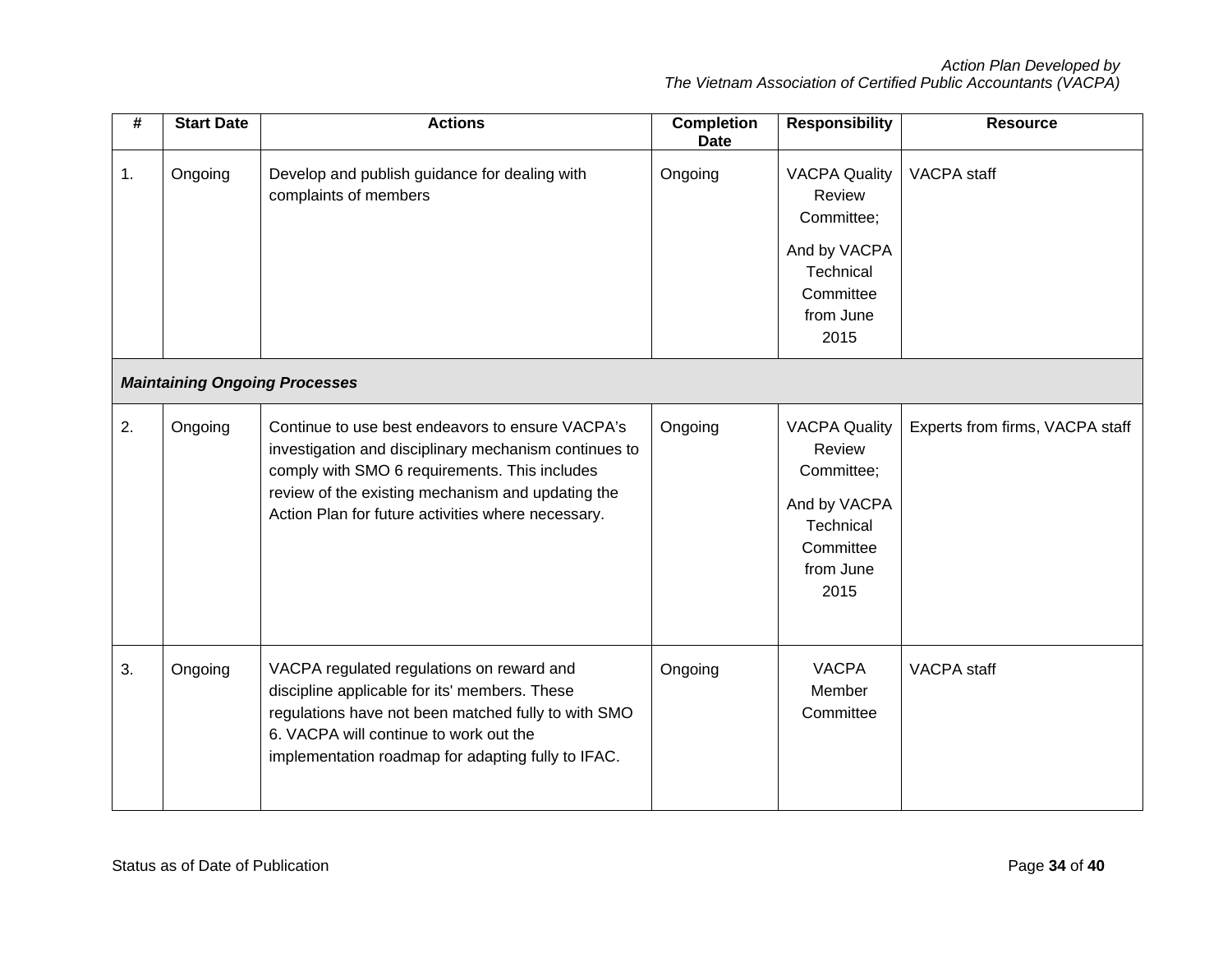| #  | <b>Start Date</b> | <b>Actions</b>                                                                                                                                                                                                                                                                                                                                                                                                                                                              | <b>Completion</b><br>Date | <b>Responsibility</b>                       | <b>Resource</b> |
|----|-------------------|-----------------------------------------------------------------------------------------------------------------------------------------------------------------------------------------------------------------------------------------------------------------------------------------------------------------------------------------------------------------------------------------------------------------------------------------------------------------------------|---------------------------|---------------------------------------------|-----------------|
|    |                   | In addition, MOF also has I&D regulations. Such as<br>the Circular No. 157/2014/TT-BTC issued by MOF on<br>October 23th, 2015 - Regulations on Audit Quality<br>Control; the Decree No. 41/2018/ND-CP issued by<br>Prime Minister dated March 12, 2018 on penalties for<br>administrative violations in the fields of accounting<br>and independent audit. .<br>Every year, MOF publics the name of audit firm and<br>auditor who has seriously violated these regulations. |                           |                                             |                 |
|    |                   | <b>Review of VACPA's Compliance Information</b>                                                                                                                                                                                                                                                                                                                                                                                                                             |                           |                                             |                 |
| 4. | Ongoing           | Perform periodic review of VACPA's SMO Action Plan<br>and update sections relevant to this SMO as<br>necessary and work with IFAC compliance staff to<br>publish updated information.                                                                                                                                                                                                                                                                                       | Ongoing                   | <b>VACPA Quality</b><br>Review<br>Committee | VACPA staff     |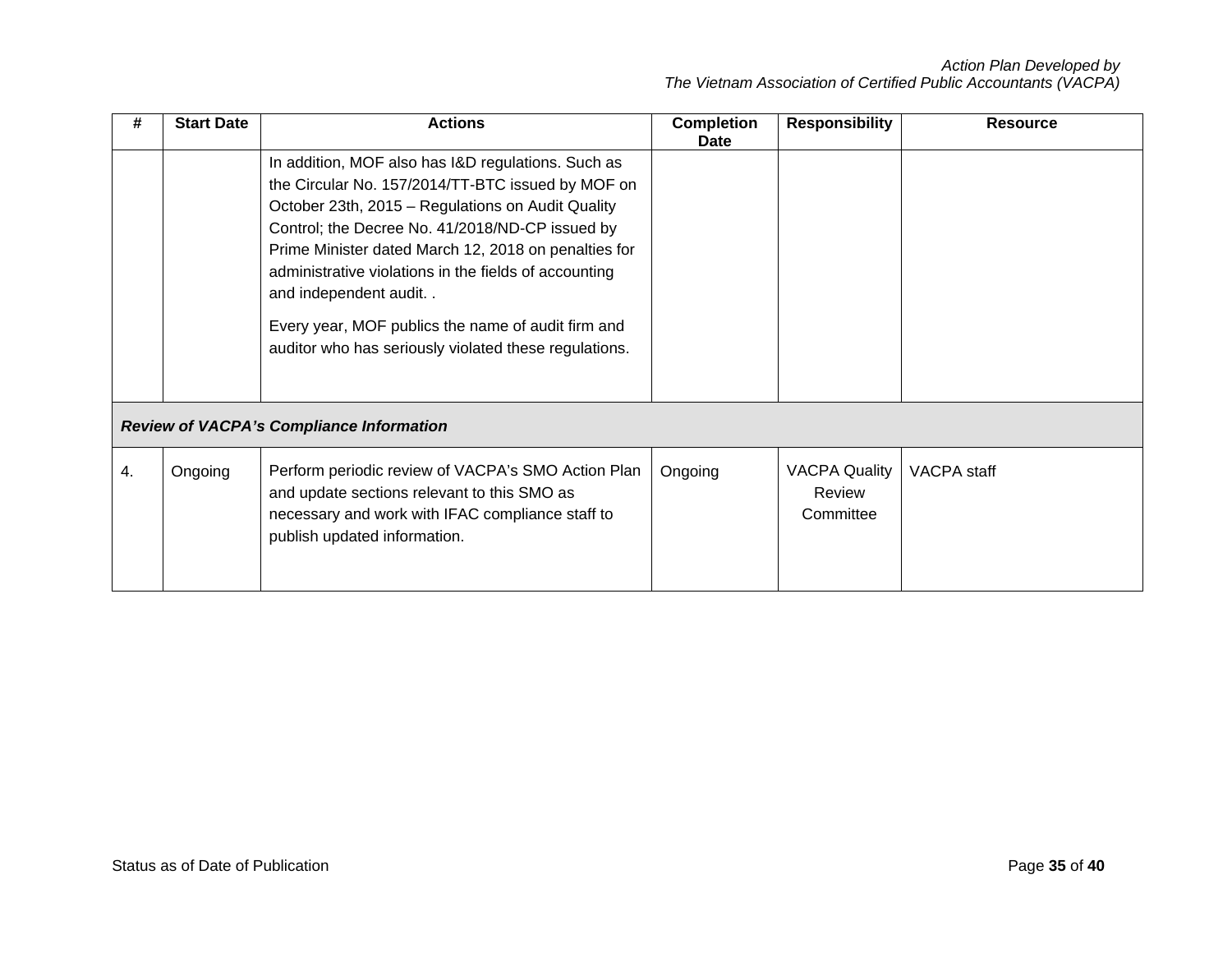Table to conduct self-assessment against SMO 6 requirements

| <b>Requirements</b> |                                                                                                                           |   | N <sub>1</sub> | <b>Partially</b> | <b>Comments</b> |
|---------------------|---------------------------------------------------------------------------------------------------------------------------|---|----------------|------------------|-----------------|
|                     | Scope of the system                                                                                                       | Y |                |                  |                 |
| 1.                  | A system of investigation, discipline and appeals exists<br>for the accountancy profession. The system is<br>operational. |   |                |                  |                 |
| 2.                  | Information about the types of misconduct which may<br>bring about investigative actions is publicly available.           | Y |                |                  |                 |
|                     | <b>Initiation of Proceedings</b>                                                                                          | Y |                |                  |                 |
| 3.                  | Both a "complaints-based" and an "information-based"<br>approach are adopted.                                             |   |                |                  |                 |
| 4.                  | Link with the results of QA reviews has been<br>established.                                                              | Y |                |                  |                 |
|                     | <b>Investigative process</b>                                                                                              | Y |                |                  |                 |
| 5.                  | A committee or similar body exists for performing<br>investigations.                                                      |   |                |                  |                 |
| 6.                  | Members of a committee are independent of the<br>subject of the investigation and other related parties.                  | Y |                |                  |                 |
|                     | <b>Disciplinary process</b>                                                                                               | Y |                |                  |                 |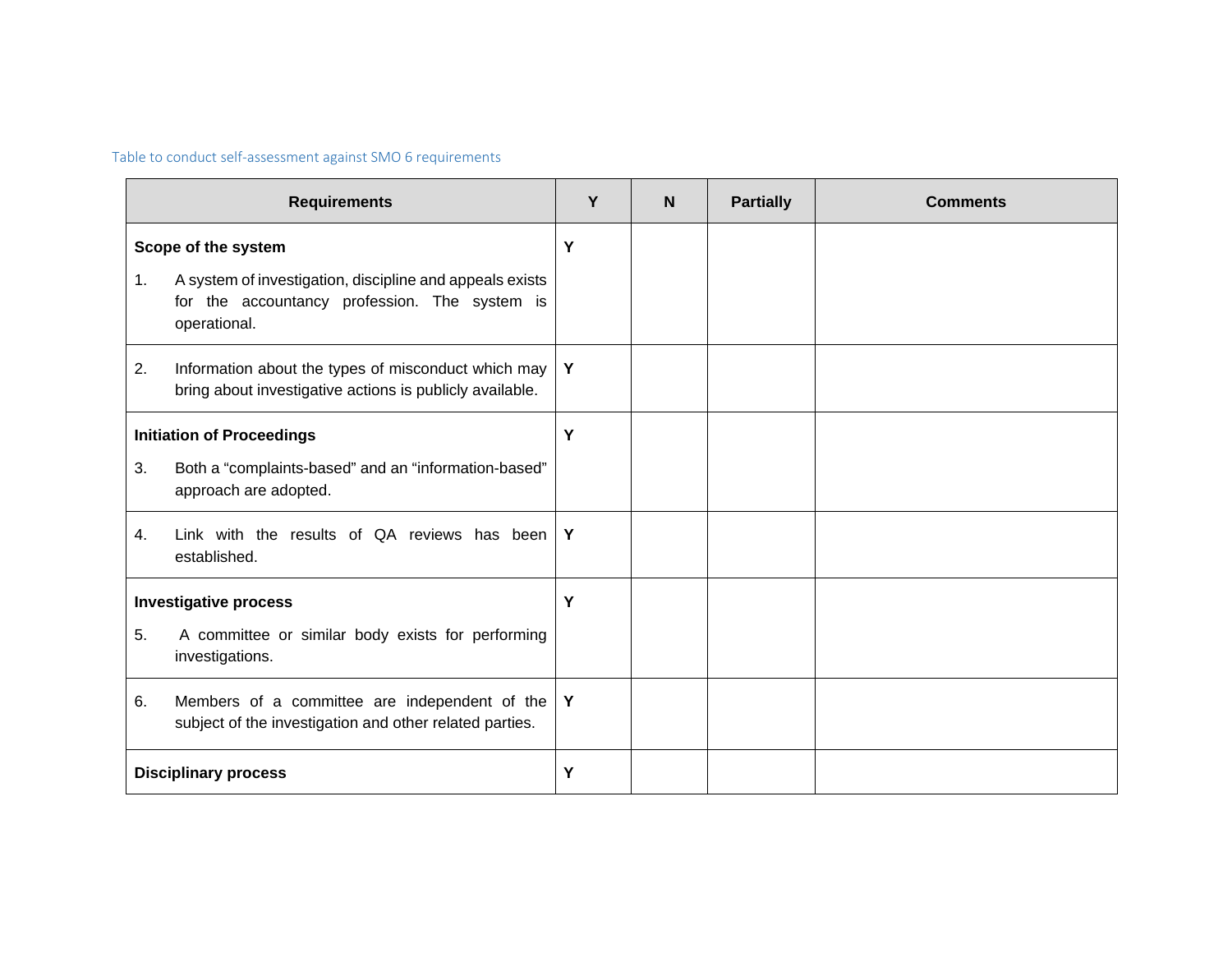| <b>Requirements</b> |                                                                                                                                                                                                                                                         |             | N | <b>Partially</b> | <b>Comments</b> |
|---------------------|---------------------------------------------------------------------------------------------------------------------------------------------------------------------------------------------------------------------------------------------------------|-------------|---|------------------|-----------------|
| 7.                  | A separate disciplinary committee/entity exists to make<br>decisions<br>on referrals<br>disciplinary<br>from<br>the<br>investigation committee.                                                                                                         |             |   |                  |                 |
| 8.                  | Members of the committee/entity include professional<br>accountants as well as non-accountants.                                                                                                                                                         | $\mathbf Y$ |   |                  |                 |
| 9.                  | The tribunal exhibits independence of the subject of<br>the investigation and other related parties.                                                                                                                                                    | Y           |   |                  |                 |
| <b>Sanctions</b>    |                                                                                                                                                                                                                                                         | Y           |   |                  |                 |
| 10.                 | The disciplinary system allows imposing an extensive<br>range of penalties. It is particularly important to include<br>(a) loss of professional designation; (b) restriction and<br>removal of practicing rights; and (c) exclusion from<br>membership. |             |   |                  |                 |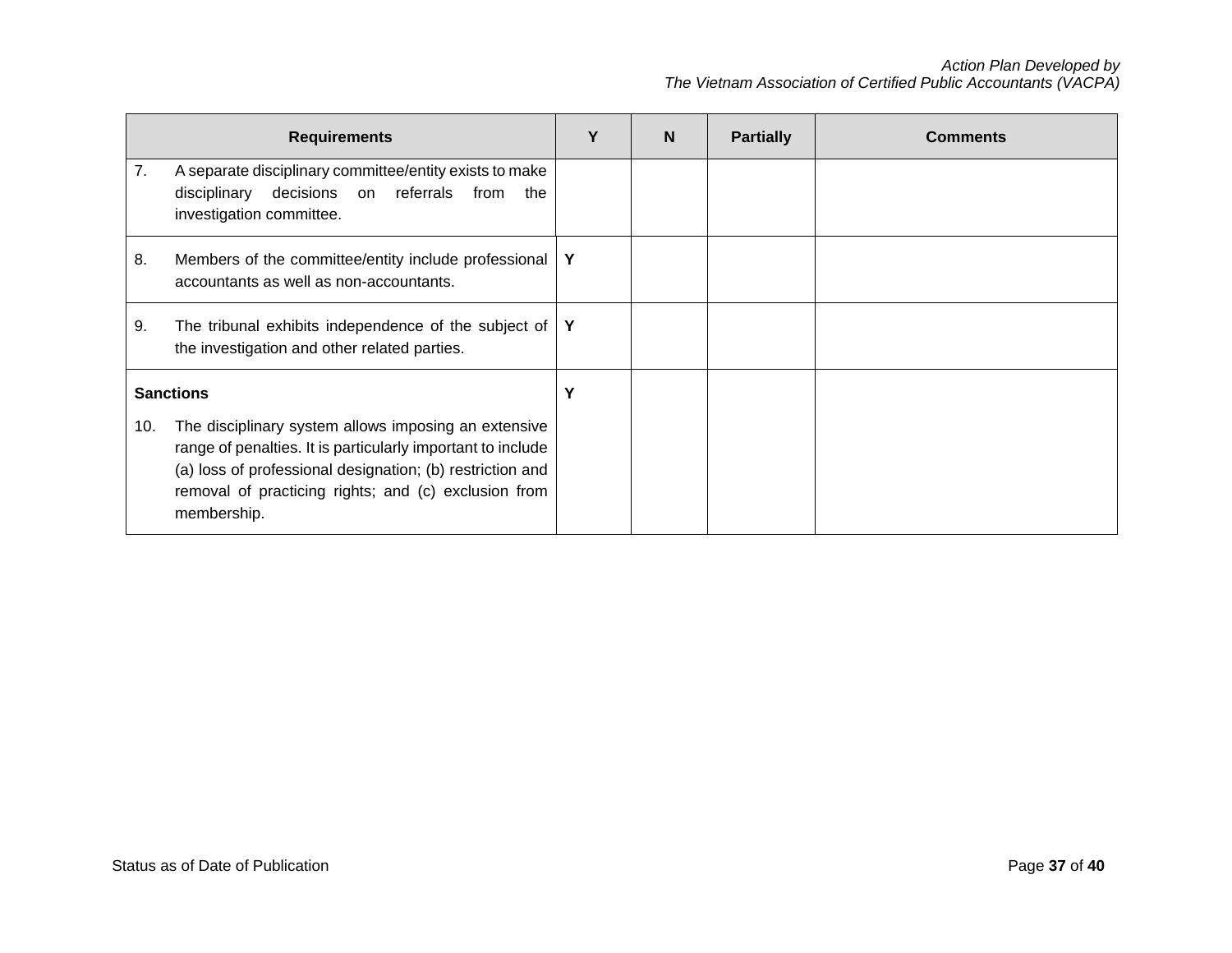Action Plan Subject: SMO 7 – International Financial Reporting Standards and Other Pronouncements issued by the IASB<br>Action Plan Objective: Assist in the implementation of IFRSs when they are adopted in Vietnam Assist in the implementation of IFRSs when they are adopted in Vietnam

| #                                                                                                                                                                                                                                                                                                                                                                                                                 | <b>Start Date</b>                                                                                                                                                                                                                                                                                                                                                                                                                                   | <b>Actions</b> | <b>Completion</b><br><b>Date</b> | <b>Responsibility</b> | <b>Resource</b> |  |  |
|-------------------------------------------------------------------------------------------------------------------------------------------------------------------------------------------------------------------------------------------------------------------------------------------------------------------------------------------------------------------------------------------------------------------|-----------------------------------------------------------------------------------------------------------------------------------------------------------------------------------------------------------------------------------------------------------------------------------------------------------------------------------------------------------------------------------------------------------------------------------------------------|----------------|----------------------------------|-----------------------|-----------------|--|--|
|                                                                                                                                                                                                                                                                                                                                                                                                                   | <b>Background</b>                                                                                                                                                                                                                                                                                                                                                                                                                                   |                |                                  |                       |                 |  |  |
|                                                                                                                                                                                                                                                                                                                                                                                                                   | The Ministry of Finance is implementing for applying IFRS in Vietnam, VACPA intends to support the MOF in translation all IFRSs from English to<br>Vietnamese. This translation process is expected to be completed in 2020.                                                                                                                                                                                                                        |                |                                  |                       |                 |  |  |
|                                                                                                                                                                                                                                                                                                                                                                                                                   | Under Government Decree No. 87/2017/ND-CP, the Accounting and Auditing Policy Department (AAPD), operating within the Ministry of Finance<br>(MOF), is responsible for setting accounting standards for all entities in Vietnam. The AAPD established and oversees the Vietnamese Accounting<br>Standards Board (VASB), which has been given responsibility to develop Vietnamese Accounting Standards (VAS).                                       |                |                                  |                       |                 |  |  |
| From February, 2018, Accounting and Auditing Policy Department (AAPD) was renamed to Accounting, Auditing Supervisory and Management<br>Department (AASMD) accordance with Decision No 185/QĐ-BTC dated on February 09, 2018 regulated the function, right and obligation of<br>Accounting and Audititing Supervisory Department (AASD) by MOF.                                                                   |                                                                                                                                                                                                                                                                                                                                                                                                                                                     |                |                                  |                       |                 |  |  |
|                                                                                                                                                                                                                                                                                                                                                                                                                   | The Law on Accounting, which was revised in 2015, requires the MOF to develop accounting standards on the basis of international accounting<br>standards but taking the national context into consideration. VAS are therefore to be applied by all entities during the preparation of financial<br>statements while the IFRS are only applied when companies are reporting to foreign investors and these statements are considered supplementary. |                |                                  |                       |                 |  |  |
| As of July 2018, the Vietnamese Association of Certified Public Accountants (VACPA) reports that the MOF continues to take IFRS into consideration<br>when developing or reviewing the VAS but IFRS are still not adopted in Vietnam. IFRS for SMEs are also not adopted. SMEs in Vietnam follow an<br>"Accounting Regime for SMEs" developed by the MOF, which VACPA reports is a simplified version of the VAS. |                                                                                                                                                                                                                                                                                                                                                                                                                                                     |                |                                  |                       |                 |  |  |
|                                                                                                                                                                                                                                                                                                                                                                                                                   | The MOF is responsible for developing accounting norms, including accounting standards. From 2002 to 2005, the MOF released 26 Vietnamese<br>Accounting Standards (VASs). From 2009, the MOF started the project of revising VSAs and adopting IASB's accounting standards and IFRSs.                                                                                                                                                               |                |                                  |                       |                 |  |  |
| From March 2020 to now, the MOF is performing the "scheme for application of financial reporting standards in Vietnam" accordance with Decision<br>No. 345/2020/QD-BTC dated on March 16, 2020.                                                                                                                                                                                                                   |                                                                                                                                                                                                                                                                                                                                                                                                                                                     |                |                                  |                       |                 |  |  |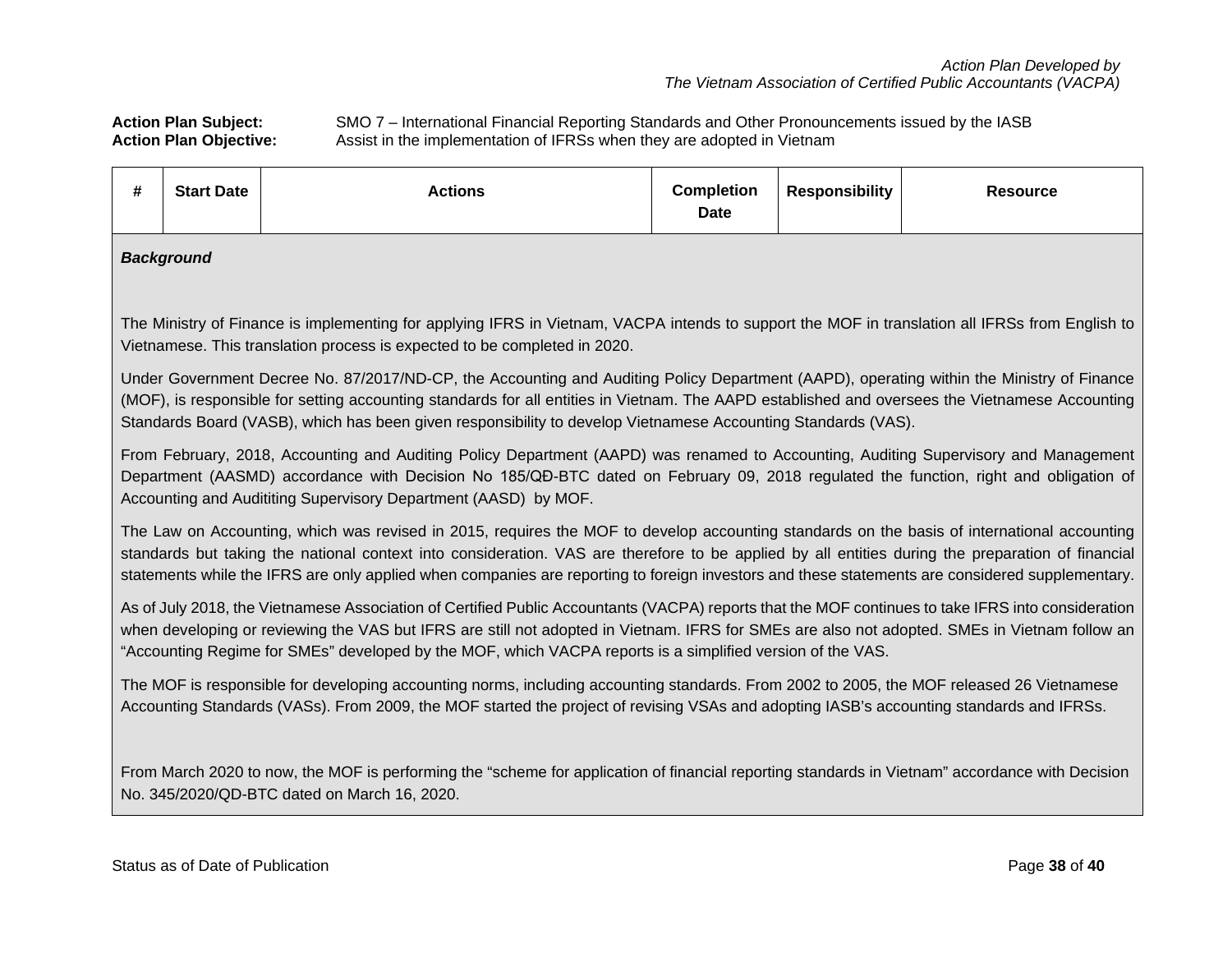| #  | <b>Start Date</b>                    | <b>Actions</b>                                                                                                                                                                                                                                                                                                                                                                                                                              | <b>Completion</b><br><b>Date</b> | <b>Responsibility</b>                                                                                       | <b>Resource</b>                 |  |  |  |
|----|--------------------------------------|---------------------------------------------------------------------------------------------------------------------------------------------------------------------------------------------------------------------------------------------------------------------------------------------------------------------------------------------------------------------------------------------------------------------------------------------|----------------------------------|-------------------------------------------------------------------------------------------------------------|---------------------------------|--|--|--|
|    | <b>Maintaining Ongoing Processes</b> |                                                                                                                                                                                                                                                                                                                                                                                                                                             |                                  |                                                                                                             |                                 |  |  |  |
| 1. | Ongoing                              | Continue to support the implementation of VASs in<br>Vietnam through providing training and education in<br>VASs, IASs and IFRSs, and actively providing<br>feedback on the revision of accounting standards.                                                                                                                                                                                                                               | Ongoing                          | <b>VACPA</b><br>Training<br>Committee                                                                       | VACPA staff                     |  |  |  |
| 2. | Ongoing                              | Continue to use best endeavors by identifying<br>opportunities to further assist in implementation of<br>IFRSs. This includes review of the existing activities<br>and updating the Action Plan for future activities<br>where necessary.                                                                                                                                                                                                   | Ongoing                          | <b>VACPA Quality</b><br>Review<br>Committee;<br>and by VACPA<br>Technical<br>Committee<br>from June<br>2015 | VACPA staff                     |  |  |  |
| 3. | Ongoing                              | VACPA jointly holds annual update training IFRS with<br>ACCA for its members. VACPA's organizational<br>members (firms) have been making best efforts to<br>support MOF in studying and translating Standards for<br>considering future implementation in Vietnam.<br>VACPA supported Institute of Singapore Chartered<br>Accountants (ISCA) in translation into Vietnamese<br>and doing surveys "Fair Value following IFRS" in<br>Vietnam. | Ongoing                          | <b>VACPA Quality</b><br>Review<br>Committee;<br>and by VACPA<br>Technical<br>Committee<br>from June<br>2015 | VACPA staff, Experts from firms |  |  |  |